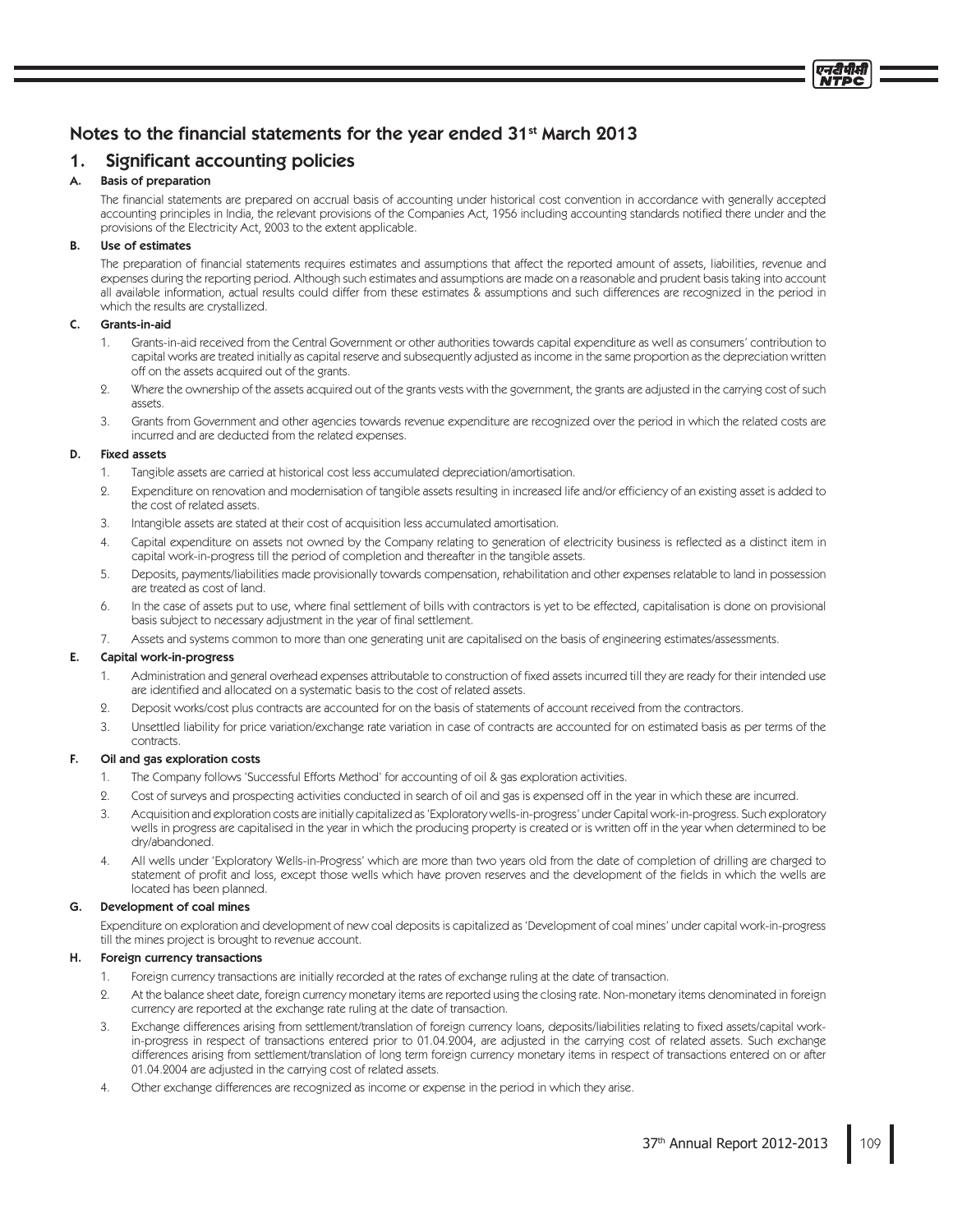#### **Borrowing costs**  $\mathbf{I}$

एनटीपीसी **NTPC** 

> Borrowing costs attributable to the fixed assets during construction/exploration, renovation and modernisation are capitalised. Such borrowing costs are apportioned on the average balance of capital work-in-progress for the year. Other borrowing costs are recognised as an expense in the period in which they are incurred.

#### J. Investments

- Current investments are valued at lower of cost and fair value determined on an individual investment basis.  $\mathbf{1}$
- Long term investments are carried at cost. Provision is made for diminution, other than temporary, in the value of such investments. 9.
- Premium paid on long term investments is amortised over the period remaining to maturity.  $\mathcal{B}$

#### K. Inventories

- $1.$ Inventories are valued at the lower of, cost determined on weighted average basis, and net realizable value.
- The diminution in the value of obsolete, unserviceable and surplus stores and spares is ascertained on review and provided for.  $\circ$

# Income recognition

- Sale of energy is accounted for based on tariff rates approved by the Central Electricity Regulatory Commission (CERC) as modified by the 1. orders of Appellate Tribunal for Electricity to the extent applicable. In case of power stations where the tariff rates are yet to be approved, provisional rates are adopted.
- Advance against depreciation considered as deferred revenue in earlier years is included in sales, to the extent depreciation recovered in 2. tariff during the year is lower than the corresponding depreciation charged.
- Exchange differences on account of translation of foreign currency borrowings recoverable from or payable to the beneficiaries in  $\mathcal{L}$ subsequent periods as per CERC Tariff Regulations are accounted as 'Deferred foreign currency fluctuation asset/liability'. The increase or decrease in depreciation for the year due to the accounting of such exchange differences as per accounting policy no. H is adjusted in depreciation.
- Exchange differences arising from settlement/translation of monetary items denominated in foreign currency (other than long term) to the  $4<sup>1</sup>$ extent recoverable from or payable to the beneficiaries in subsequent periods as per CERC Tariff Regulations are accounted as 'Deferred foreign currency fluctuation asset/liability' during construction period and adjusted from the year in which the same becomes recoverable/ payable.
- The surcharge on late payment/overdue sundry debtors for sale of energy is recognized when no significant uncertainty as to measurability 5. or collectability exists.
- 6. Interest/surcharge recoverable on advances to suppliers as well as warranty claims/liquidated damages wherever there is uncertainty of realisation/acceptance are not treated as accrued and are therefore, accounted for on receipt/acceptance.
- Income from consultancy services is accounted for on the basis of actual progress/technical assessment of work executed, in line with the 7. terms of respective consultancy contracts. Claims for reimbursement of expenditure are recognized as other income, as per the terms of consultancy service contracts.
- $\mathsf{R}$ Scrap other than steel scrap is accounted for as and when sold.
- 9 Insurance claims for loss of profit are accounted for in the year of acceptance. Other insurance claims are accounted for based on certainty of realisation.

#### Expenditure М.

#### Depreciation/amortisation a)

- Depreciation on the assets of the generation of electricity business is charged on straight line method following the rates and  $\mathbf{1}$ methodology notified by the CERC Tariff Regulations, 2009 in accordance with Section 616 (c) of the Companies Act, 1956.
- 9. Depreciation on the assets of the coal mining, oil & gas exploration and consultancy business, is charged on straight line method following the rates specified in Schedule XIV of the Companies Act, 1956.
- Depreciation on the following assets is provided based on their estimated useful life: 3.

| a)            | Kutcha Roads                                                                                                                                                                                     | 2 years  |
|---------------|--------------------------------------------------------------------------------------------------------------------------------------------------------------------------------------------------|----------|
| b)            | Enabling works                                                                                                                                                                                   |          |
|               | residential buildings including their internal electrification.<br>$\overline{\phantom{a}}$                                                                                                      | 15 years |
|               | non-residential buildings including their internal electrification, water supply, sewerage & drainage<br>$\overline{\phantom{a}}$<br>works, railway sidings, aerodromes, helipads and airstrips. | 5 years  |
| $\mathsf{C}$  | Personal computers & laptops including peripherals                                                                                                                                               | 5 years  |
| d)            | Photocopiers and fax machines                                                                                                                                                                    | 5 years  |
| $\mathcal{C}$ | Water coolers and refrigerators                                                                                                                                                                  | 12 years |

- Depreciation on additions to/deductions from fixed assets during the year is charged on pro-rata basis from/up to the month in which  $4<sup>1</sup>$ the asset is available for use/disposal.
- 5. Assets costing up to ₹ 5000/- are fully depreciated in the year of acquisition.
- Cost of software recognized as intangible asset, is amortised on straight line method over a period of legal right to use or 3 years, 6 whichever is less. Other intangible assets are amortized on straight line method over the period of legal right to use or life of the related plant, whichever is less.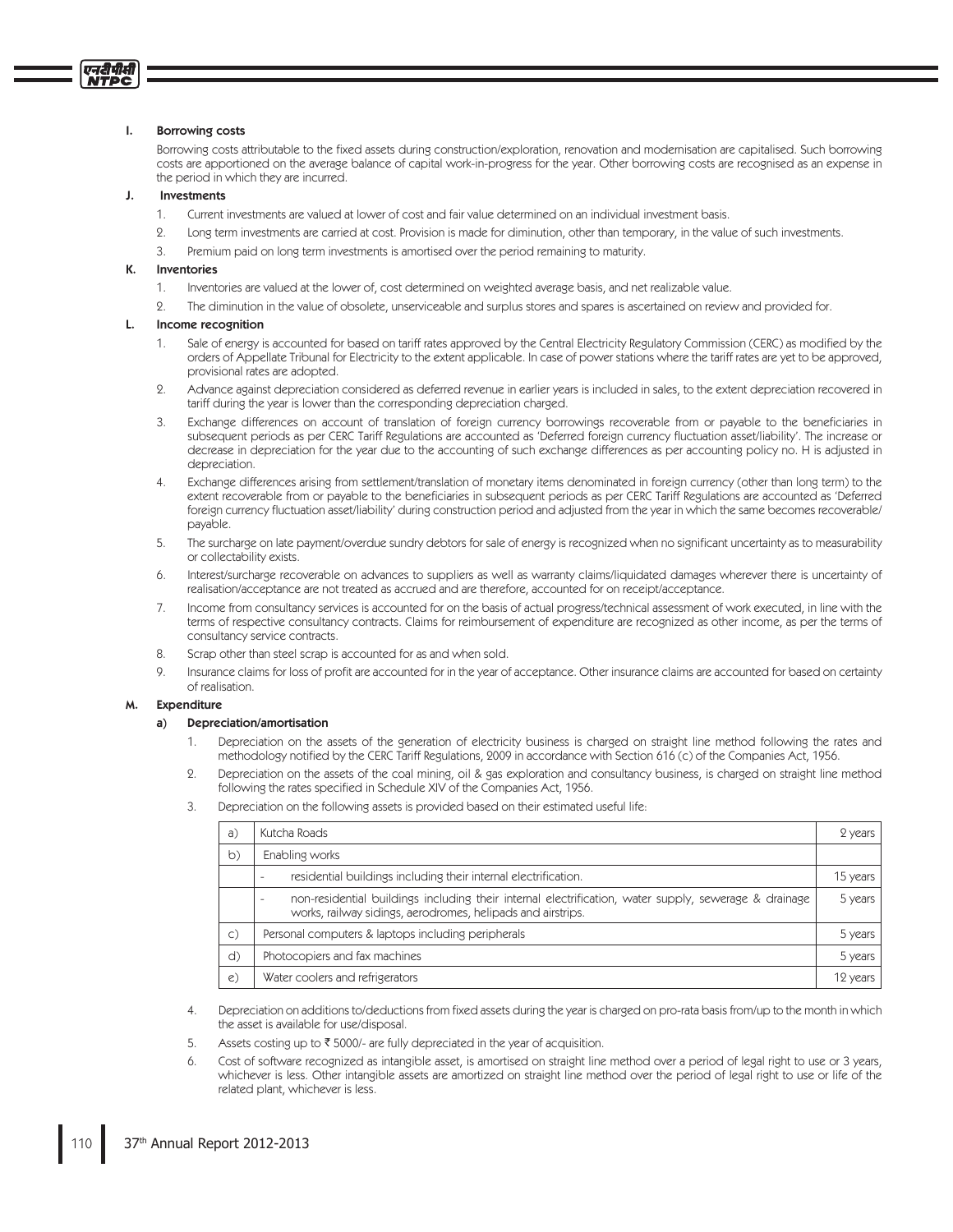- Where the cost of depreciable assets has undergone a change during the year due to increase/decrease in long term liabilities  $7<sup>1</sup>$ on account of exchange fluctuation, price adjustment, change in duties or similar factors, the unamortised balance of such asset is charged off prospectively over the remaining useful life determined following the applicable accounting policies relating to depreciation/amortisation.
- Where the life and/or efficiency of an asset is increased due to renovation and modernization, the expenditure thereon along-with its  $\mathcal{R}$ unamortized depreciable amount is charged off prospectively over the revised useful life determined by technical assessment.
- Machinery spares which can be used only in connection with an item of plant and machinery and their use is expected to be irregular,  $Q$ are capitalised and fully depreciated over the residual useful life of the related plant and machinery.
- $10<sup>-1</sup>$ Capital expenditure on assets not owned by the company referred in policy D.4 is amortised over a period of 4 years from the month in which the first unit of project concerned comes into commercial operation and thereafter from the month in which the relevant asset becomes available for use. However, similar expenditure for community development is charged off to revenue.
- 11. Leasehold land and buildings relating to generation of electricity business are fully amortised over 25 years or lease period whichever is lower following the rates and methodology notified by CERC Tariff Regulations, 2009. Leasehold land acquired on perpetual lease is not amortised.
- 12. Land acquired for mining business under Coal Bearing Areas (Acquisition & Development) Act, 1957 is amortised on the basis of balance useful life of the project. Other leasehold land acquired for mining business is amortised over the lease period or balance life of the project whichever is less.

#### Other expenditure  $b)$

- 13. Expenses on ex-gratia payments under voluntary retirement scheme, training & recruitment and research & development are charged to revenue in the year incurred.
- 14. Preliminary expenses on account of new projects incurred prior to approval of feasibility report/techno economic clearance are charged to revenue.
- 15. Net pre-commissioning income/expenditure is adjusted directly in the cost of related assets and systems.
- 16. Prepaid expenses and prior period expenses/income of items of ₹ 100,000/- and below are charged to natural heads of accounts.
- 17. Transit and handling losses of coal as per Company's norms are included in cost of coal.

#### **Employee benefits** N.

#### $1<sup>1</sup>$ Defined contribution plan

Company's contributions paid/payable during the year to provident fund is recognised in the statement of profit and loss. The same is paid to a fund administered through a separate trust.

#### Defined benefit plan  $\Omega$ .

Company's liability towards gratuity, leave benefits (including compensated absences), post retirement medical facility and other terminal benefits are determined by independent actuary, at year end using the projected unit credit method. Past service costs are recognised on a straight line basis over the average period until the benefits become vested. Actuarial gains and losses are recognised immediately in the statement of profit and loss. Liability for gratuity as per actuarial valuation is paid to a fund administered through a separate trust.

### Short term employee benefits

These are recognised as an expense at the undiscounted amount in the statement of profit and loss for the year in which the related services are rendered.

#### $\Omega$ leases

#### $1.$ **Finance lease**

- 1.1 Assets taken on finance lease are capitalized at fair value or net present value of the minimum lease payments, whichever is less.
- 1.2 Depreciation on the assets taken on finance lease is charged at the rate applicable to similar type of fixed assets as per accounting policy no. M.a.1 or M.a.2. If the leased assets are returnable to the lessor on the expiry of the lease period, depreciation is charged over its useful life or lease period, whichever is less.
- 1.3 Lease payments are apportioned between the finance charges and outstanding liability in respect of assets taken on lease.

#### $\overline{2}$ . **Operating lease**

Assets acquired on lease where a significant portion of the risk and rewards of the ownership are retained by the lessor are classified as operating leases. Lease rentals are charged to revenue.

#### Þ. Imnairment

The carrying amount of cash generating units is reviewed at each balance sheet date where there is any indication of impairment based on internal/ external indicators. An impairment loss is recognised in the statement of profit and loss where the carrying amount exceeds the recoverable amount of the cash generating units. An impairment loss is reversed if there is change in the recoverable amount and such loss either no longer exists or has decreased.

#### Q. Provisions and contingent liabilities

A provision is recognised when the company has a present obligation as a result of a past event and it is probable that an outflow of resources will be required to settle the obligation and in respect of which a reliable estimate can be made. Provisions are determined based on management estimate required to settle the obligation at the balance sheet date and are not discounted to present value. Contingent liabilities are disclosed on the basis of judgment of the management/independent experts. These are reviewed at each balance sheet date and are adjusted to reflect the current management estimate.

#### R. Cash flow statement

Cash flow statement is prepared in accordance with the indirect method prescribed in Accounting Standard (AS) 3 on 'Cash Flow Statements'.

प्लदी पी.स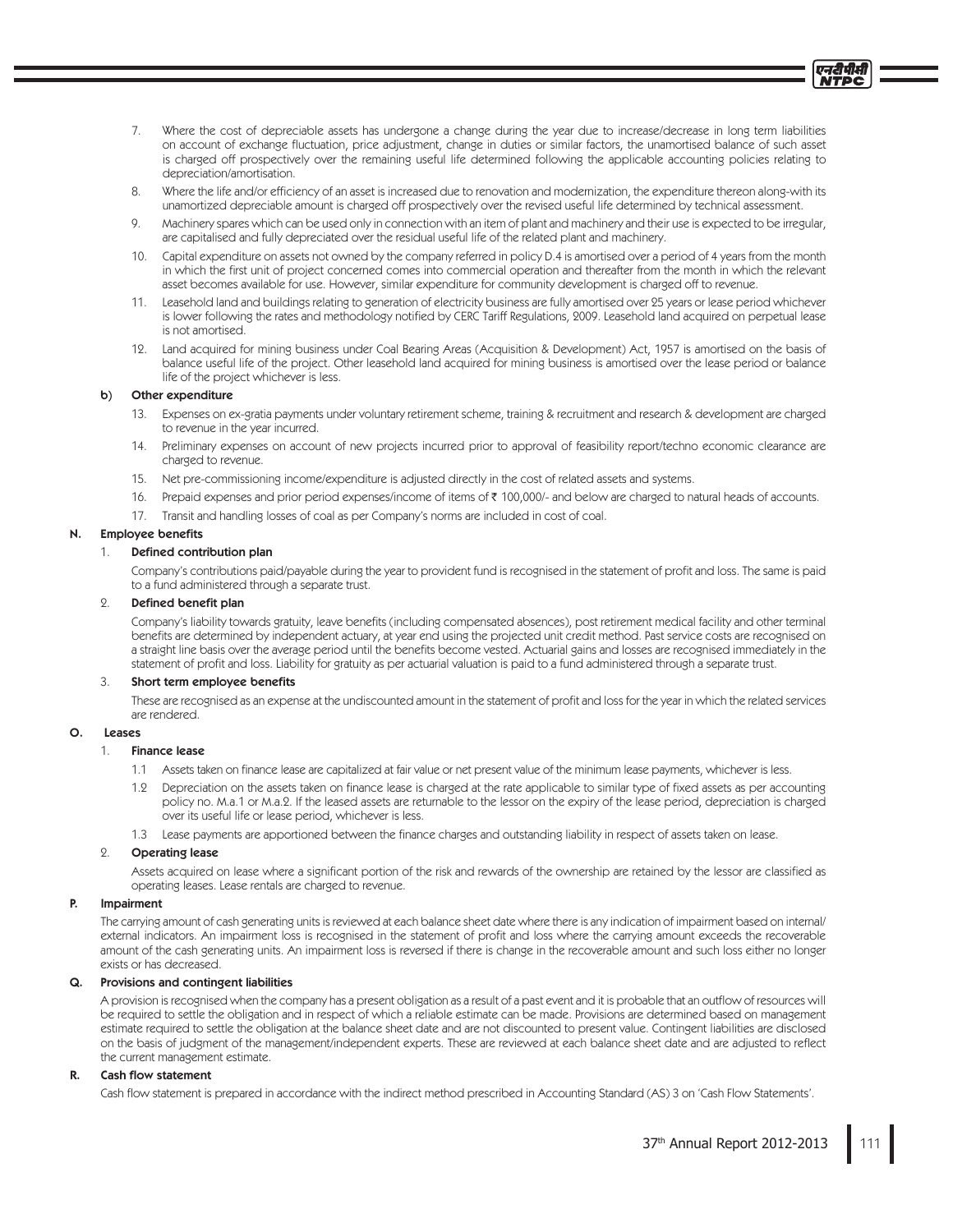# 2. Share capital

एनदीपीसी **NTPC** 

|                                                                                                                  |            | ₹ Crore    |
|------------------------------------------------------------------------------------------------------------------|------------|------------|
| As at                                                                                                            | 31.03.2013 | 31.03.2012 |
| Equity share capital                                                                                             |            |            |
| Authorised                                                                                                       |            |            |
| 10,00,00,00,000 shares of par value ₹10/- each (previous year<br>10,00,00,00,000 shares of par value ₹10/- each) | 10,000.00  | 10,000.00  |
| Issued, subscribed and fully paid-up                                                                             |            |            |
| $8,24,54,64,400$ shares of par value ₹10/- each (previous year<br>8,24,54,64,400 shares of par value ₹10/- each) | 8,245.46   | 8,245.46   |

 $\alpha$ During the year, the Company has not issued/bought back any shares.

 $b)$ During the year, Government of India has divested 9.50% of the paid up equity capital of the Company by way of offer for sale through stock exchange mechanism as provided by SEBI circular CIR/MRD/DP/18/2012 dated 18th July 2012 and circular no. CIR/MRD/DP/04/2013 dated 25th January 2013.

 $\mathsf{C}$ ) The Company has only one class of equity shares having a par value ₹10/- per share. The holders of the equity shares are entitled to receive dividends as declared from time to time and are entitled to voting rights proportionate to their share holding at the meetings of shareholders.

 $\overline{d}$ During the year ended 31st March 2013, the amount of per share dividend recognised as distribution to equity share holders was  $\bar{\bf{z}}$  **4.50** (previous year ₹ 4.00) and special dividend of ₹ 1.25.

#### $\mathcal{C}$ ) Details of shareholders holding more than 5% shares in the Company:

| <b>Particulars</b>                    | 31.03.2013    |              | 31.03.2012    |              |
|---------------------------------------|---------------|--------------|---------------|--------------|
|                                       | No. of shares | %age holding | No. of shares | %age holding |
| - President of India                  | 6184098300    | 75.00        | 6967361180    | 84.50        |
| - Life Insurance Corporation of India | 631294191     | 7.66         | 487167008     | 5.91         |

### 3. Reserves and surplus

|                                                            |            | ₹ Crore    |
|------------------------------------------------------------|------------|------------|
| As at                                                      | 31.03.2013 | 31.03.2012 |
| Capital reserve                                            |            |            |
| As per last financial statements                           | 153.62     | 151.88     |
| Add: Transfer from surplus                                 | 0.97       | 0.44       |
| Add: Grants received during the year                       |            | 1.33       |
| Less: Adjustments during the year                          | 0.02       | 0.03       |
|                                                            | 154.57     | 153.62     |
| Securities premium account                                 | 2,228.11   | 2,228.11   |
| Bonds redemption reserve                                   |            |            |
| As per last financial statements                           | 2,389.04   | 2,231.66   |
| Add: Transfer from surplus                                 | 492.79     | 482.38     |
| Less: Transfer to surplus                                  | 346.50     | 325.00     |
|                                                            | 2,535.33   | 2,389.04   |
| <b>General reserve</b>                                     |            |            |
| As per last financial statements                           | 60,202.80  | 55,002.80  |
| Add: Transfer from surplus                                 | 6,500.00   | 5,200.00   |
|                                                            | 66,702.80  | 60,202.80  |
| <b>Surplus</b>                                             |            |            |
| As per last financial statements                           | 72.14      | 32.34      |
| Add: Profit for the year as per Statement of Profit & Loss | 12,619.39  | 9,223.73   |
| Write back from bond redemption reserve                    | 346.50     | 325.00     |
| Less: Transfer to bond redemption reserve                  | 492.79     | 482.38     |
| Transfer to capital reserve                                | 0.97       | 0.44       |
| Transfer to general reserve                                | 6,500.00   | 5,200.00   |
| Dividend paid                                              | 3,092.07   | 2,885.92   |
| Tax on dividend paid                                       | 501.61     | 465.09     |
| Proposed dividend                                          | 1,649.09   | 412.27     |
| Tax on proposed dividend                                   | 280.26     | 62.83      |
| Net surplus                                                | 521.24     | 72.14      |
| Total                                                      | 72,142.05  | 65,045.71  |

During the year, the Company has paid interim dividend @ ₹3.75 (previous year ₹3.50) per equity share of par value ₹10/- each for the year 2012-13. Further, the Company has proposed final dividend of **₹ 2.00** (including special dividend of ₹ 1.25) (previous year ₹ 0.50) per equity share of par value ₹ 10/- each for the year 2012-13. Thus, the total dividend (including interim dividend) for the financial year 2012-13 is ₹ 4.**50** (previous year ₹ 4.00) per equity share of par value ₹ 10/-each and special dividend is ₹ 1**.25** per equity share of par value ₹ 10/-each.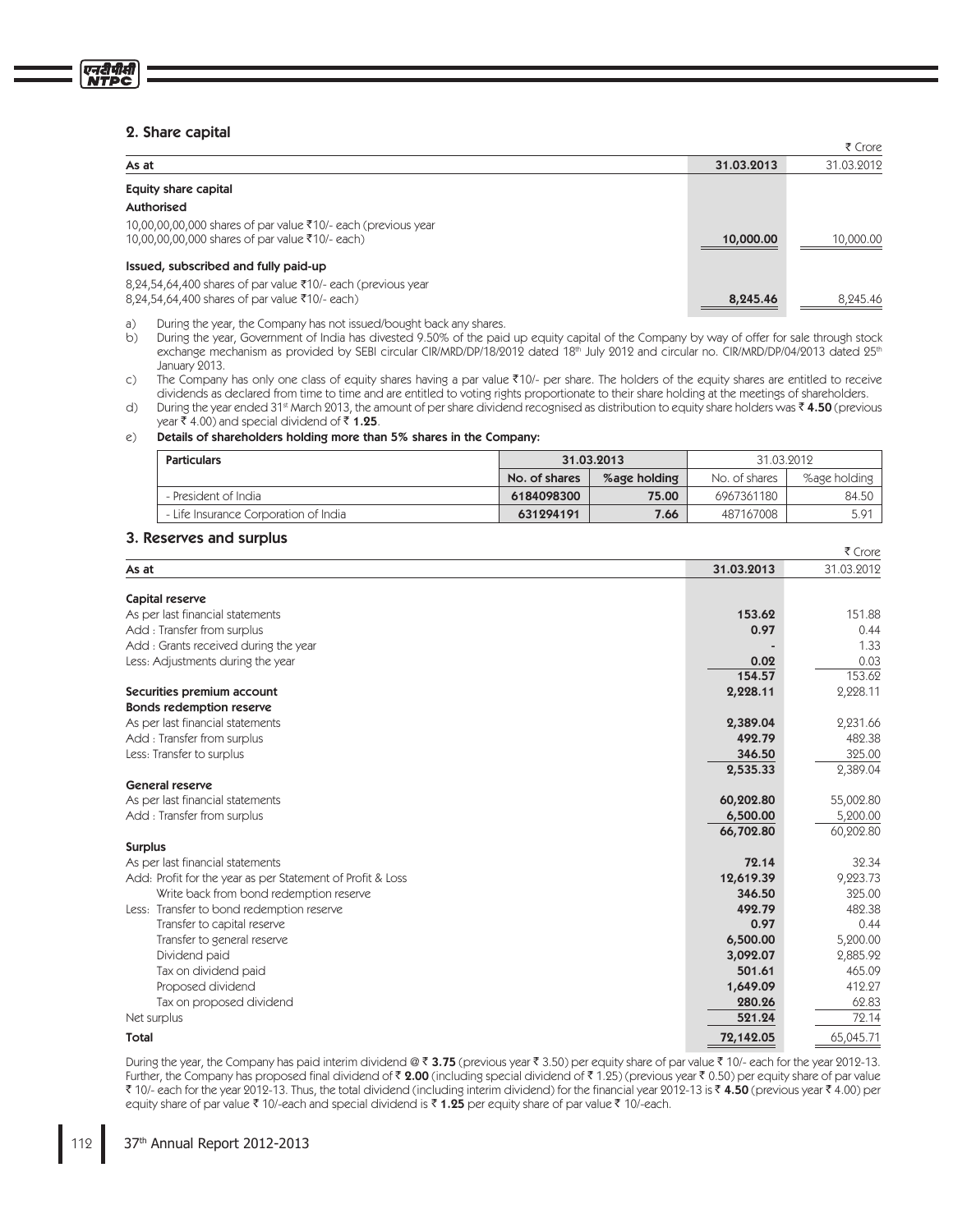# 4. Deferred revenue

|                                                        |            | 7 CIVIE    |
|--------------------------------------------------------|------------|------------|
| As at                                                  | 31.03.2013 | 31.03.2012 |
| On account of advance against depreciation             | 708.60     | 718.47     |
| On account of income from foreign currency fluctuation | 535.45     | 711.59     |
| <b>Total</b>                                           | 1,244.05   | .430.06    |

- Advance against depreciation (AAD) was an element of tariff provided under the Tariff Regulations for 2001-04 and 2004-09 to facilitate debt  $a)$ servicing by the generators since it was considered that depreciation recovered in the tariff considering a useful life of 25 years is not adequate for debt servicing. Though this amount is not repayable to the beneficiaries, keeping in view the matching principle, and in line with the opinion of the Expert Advisory Committee (EAC) of the Institute of Chartered Accountants of India (ICAI), this was treated as deferred revenue to the extent depreciation chargeable in the accounts is considered to be higher than the depreciation recoverable in tariff in future years. Since AAD is in the nature of deferred revenue and does not constitute a liability, it has been disclosed in this note separately from shareholder's funds and liabilities.
- $b)$ In line with significant accounting policy no. L.2 (Note 1), an amount of ₹9.87 crore (previous year ₹34.39 crore) has been recognized during the year from the AAD and included in energy sales (Note 22).
- Foreign exchange rate variation (FERV) on foreign currency loans and interest thereon is recoverable from/payable to the customers in line with  $\mathsf{C}$ ) the Tariff Regulations. Keeping in view the opinion of the EAC of ICAI, the Company is recognizing deferred foreign currency fluctuation asset by corresponding credit to deferred income from foreign currency fluctuation in respect of the FERV on foreign currency loans or interest thereon adjusted in the cost of fixed assets, which is recoverable from the customers in future years as provided in accounting policy no. L.3 (Note 1). This amount will be recognized as revenue corresponding to the depreciation charge in future years. The amount does not constitute a liability to be discharged in future periods and hence, it has been disclosed separately from shareholder's funds and liabilities.

# 5. Long-term borrowings

|                                                                                                                                                                                                                                                                                                                                                                                                                                                             |            | I CIVIE    |
|-------------------------------------------------------------------------------------------------------------------------------------------------------------------------------------------------------------------------------------------------------------------------------------------------------------------------------------------------------------------------------------------------------------------------------------------------------------|------------|------------|
| As at                                                                                                                                                                                                                                                                                                                                                                                                                                                       | 31.03.2013 | 31.03.2012 |
| <b>Bonds</b>                                                                                                                                                                                                                                                                                                                                                                                                                                                |            |            |
| <b>Secured</b>                                                                                                                                                                                                                                                                                                                                                                                                                                              |            |            |
| 9.25% Secured non-cumulative non-convertible redeemable taxable bonds of ₹10,00,000/- each with<br>five equal separately transferable redeemable principal parts (STRPP) redeemable at par at the end of<br>$11th$ year and in annual installments thereafter upto the end of $15th$ year respectively commencing from<br>04th May 2023 and ending on 04th May 2027 (Forty fourth issue - private placement) <sup>VIII</sup>                                | 500.00     |            |
| 8.48% Secured non-cumulative non-convertible redeemable taxable bonds of ₹10,00,000/- each<br>redeemable at par in full on 1 <sup>st</sup> May 2023 (Seventeenth issue - private placement) <sup>1</sup>                                                                                                                                                                                                                                                    | 50.00      | 50.00      |
| 9.00% Secured non-cumulative non-convertible redeemable taxable bonds of ₹10,00,000/- each with<br>five equal separately transferable redeemable principal parts (STRPP) redeemable at par at the end of<br>11 <sup>th</sup> year and in annual installments thereafter upto the end of 15 <sup>th</sup> year respectively commencing from<br>$25th$ January 2023 and ending on $25th$ January 2027 (Forty second issue - private placement) <sup>III</sup> | 500.00     | 500.00     |
| 8.84% Secured non-cumulative non-convertible redeemable taxable bonds of ₹10,00,000/- each<br>redeemable at par in full on 4th October 2022 (Forty seventh issue - private placement) <sup>VIII</sup>                                                                                                                                                                                                                                                       | 390.00     |            |
| 8.93% Secured non-cumulative non-convertible redeemable taxable bonds of ₹10,00,000/- each<br>redeemable at par in full on 19 <sup>th</sup> January 2021 (Thirty seventh issue - private placement) <sup>III</sup>                                                                                                                                                                                                                                          | 300.00     | 300.00     |
| 8.73 % Secured non-cumulative non-convertible redeemable taxable bonds of ₹10,00,000/- each<br>redeemable at par in full on 31 <sup>st</sup> March 2020 (Thirty third issue- private placement) <sup>111</sup>                                                                                                                                                                                                                                              | 195.00     | 195.00     |
| 8.78 % Secured non-cumulative non-convertible redeemable taxable bonds of ₹10,00,000/- each<br>redeemable at par in full on 9 <sup>th</sup> March 2020 (Thirty first issue- private placement) <sup>III</sup>                                                                                                                                                                                                                                               | 500.00     | 500.00     |
| 11.25% Secured non-cumulative non-convertible redeemable taxable bonds of ₹10,00,000/- each<br>redeemable at par in five equal annual installments commencing from $6th$ Nov 2019 and ending on $6th$<br>Nov 2023 (Twenty seventh issue - private placement) <sup>III</sup>                                                                                                                                                                                 | 350.00     | 350.00     |
| 7.89% Secured non-cumulative non-convertible redeemable taxable bonds of ₹10,00,000/- each<br>redeemable at par in full on 5 <sup>th</sup> May 2019 (Thirtieth issue - private placement) <sup>III</sup>                                                                                                                                                                                                                                                    | 700.00     | 700.00     |
| 8.65% Secured non-cumulative non-convertible redeemable taxable bonds of ₹10,00,000/- each<br>redeemable at par in full on 4 <sup>th</sup> February 2019 (Twenty ninth issue - private placement) <sup>III</sup>                                                                                                                                                                                                                                            | 550.00     | 550.00     |
| 7.50% Secured non-cumulative non-convertible redeemable taxable bonds of ₹10,00,000/- each<br>redeemable at par in full on 12 <sup>th</sup> January 2019 (Nineteenth issue - private placement) <sup>11</sup>                                                                                                                                                                                                                                               | 50.00      | 50.00      |
| 11% Secured non-cumulative non-convertible redeemable taxable bonds of ₹10,00,000/- each<br>redeemable at par in full on 21 <sup>st</sup> November 2018 (Twenty eighth issue - private placement) <sup>III</sup>                                                                                                                                                                                                                                            | 1,000.00   | 1,000.00   |

 $\overline{f}$  Cross

 $\sim$   $\sim$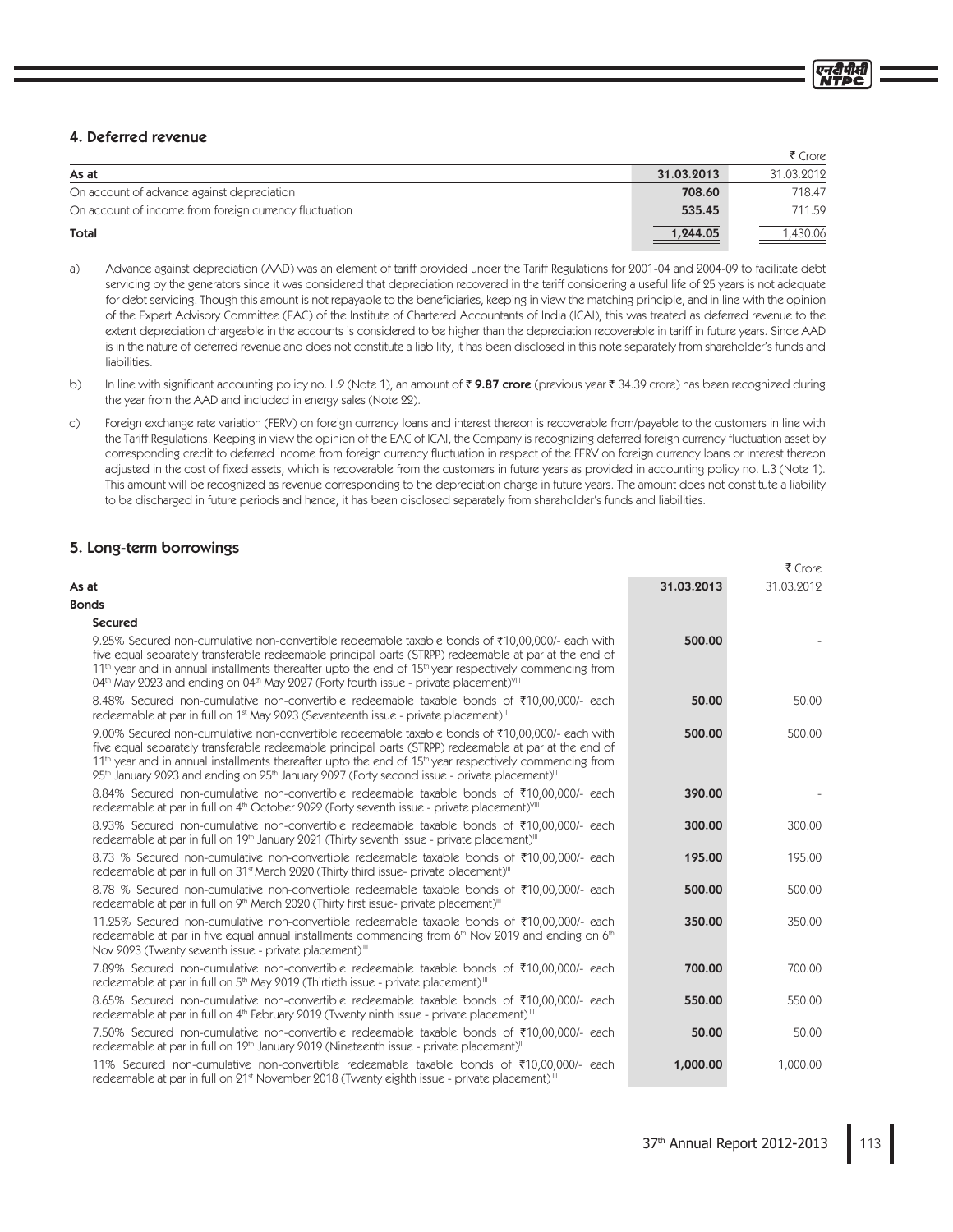| an i<br>, . <b></b><br>с<br>c |  |
|-------------------------------|--|
|                               |  |

|                                                                                                                                                                                                                                                                                                                                                                                                                                                                    |            | ₹ Crore    |
|--------------------------------------------------------------------------------------------------------------------------------------------------------------------------------------------------------------------------------------------------------------------------------------------------------------------------------------------------------------------------------------------------------------------------------------------------------------------|------------|------------|
| As at                                                                                                                                                                                                                                                                                                                                                                                                                                                              | 31.03.2013 | 31.03.2012 |
| 9.3473% Secured non-cumulative non-convertible redeemable taxable bonds of ₹15,00,000/- each<br>with fifteen equal separately transferable redeemable principal parts (STRPP) redeemable at par at the<br>end of $6th$ year and in annual installments thereafter upto the end of $20th$ year respectively commencing<br>from 20 <sup>th</sup> July 2018 and ending on 20 <sup>th</sup> July 2032 (Forty sixth issue - private placement) <sup>VIII</sup>          | 75.00      |            |
| 9.4376% Secured non-cumulative non-convertible redeemable taxable bonds of ₹15,00,000/- each<br>with fifteen equal separately transferable redeemable principal parts (STRPP) redeemable at par at the<br>end of $6th$ year and in annual installments thereafter upto the end of $20th$ year respectively commencing<br>from 16 <sup>th</sup> May 2018 and ending on 16 <sup>th</sup> May 2032 (Forty fifth issue - private placement) <sup>VIII</sup>            | 75.00      |            |
| 8.00% Secured non-cumulative non-convertible redeemable taxable bonds of ₹10,00,000/- each<br>redeemable at par in full on 10 <sup>th</sup> April 2018 (Sixteenth issue -private placement) <sup>1</sup>                                                                                                                                                                                                                                                           | 100.00     | 100.00     |
| 9.2573% Secured non-cumulative non-convertible redeemable taxable bonds of ₹15,00,000/- each<br>with fifteen equal separately transferable redeemable principal parts (STRPP) redeemable at par at the<br>end of $6th$ year and in annual installments thereafter upto the end of $20th$ year respectively commencing<br>from 2 <sup>nd</sup> March 2018 and ending on 2 <sup>nd</sup> March 2032 (Forty third issue - private placement) <sup>III</sup>           | 75.00      | 75.00      |
| 9.6713 % Secured non-cumulative non-convertible redeemable taxable bonds of ₹15,00,000/- each<br>with fifteen equal separately transferable redeemable principal parts (STRPP) redeemable at par at the<br>end of $6th$ year and in annual installments thereafter upto the end of $20th$ year respectively commencing<br>from 23rd Decemeber 2017 and ending on 23rd December 2031 (Forty first issue - private placement)".                                      | 75.00      | 75.00      |
| 9.558 % Secured non-cumulative non-convertible redeemable taxable bonds of ₹15,00,000/- each with<br>fifteen equal separately transferable redeemable principal parts (STRPP) redeemable at par at the end of<br>$6th$ year and in annual installments thereafter upto the end of $20th$ year respectively commencing from $29th$<br>July 2017 and ending on 29 <sup>th</sup> July 2031 (Fortieth issue - private placement) <sup>III</sup>                        | 75.00      | 75.00      |
| 9.3896% Secured non-cumulative non-convertible redeemable taxable bonds of ₹15,00,000/- each<br>with fifteen equal separately transferable redeemable principal parts (STRPP) redeemable at par at the<br>end of $6th$ year and in annual installments thereafter upto the end of $20th$ year respectively commencing<br>from 9th June 2017 and ending on 9th June 2031 (Thirty ninth issue - private placement) <sup>III</sup>                                    | 105.00     | 105.00     |
| 9.17% Secured non-cumulative non-convertible redeemable taxable bonds of ₹15,00,000/- each with<br>fifteen equal separately transferable redeemable principal parts (STRPP) redeemable at par at the end of<br>$6th$ year and in annual installments thereafter upto the end of $20th$ year respectively commencing from $22nd$<br>March 2017 and ending on 22 <sup>nd</sup> March 2031 (Thirty eighth issue - private placement) <sup>II</sup> .                  | 75.00      | 75.00      |
| 8.8086% Secured non-cumulative non-convertible redeemable taxable bonds of ₹15,00,000/- each<br>with fifteen equal separately transferable redeemable principal parts (STRPP) redeemable at par at the<br>end of $6th$ year and in annual installments thereafter upto the end of $20th$ year respectively commencing<br>from 15 <sup>th</sup> December 2016 and ending on 15 <sup>th</sup> December 2030 (Thirty sixth issue - private placement) <sup>III</sup>  | 75.00      | 75.00      |
| 8.785% Secured non-cumulative non-convertible redeemable taxable bonds of ₹15,00,000/- each with<br>fifteen equal separately transferable redeemable principal parts (STRPP) redeemable at par at the end of<br>$6th$ year and in annual installments thereafter upto the end of $20th$ year respectively commencing from 15 <sup>th</sup><br>September 2016 and ending on 15 <sup>th</sup> September 2030 (Thirty fifth issue - private placement) <sup>III</sup> | 120.00     | 120.00     |
| 8.71% Secured non-cumulative non-convertible redeemable taxable bonds of ₹15,00,000/- each with<br>fifteen equal separately transferable redeemable principal parts (STRPP) redeemable at par at the end of<br>$6th$ year and in annual installments thereafter upto the end of $20th$ year respectively commencing from $10th$<br>June 2016 and ending on 10 <sup>th</sup> June 2030 (Thirty fourth issue - private placement) <sup>III</sup>                     | 150.00     | 150.00     |
| 8.8493% Secured non-cumulative non-convertible redeemable taxable bonds of ₹ 15,00,000/- each<br>with fifteen equal separately transferable redeemable principal parts (STRPP) redeemable at par at the<br>end of $6th$ year and in annual installments thereafter upto the end of $20th$ year respectively commencing<br>from 25th March 2016 and ending on 25th March 2030 (Thirty second issue - private placement) <sup>III</sup>                              | 105.00     | 105.00     |
| 9.37% Secured non-cumulative non-convertible redeemable taxable bonds of ₹70,00,000/- each with<br>fourteen separately transferable redeemable principal parts (STRPP) redeemable at par semi-annually<br>commencing from $4th$ June 2012 and ending on $4th$ December 2018 (Twenty fifth issue - private<br>placement) <sup>III</sup>                                                                                                                             | 357.00     | 428.50     |
| 9.06% Secured non-cumulative non-convertible redeemable taxable bonds of ₹70,00,000/- each with<br>fourteen separately transferable redeemable principal parts (STRPP) redeemable at par semi-annually<br>commencing from 4 <sup>th</sup> June 2012 and ending on 4 <sup>th</sup> December 2018 (Twenty sixth issue - private<br>placement) <sup>iii</sup>                                                                                                         | 357.00     | 428.50     |
| 8.6077% Secured non-cumulative non-convertible redeemable taxable bonds of ₹20,00,000/- each<br>with twenty equal separately transferable redeemable principal parts (STRPP) redeemable at par semi-<br>annually commencing from 9th September 2011 and ending on 9th March 2021 (Twenty fourth issue<br>- private placement) $\mathbb{V}$                                                                                                                         | 350.00     | 400.00     |
| 8.3796% Secured non-cumulative non-convertible redeemable taxable bonds of ₹20,00,000/- each<br>with twenty equal separately transferable redeemable principal parts (STRPP) redeemable at par semi-<br>annually commencing from 5 <sup>th</sup> August 2011 and ending on 5 <sup>th</sup> February 2021 (Twenty third issue - private                                                                                                                             | 350.00     | 400.00     |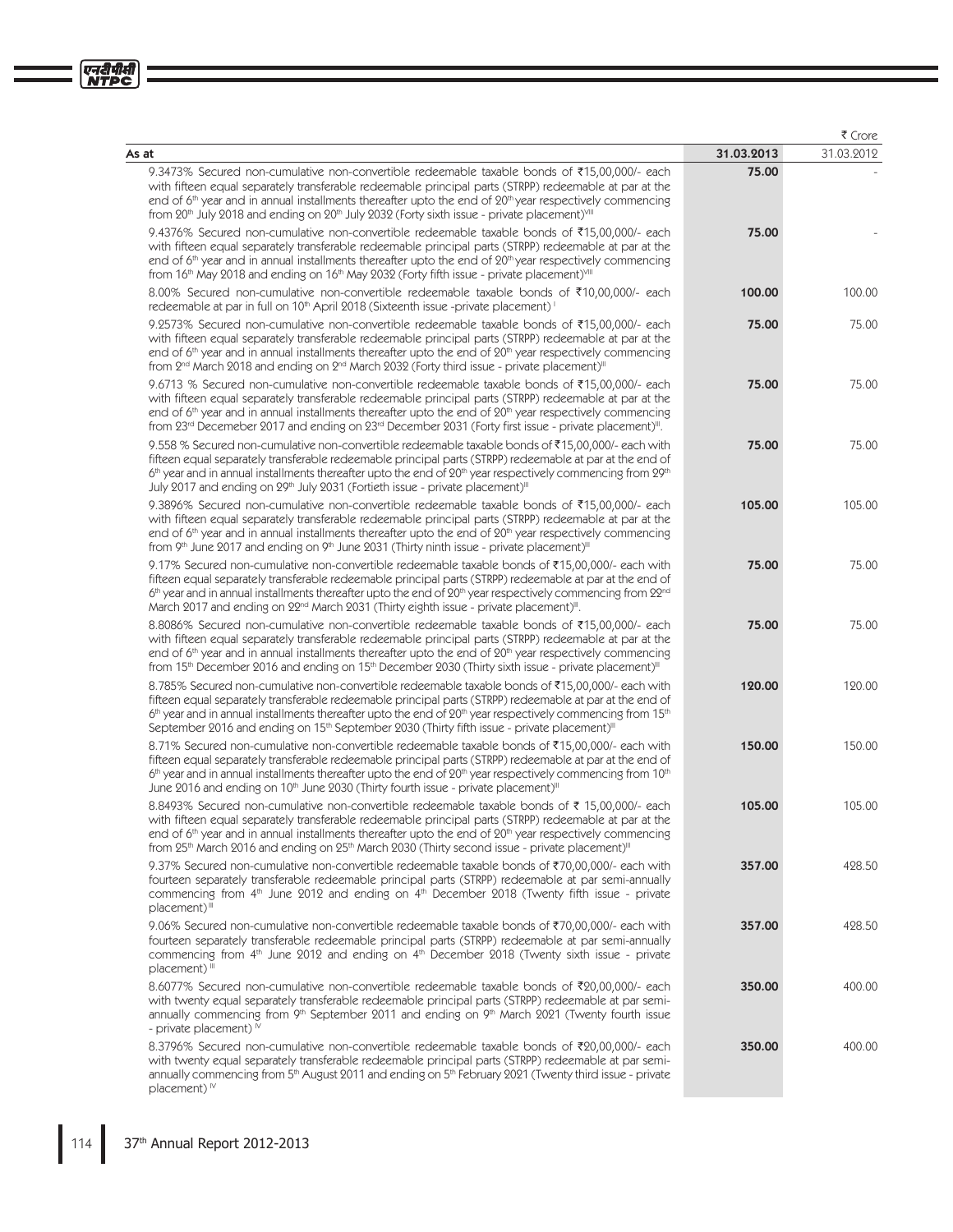एनदीपीसी

|                                                                                                                                                                                                                                                                                                                                                                                                                     |                    | ₹ Crore    |
|---------------------------------------------------------------------------------------------------------------------------------------------------------------------------------------------------------------------------------------------------------------------------------------------------------------------------------------------------------------------------------------------------------------------|--------------------|------------|
| As at                                                                                                                                                                                                                                                                                                                                                                                                               | 31.03.2013         | 31.03.2012 |
| 8.1771% Secured non-cumulative non-convertible redeemable taxable bonds of ₹20,00,000/- each<br>with twenty equal separately transferable redeemable principal parts (STRPP) redeemable at par semi-<br>annually commencing from 2 <sup>nd</sup> July 2011 and ending on 2 <sup>nd</sup> January 2021 (Twenty second issue - private<br>placement) <sup>1V</sup>                                                    | 350.00             | 400.00     |
| 7.7125% Secured non-cumulative non-convertible redeemable taxable bonds of ₹20,00,000/- each<br>with twenty equal separately transferable redeemable principal parts (STRPP) redeemable at par semi-<br>annually commencing from 2 <sup>nd</sup> August 2010 and ending on 2 <sup>nd</sup> February 2020 (Twenty first issue - private<br>placement) $V$                                                            | 600.00             | 700.00     |
| 7.552% Secured non-cumulative non-convertible redeemable taxable bonds of ₹20,00,000/- each<br>with twenty equal separately transferable redeemable principal parts (STRPP) redeemable at par semi-<br>annually commencing from 23rd September 2009 and ending on 23rd March 2019 (Twentieth Issue -<br>private placement) <sup>VI</sup>                                                                            | 250.00             | 300.00     |
| 5.95% Secured non-cumulative non-convertible redeemable taxable bonds of ₹10,00,000/- each with<br>five equal separately transferable redeemable principal parts (STRPP) redeemable at par at the end of<br>6 <sup>th</sup> year and in annual installments thereafter upto the end of 10 <sup>th</sup> year respectively from 15 <sup>th</sup> September<br>2003 (Eighteenth issue - private placement) VII        |                    | 100.00     |
| 9.55% Secured non-cumulative non-convertible taxable redeemable bonds of ₹10,00,000/- each with<br>ten equal separately transferable redeemable principal parts (STRPP) redeemable at par at the end of the<br>6 <sup>th</sup> year and in annual installments thereafter upto the end of 15 <sup>th</sup> year respectively from 30 <sup>th</sup> April 2002<br>(Thirteenth issue - Part B - private placement) IX | 300.00             | 375.00     |
| 9.55% Secured non-cumulative non-convertible taxable redeemable bonds of ₹10,00,000/- each<br>redeemable at par in ten equal annual installments commencing from the end of 6 <sup>th</sup> year and upto the<br>end of 15 <sup>th</sup> year respectively from 18 <sup>th</sup> April 2002 (Thirteenth issue -Part A - private placement) <sup>IX</sup>                                                            | 300.00             | 375.00     |
| <b>Unsecured</b>                                                                                                                                                                                                                                                                                                                                                                                                    |                    |            |
| 8.73% Secured non-cumulative non-convertible redeemable taxable bonds of ₹10,00,000/- each<br>redeemable at par in full on 7 <sup>th</sup> March 2023 (Forty eighth issue-private placement) <sup>*</sup>                                                                                                                                                                                                           | 300.00<br>9,704.00 | 9,057.00   |
| Foreign currency notes                                                                                                                                                                                                                                                                                                                                                                                              |                    |            |
| <b>Unsecured</b>                                                                                                                                                                                                                                                                                                                                                                                                    |                    |            |
| 4.75 % Fixed rate notes due for repayment on 3 <sup>rd</sup> October 2022                                                                                                                                                                                                                                                                                                                                           | 2,745.50           |            |
| 5.625 % Fixed rate notes due for repayment on 14 <sup>th</sup> July 2021                                                                                                                                                                                                                                                                                                                                            | 2,745.50           | 2,581.50   |
| 5.875 % Fixed rate notes due for repayment on 2 <sup>nd</sup> March 2016                                                                                                                                                                                                                                                                                                                                            | 1,647.30           | 1,548.90   |
| <b>Term loans</b>                                                                                                                                                                                                                                                                                                                                                                                                   |                    |            |
| <b>From Banks</b>                                                                                                                                                                                                                                                                                                                                                                                                   |                    |            |
| <b>Unsecured</b>                                                                                                                                                                                                                                                                                                                                                                                                    |                    |            |
| Foreign currency loans                                                                                                                                                                                                                                                                                                                                                                                              | 4,766.70           | 3,927.15   |
| Rupee Ioans                                                                                                                                                                                                                                                                                                                                                                                                         | 13,884.90          | 9,463.52   |
| <b>From Others</b>                                                                                                                                                                                                                                                                                                                                                                                                  |                    |            |
| <b>Secured</b>                                                                                                                                                                                                                                                                                                                                                                                                      |                    |            |
| Foreign currency loan (guaranteed by GOI)                                                                                                                                                                                                                                                                                                                                                                           |                    | 99.09      |
| <b>Unsecured</b>                                                                                                                                                                                                                                                                                                                                                                                                    |                    |            |
| Foreign currency loans (guaranteed by GOI)                                                                                                                                                                                                                                                                                                                                                                          | 2,604.09           | 2,999.49   |
| Other foreign currency loans                                                                                                                                                                                                                                                                                                                                                                                        | 1,864.55           | 1,872.51   |
| Rupee Ioans                                                                                                                                                                                                                                                                                                                                                                                                         | 13,090.55          | 14,358.43  |
| <b>Deposits</b>                                                                                                                                                                                                                                                                                                                                                                                                     |                    |            |
| <b>Unsecured</b>                                                                                                                                                                                                                                                                                                                                                                                                    |                    |            |
| Fixed deposits                                                                                                                                                                                                                                                                                                                                                                                                      | 0.52               | 0.47       |
| <b>Others</b>                                                                                                                                                                                                                                                                                                                                                                                                       |                    |            |
| <b>Unsecured</b>                                                                                                                                                                                                                                                                                                                                                                                                    |                    |            |
| Bonds application money pending allottment**                                                                                                                                                                                                                                                                                                                                                                        | 200.00             |            |
| Long term maturities of finance lease obligations (Secured) <sup>x</sup>                                                                                                                                                                                                                                                                                                                                            | 0.05               | 0.21       |
| <b>Total</b>                                                                                                                                                                                                                                                                                                                                                                                                        | 53,253.66          | 45,908.27  |

\* Formalities for creation of security as per terms of bond issue are in progress.

\*\* Bond application money received in respect of 8.80% Secured non-cumulative non-convertible redeemable taxable bonds<br>of ₹ 10,00,000/- each redeemable at par in full on 4<sup>th</sup> April 2013 (Forty ninth issue-private placeme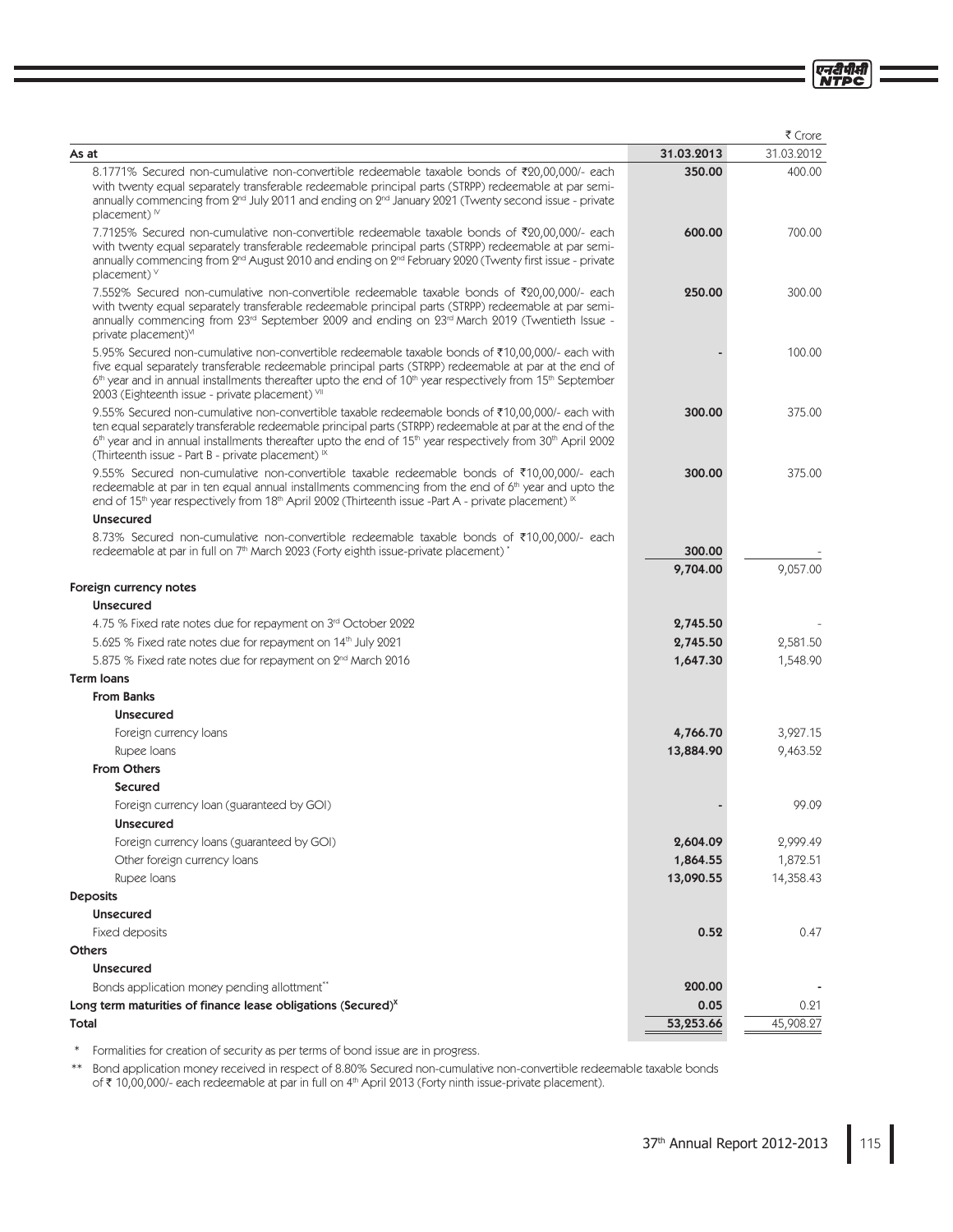### a) Details of terms of repayment and rate of interest

|                                                     |            |                     |            | ₹ Crore         |  |
|-----------------------------------------------------|------------|---------------------|------------|-----------------|--|
| <b>Particulars</b>                                  |            | Non current portion |            | Current portion |  |
| <b>Term loans</b>                                   | 31.03.2013 | 31.03.2012          | 31.03.2013 | 31.03.2012      |  |
| Secured                                             |            |                     |            |                 |  |
| Foreign currency loan (guaranteed by GOI) - Others  | ۰          | 99.09               | 96.44      | 186.38          |  |
|                                                     | ۰          | 99.09               | 96.44      | 186.38          |  |
| Unsecured                                           |            |                     |            |                 |  |
| Foreign currency loans (guaranteed by GOI) - Others | 2,604.09   | 2,999.49            | 171.73     | 183.64          |  |
| Foreign currency loans - Banks                      | 4,766.70   | 3,927.15            | 233.59     | 219.64          |  |
| Other foreign currency loans - Others               | 1,864.55   | 1,872.51            | 576.19     | 646.04          |  |
| Rupee Ioans - Banks                                 | 13,884.90  | 9,463.52            | 1,753.63   | 1,689.85        |  |
| Rupee Ioans - Others                                | 13,090.55  | 14,358.43           | 1,367.73   | 740.33          |  |
|                                                     | 36,210.79  | 32,621.10           | 4,102.87   | 3,479.50        |  |
| Fixed deposits (unsecured)                          | 0.52       | 0.47                | 0.11       | 11.79           |  |

i) Secured Foreign Currency Loan (guaranteed by GOI) carries floating rate of interest linked to Currency Weighted LIBOR and is repayable on June 15, 2013.

ii) Unsecured Foreign Currency Loans (guaranteed by GOI) - Others carry fixed rate of interest ranging from 1.80% p.a. to 2.30% p.a. and are repayable in 27 to 36 semi annual installments as of 31<sup>st</sup> March 2013.

- iii) Unsecured Foreign Currency Loans Banks include Ioans of ₹ **591.81 Crore** (previous year ₹ 635.95 Crore) which carry fixed rate of interest of 4.31% p.a. and loans of ₹**4,408.48 Crore** (previous year ₹ 3,510.84 Crore) which carry floating rate of interest linked to 6M LIBOR. These loans are repayable in 2 to 26 semiannual instalments as of 31<sup>st</sup> March 2013, commencing after moratorium period if any, as per the terms of the respective loan agreements.
- iv) Unsecured Foreign Currency Loans Others include Ioans of₹**1,071.57 Crore** (previous year₹654.40 Crore) which carry fixed rate of interest ranging from 3.50% p.a. to 4.31% p.a., Ioans of ₹ **1,277.60 Crore** (previous year ₹ 1,675.48 Crore) which carry floating rate of interest linked to 6M LIBOR / 6M EURIBOR and a loan of ₹ **91.57 Crore** (previous year ₹ 188.67 Crore) which carries floating rate of interest linked to the cost of borrowings of the Multilateral Agency lender. These Ioans are repayable in 2 to 24 semiannual installments as of 31<sup>st</sup> March 2013, commencing after moratorium period if any, as per the terms of the respective loan agreements.
- v) Unsecured rupee term loans carry interest ranging from 5.707% to 12.75% p.a. with monthly/quarterly/half-yearly rests. These loans are repayable in quarterly/half-yearly/yearly installments as per the terms of the respective loan agreements. The repayment period extends from a period of five to fifteen years after a moratorium period of six months to five years.
- vi) Unsecured fixed deposits carry interest @ 6.75% to 8.00% p.a. payable quarterly/monthly for non-cumulative schemes and on maturity in case of cumulative schemes compounded quarterly. The deposits are repayable during a period of one to three years from the date of issue.
- b) The finance lease obligations are repayable in installments as per the terms of the respective lease agreements generally over a period of four years.
- c) There has been no default in repayment of any of the loans or interest thereon as at the end of the year.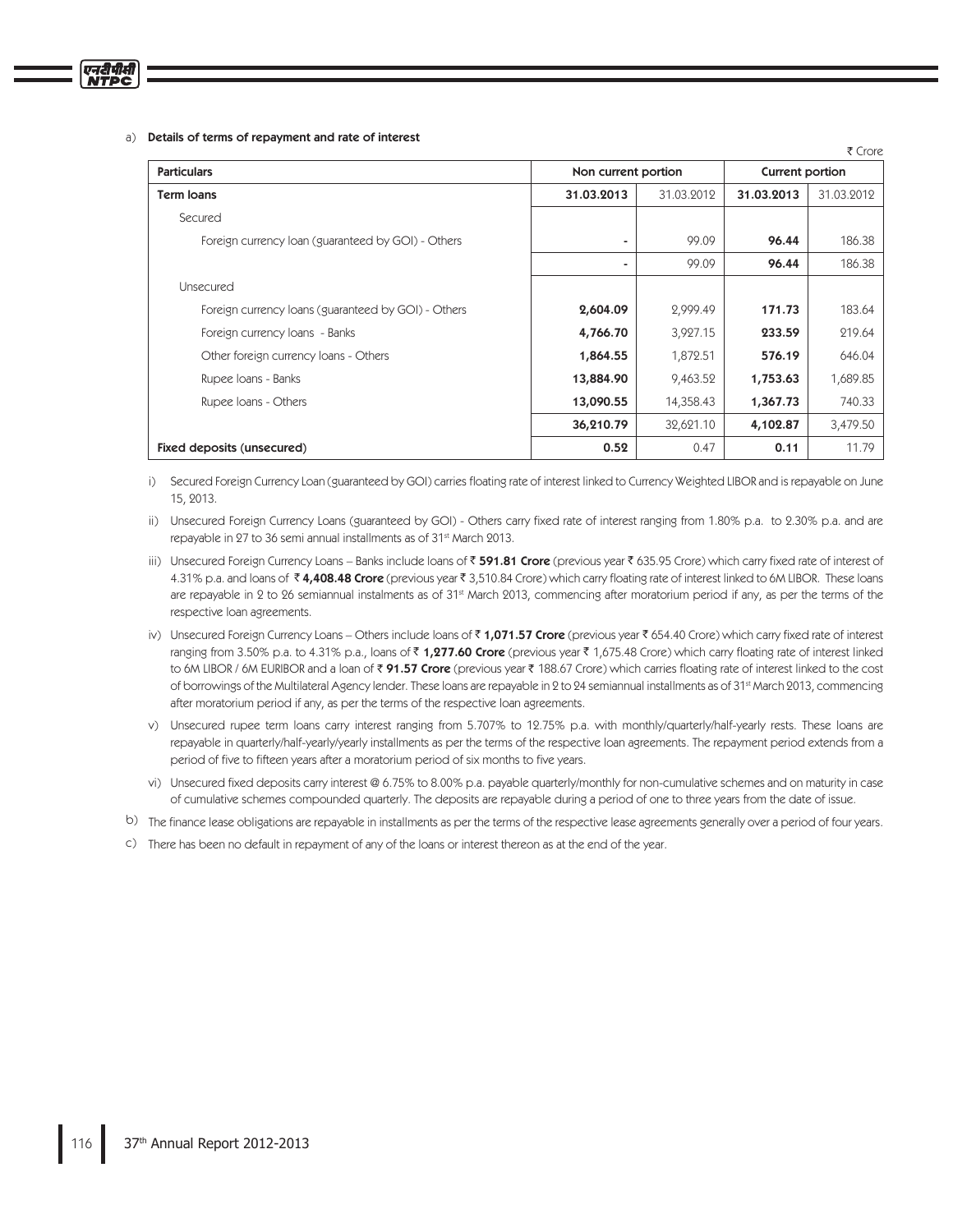### **Details of securities**

- Secured by (I) English mortgage, on first pari-passu charge basis, of the office premises of the Company at Mumbai and (II) Equitable mortgage, by T way of first charge, by deposit of title deeds of the immovable properties pertaining to National Capital Power Station.
- Secured by (I) English mortgage,on first pari-passu charge basis, of the office premises of the Company at Mumbai and (II) Hypothecation of all Ш the present and future movable assets (excluding receivables) of Singrauli Super Thermal Power Station, Anta Gas Power Station, Auraiya Gas Power Station, Barh Super Thermal Power Project, Farakka Super Thermal Power Station, Kahalgaon Super Thermal Power Station, Koldam Hydel Power Project, Simhadri Super Thermal Power Project, Sipat Super Thermal Power Project, Talcher Thermal Power Station, Talcher Super Thermal Power Project, Tanda Thermal Power Station, Vindhyachal Super Thermal Power Station, National Capital Power Station, Dadri Gas Power Station, Feroze Gandhi Unchahar Power Station, Loharinag Pala Hydro Power Project and Tapovan-Vishnugad Hydro Power Project as first charge, ranking paripassu with charge, if any, already created in favour of the Company's Bankers on such movable assets hypothecated to them for working capital requirement.
- Secured by (I) English mortgage, on first pari passu charge basis, of the office premises of the Company at Mumbai and (II) Equitable mortgage of Ш the immovable properties, on first pari-passu charge basis, pertaining to Sipat Super Thermal Power Project by extension of charge already created
- Secured by (I) English mortgage, on first pari-passu charge basis, of the office premises of the Company at Mumbai and (II)Equitable mortgage, by IV. way of first charge, by deposit of the title deeds of the immovable properties pertaining to Sipat Super Thermal Power Project.
- V Secured by (I) English mortgage,on first pari-passu charge basis, of the office premises of the Company at Mumbai, (II) Hypothecation of all the present and future movable assets (excluding receivables) of Barh Super Thermal Power Project on first pari-pasu charge basis, ranking pari passu with charge already created in favour of Trustee for other Series of Bonds and (III) Equitable mortgage of the immovable properties, on first paripassu charge basis, pertaining to Ramagundam Super Thermal Power Station by extension of charge already created.
- VI Secured by (I) English mortgage, on first pari-passu charge basis, of the office premises of the Company at Mumbai and (II) Equitable mortgage, by way of first charge, by deposit of title deeds of the immovable properties pertaining to Ramagundam Super Thermal Power Station.
- VII Secured by (I) English mortgage,on first pari-passu charge basis, of the office premises of the Company at Mumbai, (II) Hypothecation of all the present and future movable assets (excluding receivables) of Singrauli Super Thermal Power Station, Anta Gas Power Station, Auraiya Gas Power Station, Barh Super Thermal Power Project, Farakka Super Thermal Power Station, Kahalgaon Super Thermal Power Station, Koldam Hydel Power Project, Simhadri Super Thermal Power Project, Sipat Super Thermal Power Project, Talcher Thermal Power Station, Talcher Super Thermal Power Project, Tanda Thermal Power Station, Vindhyachal Super Thermal Power Station, National Capital Power Station, Dadri Gas Power Station, Feroze Gandhi Unchahar Power Station, Loharinag Pala Hydro Power Project and Tapovan-Vishnugad Hydro Power Project as first charge, ranking pari-passu with charge, if any, already created in favour of the Company's Bankers on such movable assets hypothecated to them for working capital requirement and (III) Equitable mortgage of the immovable properties, on first pari-passu charge basis, pertaining to National Capital Power Station by extension of charge already created.
- VIII Secured by (I) English mortgage,on first pari-passu charge basis, of the office premises of the Company at Mumbai, (II) Equitable mortgage of the immovable properties, on first pari-passu charge basis, pertaining to National Capital Power Station by extension of charge already created.
- IX Secured by (I) English mortgage,on first pari-passu charge basis, of the office premises of the Company at Mumbai, (II) Hypothecation of all the present and future movable assets (excluding receivables) of Singrauli Super Thermal Power Station, Anta Gas Power Station, Auraiya Gas Power Station, Barh Super Thermal Power Project, Farakka Super Thermal Power Station, Kahalgaon Super Thermal Power Station, Koldam Hydel Power Project, Simhadri Super Thermal Power Project, Sipat Super Thermal Power Project, Talcher Thermal Power Station, Talcher Super Thermal Power Project, Tanda Thermal Power Station, Vindhyachal Super Thermal Power Station, National Capital Power Station, Dadri Gas Power Station, Feroze Gandhi Unchahar Power Station, Loharinag Pala Hydro Power Project and Tapovan-Vishnugad Hydro Power Project as first charge, ranking pari-passu with charge, if any, already created in favour of the Company's Bankers on such movable assets hypothecated to them for working capital requirement and (III) Equitable mortgage of the immovable properties, on first pari-passu charge basis, pertaining to Singrauli Super Thermal Power Station by extension of charge already created.
- Secured against fixed assets obtained under finance lease.
- $X \cup$ Security cover mentioned at sl. no. I to IX is above 100% of the debt securities outstanding.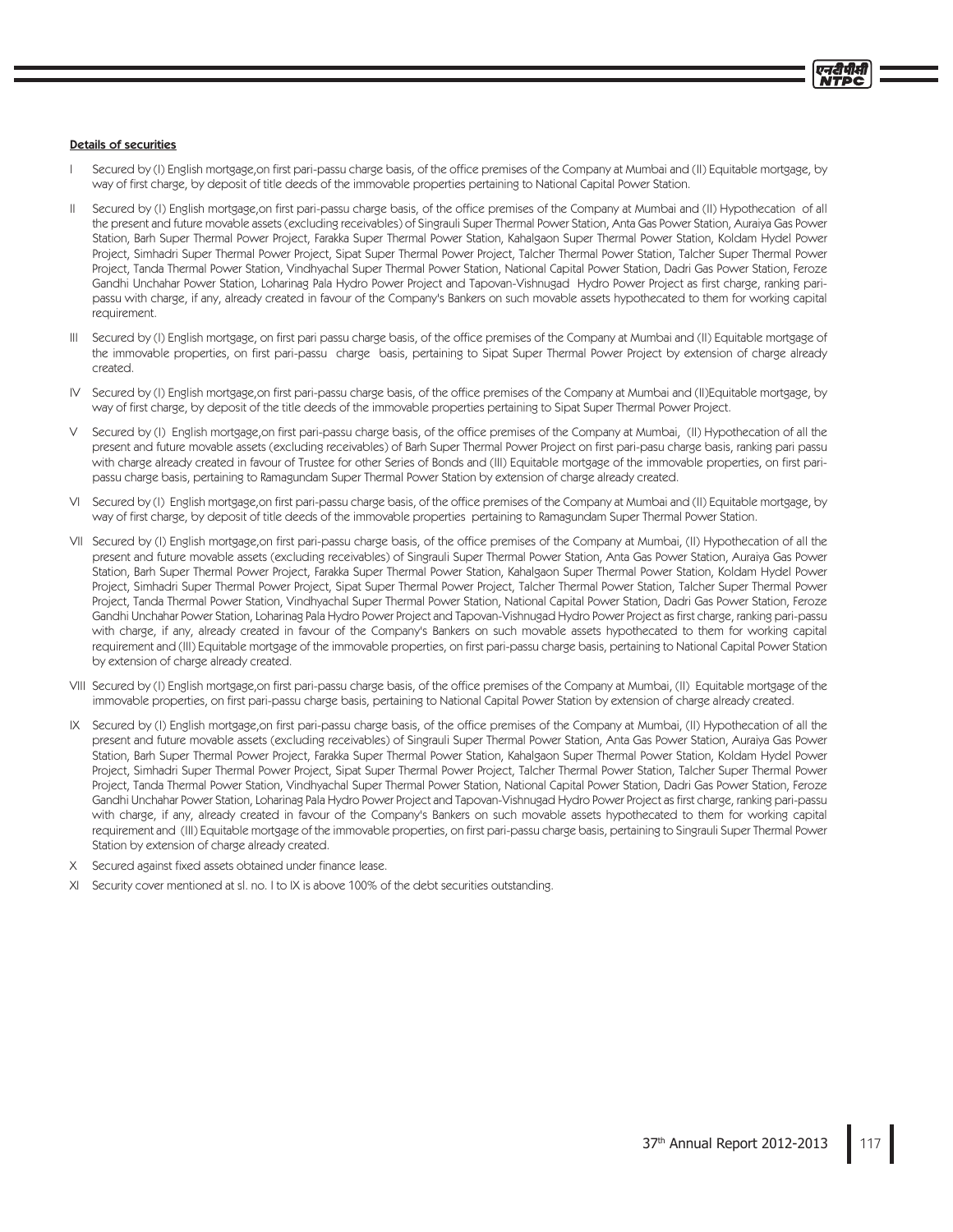# 6. Deferred tax liabilities (net)

|                                                      |                     |                                                | ₹ Crore             |
|------------------------------------------------------|---------------------|------------------------------------------------|---------------------|
|                                                      | As at<br>01.04.2012 | Additions/<br>(Adjustments)<br>during the year | As at<br>31.03.2013 |
| Deferred tax liability                               |                     |                                                |                     |
| Difference of book depreciation and tax depreciation | 6,002.02            | 321.04                                         | 6,323.06            |
| Less: Deferred tax assets                            |                     |                                                |                     |
| Provisions & other disallowances for tax purposes    | 1,098.16            | (322.24)                                       | 775.92              |
| Disallowances u/s 43B of the Income Tax Act, 1961    | 329.40              | 4.09                                           | 333.49              |
|                                                      | 4,574.46            | 639.19                                         | 5,213.65            |
| Less: Recoverable from beneficiaries                 | 3,937.56            | 360.79                                         | 4,298.35            |
| <b>Total</b>                                         | 636.90              | 278.40                                         | 915.30              |

 $a)$ The net increase during the year in the deferred tax liability of  $\bar{\bar{\tau}}$  **278.40 crore** (previous year  $\bar{\bar{\tau}}$  33.95 crore) has been debited to Statement of Profit and Loss.

 $b)$ Deferred tax assets and deferred tax liabilities have been offset as they relate to the same governing laws.

# 7. Other long-term liabilities

|                                                 |            | ₹ Crore    |
|-------------------------------------------------|------------|------------|
| As at                                           | 31.03.2013 | 31.03.2012 |
| Trade payables                                  | 6.47       | 5.07       |
| Deferred foreign currency fluctuation liability | 135.60     | 134.43     |
| Other liabilities                               |            |            |
| Payable for capital expenditure                 | 1,823.64   | 1,589.28   |
| <b>Others</b>                                   | 0.28       | 0.28       |
| Total                                           | 1,965.99   | 1,729.06   |

 $a)$ Disclosure w.r.t. micro and small enterprises as required by the Micro, Small and Medium Enterprises Development Act, 2006 (MSMED Act) is made in Note 48.

 $b)$ In line with accounting policy no.L.3 (Note 1), deferred foreign currency fluctuation liability to the extent of ₹ 1**.17 crore** (previous year ₹ 37.89 crore) has been made during the year.

 $\mathsf{C}$ Other liabilities - Others include deposits received from contractors, customers and parties towards sale of scrap etc.

# 8. Long-term provisions

|                                         |            | ₹ Crore    |
|-----------------------------------------|------------|------------|
| As at                                   | 31.03.2013 | 31.03.2012 |
| Provision for employee benefits         |            |            |
| Opening balance                         | 603.70     | 561.90     |
| Additions/(adjustments) during the year | 136.22     | 41.80      |
| Total                                   | 739.92     | 603.70     |

 $a)$ Disclosure required by AS 15 on 'Employees benefits' has been made in Note 38.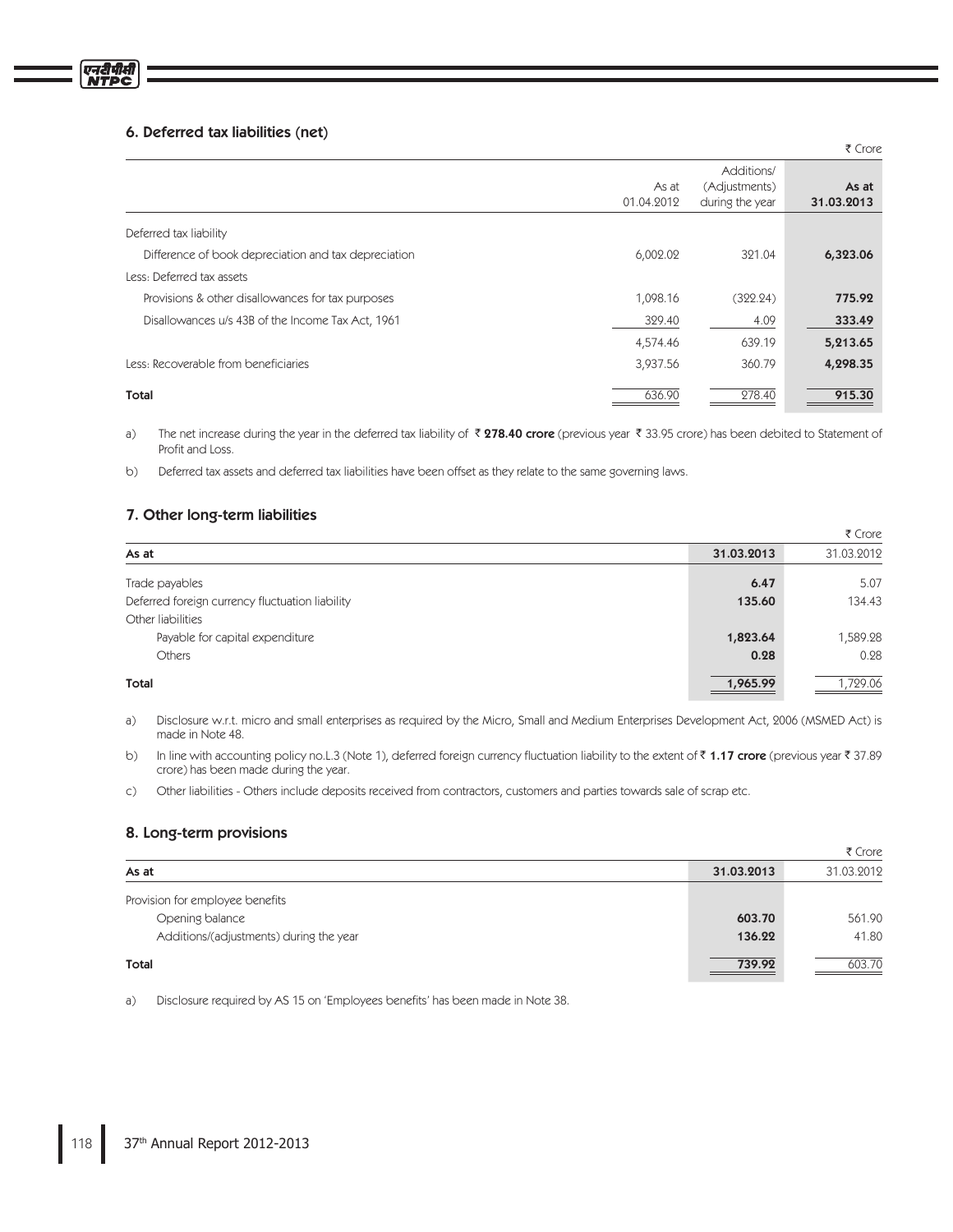|                        |            | ₹ Crore    |
|------------------------|------------|------------|
| As at                  | 31.03.2013 | 31.03.2012 |
| For goods and services | 5,158.77   | ,460.65    |

Disclosure w.r.t. micro and small enterprises as required by the MSMED Act is made in Note 48.

# 10. Other current liabilities

9. Trade payables

| As at                                                    | 31.03.2013 | 31.03.2012 |  |  |  |
|----------------------------------------------------------|------------|------------|--|--|--|
| Current maturities of long term borrowings               |            |            |  |  |  |
| Bonds - Secured                                          | 693.00     | 693.00     |  |  |  |
| From Banks                                               |            |            |  |  |  |
| Unsecured                                                |            |            |  |  |  |
| Foreign currency loans                                   | 233.59     | 219.64     |  |  |  |
| Rupee term loans                                         | 1,753.63   | 1,689.85   |  |  |  |
| From Others                                              |            |            |  |  |  |
| Secured                                                  |            |            |  |  |  |
| Foreign currency loan (guaranteed by GOI)                | 96.44      | 186.38     |  |  |  |
| Unsecured                                                |            |            |  |  |  |
| Foreign currency loans (guaranteed by GOI)               | 171.73     | 183.64     |  |  |  |
| Other foreign currency loans                             | 576.19     | 646.04     |  |  |  |
| Rupee term loans                                         | 1,367.73   | 740.33     |  |  |  |
| Fixed deposits                                           | 0.11       | 11.79      |  |  |  |
|                                                          | 4,892.42   | 4,370.67   |  |  |  |
| Current maturities of finance lease obligitions -Secured | 0.22       | 0.43       |  |  |  |
| Interest accrued but not due on borrowings               | 626.52     | 499.81     |  |  |  |
| Unpaid dividends                                         | 15.65      | 11.48      |  |  |  |
| Unpaid matured deposits and interest accrued thereon     | 0.20       | 0.26       |  |  |  |
| Unpaid matured bonds and interest accrued thereon        | 0.59       | 0.59       |  |  |  |
| Book overdraft                                           | 17.23      | 2.96       |  |  |  |
| Advances from customers and others                       | 323.43     | 289.16     |  |  |  |
| Payable for capital expenditure                          | 3,512.68   | 3,503.75   |  |  |  |
| Other payables                                           |            |            |  |  |  |
| Tax deducted at source and other statutory dues          | 162.69     | 154.31     |  |  |  |
| Deposits from contractors and others                     | 102.19     | 92.92      |  |  |  |
| Gratuity obligations                                     | 93.12      | 60.16      |  |  |  |
| Payable to employees                                     | 452.54     | 318.02     |  |  |  |
| Others                                                   | 247.24     | 232.72     |  |  |  |
| Total                                                    | 10,446.72  | 9,537.24   |  |  |  |

 $a)$ Unpaid dividends, matured deposits and bonds including the interest accrued thereon include the amounts which have not been claimed by the investor/holders of the equity shares/bonds/fixed deposits. Out of the above, no amount is due for payment to investor education and protection fund.

 $b)$ Details in respect of rate of interest and terms of repayment of secured and unsecured current maturities of long term borrowings indicated above are disclosed in Note 5.

C) Other payables - Others include amount payable to hospitals, retired employees etc.

d) Payable for capital expenditure includes liabilities of ₹ **378.77 crore** (previous year ₹ 371.01 crore) towards an equipment supplier pending evaluation of performance and guarantee test results of steam/turbine generators at some of the stations. Pending settlement, liquidated damages recoverable for shortfall in performance of these equipments, if any, have not been recognised.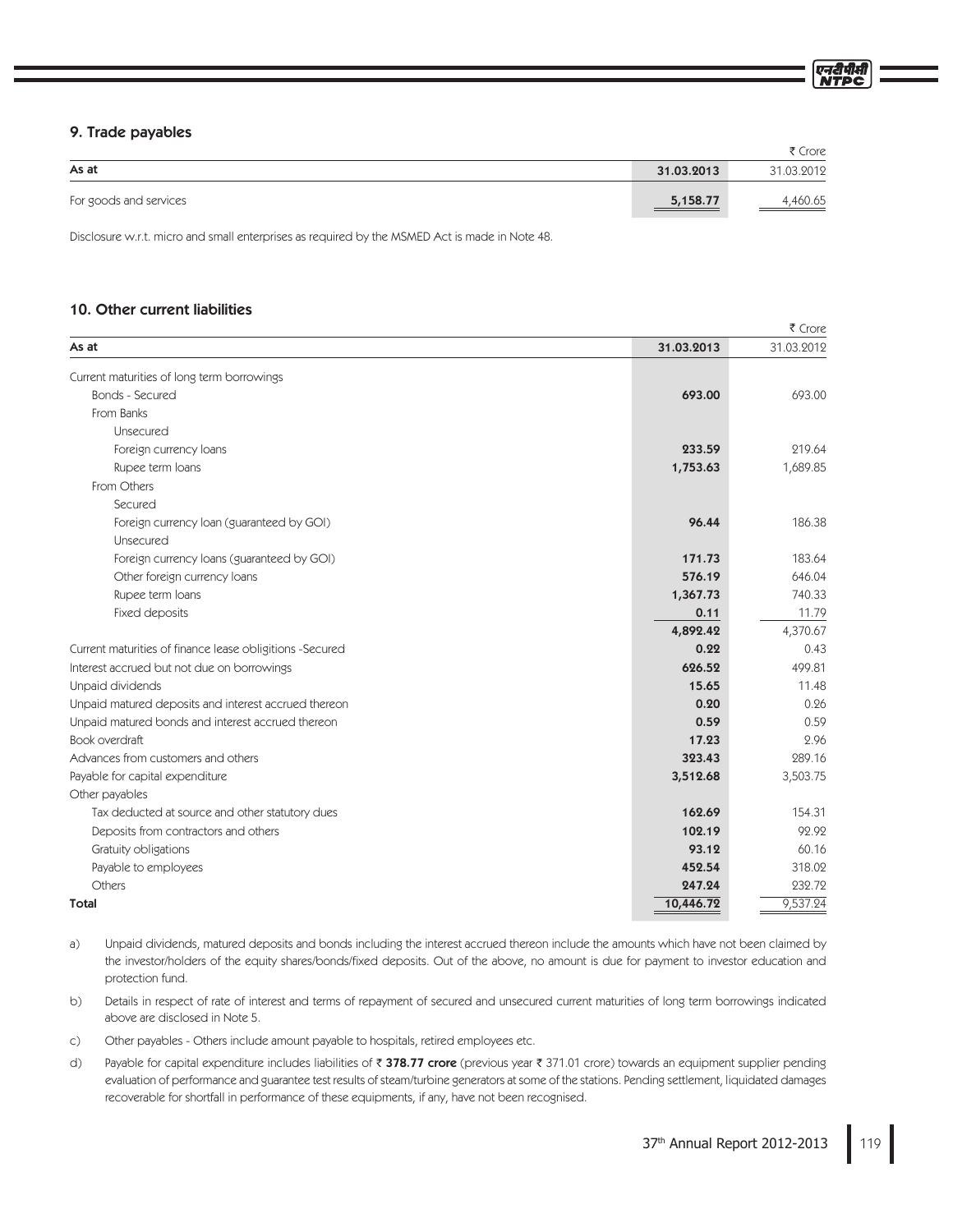# 11. Short-term provisions

| As at                                                                                        | 31.03.2013         | 31.03.2012    |  |  |
|----------------------------------------------------------------------------------------------|--------------------|---------------|--|--|
| Provision for employee benefits                                                              |                    |               |  |  |
| Opening balance                                                                              | 1,143.84           | 1,170.07      |  |  |
| Additions/(adjustments) during the year                                                      | 279.80             | (26.23)       |  |  |
| Closing balance                                                                              | 1,423.64           | 1,143.84      |  |  |
| Provision for proposed dividend                                                              |                    |               |  |  |
| Opening balance                                                                              | 412.27             | 659.63        |  |  |
| Additions during the year                                                                    | 1,649.09           | 412.27        |  |  |
| Amounts paid during the year                                                                 | 412.27             | 659.63        |  |  |
| Closing balance                                                                              | 1,649.09           | 412.27        |  |  |
| Provision for tax on proposed dividend                                                       |                    |               |  |  |
| Opening balance                                                                              | 62.83              | 103.93        |  |  |
| Additions during the year                                                                    | 280.26             | 62.83         |  |  |
| Amounts paid during the year                                                                 | 62.83              | 103.93        |  |  |
| Closing balance                                                                              | 280.26             | 62.83         |  |  |
| Provision for obligations incidental to land acquisition                                     |                    |               |  |  |
| Opening balance                                                                              | 340.08             | 255.40        |  |  |
| Additions during the year                                                                    | 1,850.25           | 124.40        |  |  |
| Amounts paid during the year                                                                 | 129.07             | 25.20         |  |  |
| Amounts reversed during the year                                                             | 7.32               | 14.52         |  |  |
| Closing balance                                                                              | 2,053.94           | 340.08        |  |  |
| Provision for tariff adjustment                                                              |                    |               |  |  |
| Opening balance                                                                              | 1,213.70           |               |  |  |
| Additions during the year                                                                    | 103.24             | 1,526.45      |  |  |
| Amounts reversed during the year                                                             |                    | 312.75        |  |  |
| Closing balance                                                                              | 1,316.94           | 1,213.70      |  |  |
| Provision for shortage in fixed assets pending investigation                                 |                    |               |  |  |
| Opening balance                                                                              | 1.31               | 1.00          |  |  |
| Additions during the year                                                                    | 0.27               | 0.74          |  |  |
| Amounts adjusted during the year                                                             | 0.10               | 0.07          |  |  |
| Amounts reversed during the year                                                             | 0.39               | 0.36          |  |  |
| Closing balance                                                                              | 1.09               | 1.31          |  |  |
| Others                                                                                       |                    |               |  |  |
| Opening balance                                                                              | 59.66              | 17.86         |  |  |
| Additions during the year                                                                    | 220.83             | 41.90         |  |  |
| Amounts adjusted during the year                                                             | 0.51               |               |  |  |
| Amounts reversed during the year                                                             | 0.40               | 0.10<br>59.66 |  |  |
| Closing balance<br>Total                                                                     | 279.58<br>7,004.54 | 3,233.69      |  |  |
| Displace to sometimed by LAC 15 and Crops loves Depatite' has been mode in Note 20<br>$\sim$ |                    |               |  |  |

- a) Disclosure required by AS 15 on 'Employees Benefits' has been made in Note 38.
- $b)$ In terms of guidelines of Department of Public Enterprises (DPE), Government of India (GOI) dated 26.11.2008 and 02.04.2009 and subsquent clarification issued by the DPE, the Company is allowed to contribute upto 30% of employees salary (basic pay plus DA) towards superannuation benefits including pension w.e.f. 1st January 2007. Consequent upon receipt of approval from the Ministry of Power (MoP), GOI for introduction of a defined contribution pension scheme in the Company w.e.f 1<sup>st</sup> January 2007, a separate pension trust has been formed for administration of the pension scheme. The pension scheme is yet to be made operational as clarification on certain issues referred to MoP and DPE are awaited. Pending this, an amount of ₹ **156.90 crore** (previous year ₹ 174.55 crore) for the year and ₹ **458.40 crore** up to 31st March 2013 (upto the previous year ₹ 301.50 crore) has been provided and included in provision for employee benefits.
- $\mathsf{C}$ ) Provision for tariff adjustment - addition during the year includes (-) ₹ **45.95 crore** (Previous year ₹ Nil) recognised as sales on account of the impact of the challenged issues of the APTEL judgement (Refer Note 22).
- $d)$ Other provisions include **₹ 46.27 crore** (previous year ₹ 41.19 crore) towards cost of unfinished minimum work programme demanded by the Ministry of Petrolium and Natural Gas (MoP&NG) including interest thereon in relation to block AA-ONN-2003/2 [Refer Note 45 (b) (ii)] and ₹ 200.84 crore (previous year ₹ 18.07 crore) towards provision for litigation cases.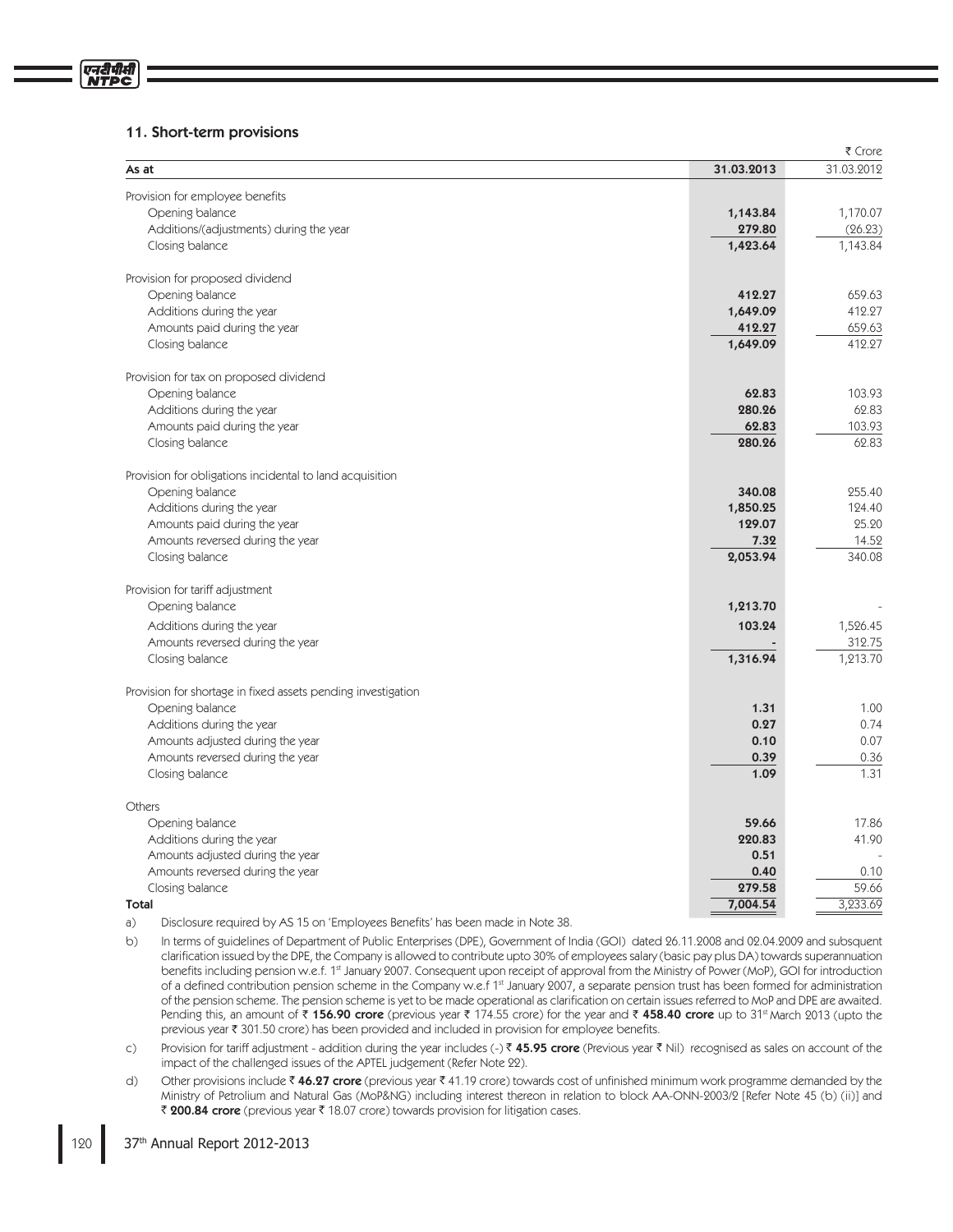# एन<u>री</u>पीसी

# 12. Tangible assets

|                                                           |            |                |             |                        |            |          |                           | ₹ Crore   |                                   |            |
|-----------------------------------------------------------|------------|----------------|-------------|------------------------|------------|----------|---------------------------|-----------|-----------------------------------|------------|
|                                                           |            |                | Gross Block |                        |            |          | Depreciation/Amortisation |           |                                   | Net Block  |
|                                                           | As at      |                | Deductions/ | As at                  | Upto       | For      | Deductions/               | Upto      | As at                             | As at      |
|                                                           | 01.04.2012 | Additions      |             | Adjustments 31.03.2013 | 01.04.2012 | the year |                           |           | Adjustments 31.03.2013 31.03.2013 | 31.03.2012 |
| Land                                                      |            |                |             |                        |            |          |                           |           |                                   |            |
| (including development expenses)                          |            |                |             |                        |            |          |                           |           |                                   |            |
| Freehold                                                  | 2,147.32   | 1,131.42       | (782.21)    | 4,060.95               |            |          |                           |           | 4,060.95                          | 2,147.32   |
| Leasehold                                                 | 650.05     | 750.58         | (44.52)     | 1,445.15               | 131.64     | 26.76    |                           | 158.40    | 1,286.75                          | 518.41     |
| Roads, bridges, culverts & helipads                       | 519.47     | 61.63          | (2.83)      | 583.93                 | 180.00     | 23.88    | (0.01)                    | 203.89    | 380.04                            | 339.47     |
| <b>Building</b>                                           |            |                |             |                        |            |          |                           |           |                                   |            |
| Freehold                                                  |            |                |             |                        |            |          |                           |           |                                   |            |
| Main plant                                                | 3,393.69   | 1,097.95       | (63.41)     | 4,555.05               | 1,212.32   | 121.59   | (0.01)                    | 1,333.92  | 3,221.13                          | 2,181.37   |
| Others                                                    | 2,270.70   | 210.59         | (8.91)      | 2,490.20               | 867.12     | 99.90    | (0.17)                    | 967.19    | 1,523.01                          | 1,403.58   |
| Leasehold                                                 | 50.18      | L              | 0.29        | 49.89                  | 24.65      | 2.94     | 0.18                      | 27.41     | 22.48                             | 25.53      |
| Temporary erection                                        | 30.39      | 4.20           | (0.10)      | 34.69                  | 30.03      | 2.32     | ÷,                        | 32.35     | 2.34                              | 0.36       |
| Water supply, drainage & sewerage                         | 602.82     | 41.35          | (1.14)      | 645.31                 | 293.11     | 21.83    | 0.02                      | 314.92    | 330.39                            | 309.71     |
| system                                                    |            |                |             |                        |            |          |                           |           |                                   |            |
| MGR track and signalling system                           | 1,238.05   | 24.65          | (63.15)     | 1,325.85               | 588.75     | 41.07    | $\overline{a}$            | 629.82    | 696.03                            | 649.30     |
| Railway siding                                            | 376.84     | 56.60          | (7.64)      | 441.08                 | 153.68     | 19.35    | $\overline{\phantom{a}}$  | 173.03    | 268.05                            | 223.16     |
| Earth dam reservoir                                       | 277.45     | 8.32           | (0.79)      | 286.56                 | 94.20      | 13.78    | L.                        | 107.98    | 178.58                            | 183.25     |
| Plant and equipment                                       | 68,248.78  | 15,880.16      | (947.00)    | 85,075.94              | 31,883.86  | 3,412.16 | 131.46                    | 35,164.56 | 49,911.38                         | 36,364.92  |
| Furniture and fixtures                                    | 381.87     | 36.04          | 3.29        | 414.62                 | 231.54     | 16.93    | 2.44                      | 246.03    | 168.59                            | 150.33     |
| Vehicles including speedboats                             |            |                |             |                        |            |          |                           |           |                                   |            |
| Owned                                                     | 11.66      | 0.69           | 1.32        | 11.03                  | 5.73       | 0.69     | 0.68                      | 5.74      | 5.29                              | 5.93       |
| Leased                                                    | 1.99       | $\overline{a}$ | (0.17)      | 2.16                   | 1.39       | 0.52     | $\overline{a}$            | 1.91      | 0.25                              | 0.60       |
| Office equipment                                          | 139.27     | 21.93          | 2.74        | 158.46                 | 71.28      | 8.97     | 2.99                      | 77.26     | 81.20                             | 67.99      |
| EDP, WP machines and satcom                               | 364.82     | 39.12          | 13.67       | 390.27                 | 254.11     | 26.70    | 12.26                     | 268.55    | 121.72                            | 110.71     |
| equipment                                                 |            |                |             |                        |            |          |                           |           |                                   |            |
| Construction equipments                                   | 144.88     | 14.38          | 1.63        | 157.63                 | 78.43      | 8.71     | 2.65                      | 84.49     | 73.14                             | 66.45      |
| Electrical installations                                  | 321.34     | 66.32          | (2.94)      | 390.60                 | 150.47     | 12.45    | 0.20                      | 162.72    | 227.88                            | 170.87     |
| Communication equipments                                  | 92.78      | 3.38           | 0.62        | 95.54                  | 48.94      | 4.86     | 0.83                      | 52.97     | 42.57                             | 43.84      |
| <b>Hospital Equipments</b>                                | 29.34      | 3.27           | 0.21        | 32.40                  | 15.44      | 0.99     | 0.16                      | 16.27     | 16.13                             | 13.90      |
| Laboratory and workshop                                   | 37.61      | 10.82          | (0.08)      | 48.51                  | 12.46      | 1.78     | (0.01)                    | 14.25     | 34.26                             | 25.15      |
| equipments                                                |            |                |             |                        |            |          |                           |           |                                   |            |
| Assets under 5 KM scheme of the<br>GOI                    |            | 0.53           |             | 0.53                   |            | 0.01     | L,                        | 0.01      | 0.52                              |            |
| Capital expenditure on assets not<br>owned by the Company | 178.29     | 0.91           | (0.59)      | 179.79                 | 135.97     | 9.08     | L,                        | 145.05    | 34.74                             | 42.32      |
| Assets of government                                      | 2.84       |                | 0.03        | 2.81                   |            |          |                           |           | 2.81                              | 2.84       |
| Less: Grants from government                              | 2.84       |                | 0.03        | 2.81                   |            |          |                           |           | 2.81                              | 2.84       |
| Total                                                     | 81,509.59  | 19,464.84      | (1,901.71)  | 102,876.14             | 36,465.12  | 3,877.27 | 153.67                    | 40,188.72 | 62,687.42                         | 45,044.47  |
| Previous year                                             | 72,456.58  | 7,336.32       | (1,716.69)  | 81,509.59              | 33,429.65  | 3,118.10 | 82.63                     | 36,465.12 | 45,044.47                         | 39,026.93  |

Deduction/adjustments from gross block and depreciation / amortisation for the year includes:

|                                                                                     |            |                    |                           | ₹ Crore    |  |  |
|-------------------------------------------------------------------------------------|------------|--------------------|---------------------------|------------|--|--|
|                                                                                     |            | <b>Gross Block</b> | Depreciation/Amortisation |            |  |  |
|                                                                                     | 31.03.2013 | 31.03.2012         | 31.03.2013                | 31.03.2012 |  |  |
| Disposal of assets                                                                  | 5.36       | 12.02              | 4.05                      | 6.86       |  |  |
| Retirement of assets                                                                | 201.91     | 195.68             | 142.49                    | 76.96      |  |  |
| Cost adjustments including exchange differences                                     | (2,109.66) | (1,912.42)         |                           | -          |  |  |
| Assets capitalised with retrospective effect/write back of excess<br>capitalisation | (8.67)     | (17.48)            | 0.18                      | (4.83)     |  |  |
| Others                                                                              | 9.35       | 5.51               | 6.95                      | 3.64       |  |  |
|                                                                                     | (1,901.71) | (1,716.69)         | 153.67                    | 82.63      |  |  |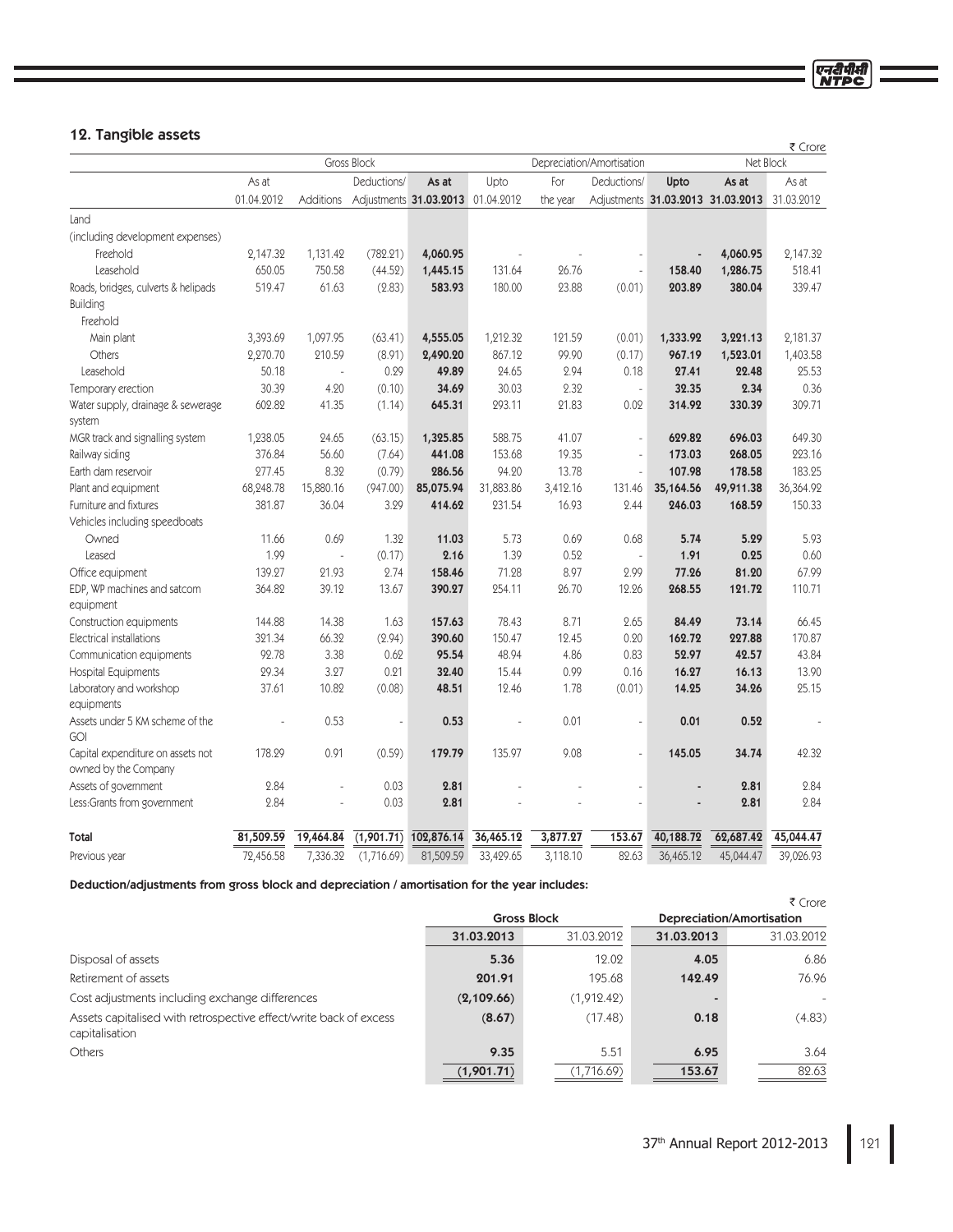- a) The conveyancing of the title to **11,322 acres** of freehold land of value ₹ **1,587.59 crore** (previous year 10,359 acres of value ₹ 527.91 crore), buildings & structures of value ₹ **136.74 crore** (previous year ₹ 136.60 crore) and also execution of lease agreements for **10,515 acres** of land of value  $\bar{\mathfrak{c}}$  **467.02 crore** (previous year 8,436 acres, value  $\bar{\mathfrak{c}}$  324.76 crore) in favour of the Company are awaiting completion of legal formalities.
- b) Leasehold land includes **2,002 acres** valuing ₹ **642.07 crore** (previous year 819 acres valuing ₹ 29.67 crore) acquired on perpetual lease and accordingly not amortised.
- c) Land does not include value of 1**,181 acres** (previous year 1,181 acres) of land in possession of the Company. This will be accounted for on settlement of the price thereof by the State Government Authorities.
- d) Land includes **1,233 acres** of value ₹ **14.99 crore** (previous year 1,237 acres of value ₹ 14.90 crore) not in possession of the Company. The Company is taking appropriate steps for repossession of the same.
- e) Land includes an amount of₹**152.48 crore** (previous year₹119.24 crore) deposited with various authorities in respect of land in possession which is subject to adjustment on final determination of price.
- f) Possession of land measuring **98 acres** (previous year 98 acres) consisting of **79 acres** of freehold land (previous year 79 acres) and **19 acres** of lease hold land (previous year 19 acres) of value ₹ 0.21 crore (previous year ₹ 0.21 crore) was transferred to Uttar Pradesh Rajya Vidyut Utpadan Nigam Ltd. (erstwhile UPSEB) for a consideration of ₹ 0.21 crore. Pending approval for transfer of the said land, the area and value of this land has been included in the total land of the Company. The consideration received from erstwhile UPSEB is disclosed under Note -10 - 'Other Current Liabilities -as other liabilities'.
- g) Ministry of Power, Government of India vide its notification no. 2/38/99-BTPS (Volume VII) dated 22<sup>nd</sup> September 2006 transferred land of a power station to the Company on operating lease of 50 years. Lease rent for the year amounting to ₹ **6.20 crore** (previous year ₹ 6.18 crore) has been charged to the statement of profit & loss.
- h) The Company has received an opinion from the EAC of the ICAI on accounting treatment of capital expenditure on assets not owned by the Company wherein it was opined that such expenditure are to be charged to the statement of profit & loss as and when incurred. The Company has represented that such expenditure being essential for setting up of a project, the same be accounted in line with the existing accounting practice and sought a review. Pending receipt of communication from ICAI regarding the review, existing treatment has been continued as per the relevant accounting policy.
- i) Assets under 5 KM scheme of the GOI represent expenditure on electrification of villages within 5 KM periphery of the plant.
- j) From the accounting periods commencing on or after 7th December 2006, the Company adjusts exchange differences arising on translation/settlement of long-term foreign currency monetary items relating to the acquisition of a depreciable asset to the cost of asset and depreciates the same over the remaining life of the asset.
- k) The borrowing costs capitalised during the year ended 31st March 2013 is ₹ **2,148.14 crore** (previous year ₹ 2,342.21 crore). The Company capitalised the borrowings costs in the capital work-in-progress (CWIP). Exchange differences capitalised are disclosed in the 'Addition' column of CWIP and allocated to various heads of CWIP in the year of capitalisation through 'Deductions/Adjsutment' column of CWIP. Exchange differences in respect of assets already capitalised are disclosed in the 'Deductions/Adjustments' column of fixed assets. Asset-wise details of exchange differences and borrowing costs included in the cost of major heads of fixed assets and CWIP through 'Addition' or 'Deductions/Adjustments' column are given below:

 $\sim$  spectrum.

|                                                            |                          |                                                |                                                | र Crore               |
|------------------------------------------------------------|--------------------------|------------------------------------------------|------------------------------------------------|-----------------------|
|                                                            |                          | For the year ended 31 <sup>st</sup> March 2013 | For the year ended 31 <sup>st</sup> March 2012 |                       |
|                                                            | Exchg. Difference        | <b>Borrowing costs</b>                         | Exchg. Difference                              | Borrowing costs       |
|                                                            |                          | incl in fixed assets/ incl in fixed assets/    | incl in fixed assets/                          | incl in fixed assets/ |
|                                                            | <b>CWIP</b>              | <b>CWIP</b>                                    | <b>CWIP</b>                                    | <b>CWIP</b>           |
| Building:                                                  |                          |                                                |                                                |                       |
| Main plant                                                 | 2.15                     | 121.58                                         | 26.94                                          | 63.76                 |
| <b>Others</b>                                              | 0.18                     | 26.81                                          | 3.73                                           | 34.07                 |
| Hydraulic works, barrages, dams, tunnels and power channel | $\blacksquare$           | 194.24                                         |                                                | 238.53                |
| MGR track and signalling system                            | $\overline{\phantom{a}}$ | 8.94                                           | 1.54                                           | 7.84                  |
| Railway siding                                             | 0.03                     | 18.37                                          | 0.03                                           | 5.27                  |
| Plant and equipment                                        | 655.55                   | 1,458.93                                       | 1,026.74                                       | 1,724.97              |
| Others including pending allocation                        | 398.10                   | 319.27                                         | 602.23                                         | 267.77                |
| Total                                                      | 1,056.01                 | 2,148.14                                       | 1,661.21                                       | 2.342.21              |
|                                                            |                          |                                                |                                                |                       |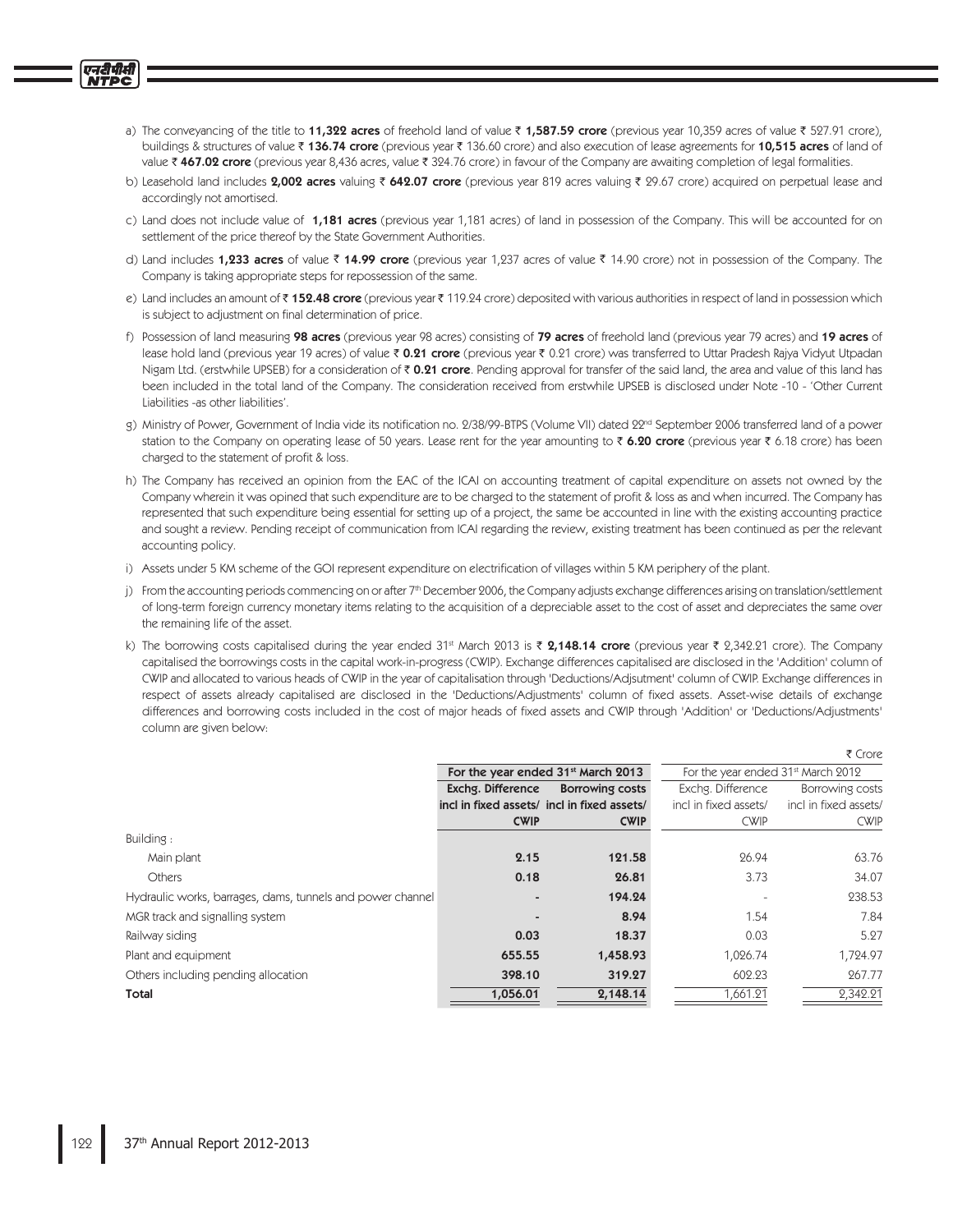एनदीपीसी

# Intangible assets

|                     |            |                          |             |                                  |            |       |                          |        |                                                       | ₹ Crore |
|---------------------|------------|--------------------------|-------------|----------------------------------|------------|-------|--------------------------|--------|-------------------------------------------------------|---------|
|                     |            |                          | Gross Block |                                  |            |       | Amortisation             |        | Net Block                                             |         |
|                     | As at      |                          | Deductions/ | As at                            | Upto       |       | For Deductions/          | Upto   | As at                                                 | As at   |
|                     | 01.04.2012 |                          |             | Additions Adjustments 31.03.2013 | 01.04.2012 |       |                          |        | the year Adjustments 31.03.2013 31.03.2013 31.03.2012 |         |
| Software            | 93.15      | 3.11                     | 0.76        | 95.50                            | 88.42      | 2.50  | (0.25)                   | 91.17  | 4.33                                                  | 4.73    |
| Right of Use - Land | 6.46       | 41.17                    | (0.10)      | 47.73                            | 2.45       | 2.33  |                          | 4.78   | 42.95                                                 | 4.01    |
| - Others            | 219.06     | $\overline{\phantom{a}}$ | (7.27)      | 226.33                           | 15.91      | 9.02  | $\overline{\phantom{a}}$ | 24.93  | 201.40                                                | 203.15  |
| Total               | 318.67     | 44.28                    | (6.61)      | 369.56                           | 106.78     | 13.85 | (0.25)                   | 120.88 | 248.68                                                | 211.89  |
| Previous year       | 296.43     | 2.65                     | (19.59)     | 318.67                           | 89.54      | 16.47 | (0.77)                   | 106.78 | 211.89                                                | 206.89  |

a) The right of use of land, other than perpetual in nature, is amortised over its life or 25 years whicever is less.

b) Cost of acquisition of the right for drawl of water amounting to ₹ **226.33 crore** (previous year ₹ 219.06 crore) is included under intangible assets - Right of use - Others.

# Deduction/adjustments from gross block and amortisation for the year includes:

| Dequction/aqjustments from gross block and amortisation for the year includes:      |            |                          |                             | ₹ Crore                  |  |
|-------------------------------------------------------------------------------------|------------|--------------------------|-----------------------------|--------------------------|--|
|                                                                                     |            | <b>Gross Block</b>       | Depreciation / Amortisation |                          |  |
|                                                                                     | 31.03.2013 | 31.03.2012               | 31.03.2013                  | 31.03.2012               |  |
| Retirement of assets                                                                |            | 0.17                     |                             | (0.17)                   |  |
| Cost adjustments including exchange differences                                     | (6.30)     | (19.54)                  |                             | (0.78)                   |  |
| Assets capitalised with retrospective effect/write back of excess<br>capitalisation | 0.08       | $\overline{\phantom{0}}$ | 0.07                        | $\overline{\phantom{a}}$ |  |
| <b>Others</b>                                                                       | (0.39)     | (0.22)                   | (0.32)                      | 0.18                     |  |
|                                                                                     | (6.61)     | (19.59)                  | (0.25)                      | (0.77)                   |  |

| Depreciation/amortisation of Tangible and Intangible Assets for the year is allocated as given below: |            | ₹ Crore    |  |  |
|-------------------------------------------------------------------------------------------------------|------------|------------|--|--|
|                                                                                                       | 31.03.2013 | 31.03.2012 |  |  |
| Charged to statement of profit & loss                                                                 | 3,396.76   | 2,791.70   |  |  |
| Allocated to fuel cost                                                                                | 201.35     | 166.84     |  |  |
| Transferred to expenditure during construction period (net) - Note 28                                 | 36.11      | 32.21      |  |  |
| Transferred to development of coal mines                                                              | 1.20       | 0.98       |  |  |
| Adjustment with deferred income/expense from deferred foreign currency fluctuation                    | 255.70     | 142.84     |  |  |
|                                                                                                       | 3,891.12   | 3.134.57   |  |  |

# 13. Capital work-in-progress

|                                                            |            |           |              |                          | ₹ Crore    |
|------------------------------------------------------------|------------|-----------|--------------|--------------------------|------------|
|                                                            | As at      |           | Deductions & |                          | As at      |
|                                                            | 01.04.2012 | Additions | Adjustments  | Capitalised              | 31.03.2013 |
| Development of land                                        | 439.58     | 79.61     | 79.46        | $\overline{\phantom{a}}$ | 439.73     |
| Roads, bridges, culverts & helipads                        | 62.56      | 41.82     | (33.11)      | 61.63                    | 75.86      |
| Piling and foundation                                      | 540.95     | 53.17     | 18.87        | $\overline{\phantom{a}}$ | 575.25     |
| <b>Buildings</b>                                           |            |           |              |                          |            |
| Main plant                                                 | 2,528.06   | 637.60    | 627.71       | 1,097.95                 | 1,440.00   |
| Others                                                     | 498.34     | 391.28    | 66.64        | 210.59                   | 612.39     |
| Temporary erection                                         | 9.40       | 5.85      | 7.00         | 2.10                     | 6.15       |
| Water supply, drainage and sewerage system                 | 64.55      | 24.64     | 0.38         | 37.06                    | 51.75      |
| Hydraulic works, barrages, dams, tunnels and power channel | 3,432.12   | 635.46    | 2.10         | $\overline{\phantom{a}}$ | 4,065.48   |
| MGR track and signalling system                            | 186.27     | 182.85    | 99.06        | 24.65                    | 245.41     |
| Railway siding                                             | 218.18     | 121.20    | (78.17)      | 56.60                    | 360.95     |
| Earth dam reservoir                                        | 43.21      | 13.98     | 2.16         | 5.49                     | 49.54      |
| Plant and equipment                                        | 30,255.47  | 9,309.74  | (963.70)     | 15,734.98                | 24,793.93  |
|                                                            |            |           |              |                          |            |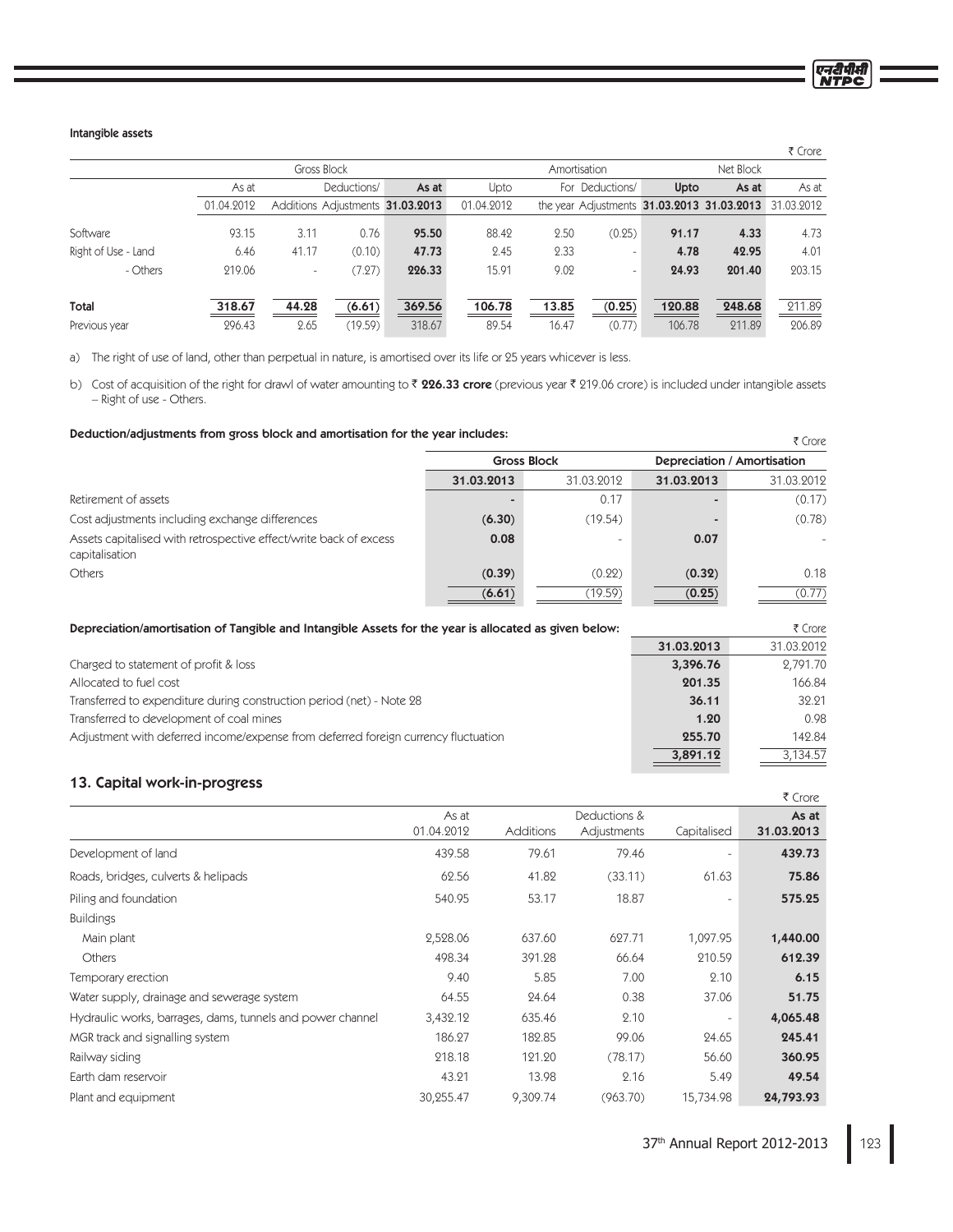|                                                            |            |           |              |             | ₹ Crore    |
|------------------------------------------------------------|------------|-----------|--------------|-------------|------------|
|                                                            | As at      |           | Deductions & |             | As at      |
|                                                            | 01.04.2012 | Additions | Adjustments  | Capitalised | 31.03.2013 |
| Furniture and fixtures                                     | 5.80       | 17.83     | 0.04         | 11.66       | 11.93      |
| Vehicles                                                   | 0.17       |           | (0.47)       |             | 0.64       |
| Office equipment                                           | 4.95       | 0.76      | 2.24         | 0.15        | 3.32       |
| EDP/WP machines & satcom equipment                         | 0.21       | 1.42      | (2.11)       | 0.22        | 3.52       |
| Construction equipments                                    | 0.07       | 0.01      | 0.07         |             | 0.01       |
| Electrical installations                                   | 172.34     | 37.39     | 90.60        | 44.96       | 74.17      |
| Communication equipment                                    | 1.74       | 1.24      | (0.16)       | 0.43        | 2.71       |
| Hospital equipments                                        | 0.38       |           | 0.23         |             | 0.15       |
| Laboratory and workshop equipments                         | 1.46       |           | 1.30         |             | 0.16       |
| Assets under 5 KM scheme of the GOI                        | 2.24       | 48.67     | (7.85)       | 0.53        | 58.23      |
| Capital expenditure on assets not owned by the company     | 12.04      | 23.21     | 13.67        | 0.91        | 20.67      |
| Exploratory wells-in-progress                              | 7.66       | 0.01      | 0.01         |             | 7.66       |
| Development of coal mines                                  | 279.74     | 96.42     |              |             | 376.16     |
|                                                            | 38,767.49  | 11,724.16 | (74.03)      | 17,289.91   | 33,275.77  |
| <b>Expenditure pending allocation</b>                      |            |           |              |             |            |
| Survey, investigation, consultancy and supervision charges | 95.35      | 15.20     | 10.79        |             | 99.76      |
| Difference in exchange on foreign currency loans           | 628.68     | 795.23    | 572.55       | $\equiv$    | 851.36     |
| Expenditure towards diversion of forest land               | 164.01     | 78.83     | 9.14         |             | 233.70     |
| Pre-commisioning expenses (net)                            | 190.93     | 180.68    | 344.58       |             | 27.03      |
| Expenditure during construction period (net)               | 199.27     | 2,949.41* | (4.42)       |             | 3,153.10   |
| Less: Allocated to related works                           |            | 2,656.65  |              |             | 2,656.65   |
|                                                            | 40,045.73  | 13,086.86 | 858.61       | 17,289.91   | 34,984.07  |
| Less: Provision for unserviceable works                    | 22.44      | 49.89     | 0.90         |             | 71.43      |
| Construction stores (net of provision)                     | 1,804.53   | 392.25    |              |             | 2,196.78   |
| Total                                                      | 41,827.82  | 13,429.22 | 857.71       | 17,289.91   | 37,109.42  |
| Previous year                                              | 35,495.30  | 14,322.23 | 1,246.43     | 6,743.28    | 41,827.82  |

Brought from expenditure during construction period (net) - Note 28  $\ast$ 

a) Construction stores are net of provision for shortages pending investigation amounting to ₹0.63 crore (previous year ₹1.28 crore)

b) Pre-commissioning expenses for the year amount to ₹446.98 crore (previous year ₹549.35 crore) and after adjustment of pre-commissioning sales of ₹ 266.30 crore (previous year ₹ 305.11 crore) resulted in net pre-commissioning expenditure of ₹ 180.68 crore (previous year ₹ 244.24 crore).

c) Additions to the development of coal mines includes expenditure during construction period of ₹ 96.42 crore (previous year ₹ 84.69 crore).

d) Assets under 5 KM scheme of the GOI represent expenditure on electrification of villages within 5 KM periphery of the generation plants of the Company in terms of MOP Scheme.

|                                     |            |                  |                          |                          | ₹ Crore    |
|-------------------------------------|------------|------------------|--------------------------|--------------------------|------------|
|                                     | As at      |                  | Deductions &             |                          | As at      |
|                                     | 01.04.2012 | <b>Additions</b> | Adjustments              | Capitalised              | 31.03.2013 |
| Intangible assets under development |            |                  |                          |                          |            |
| Software                            | 0.04       |                  | 0.04                     | $\overline{\phantom{0}}$ |            |
| Total                               | 0.04       |                  | 0.04                     |                          |            |
| Previous year                       | 0.03       | 0.01             | $\overline{\phantom{0}}$ | -                        | 0.04       |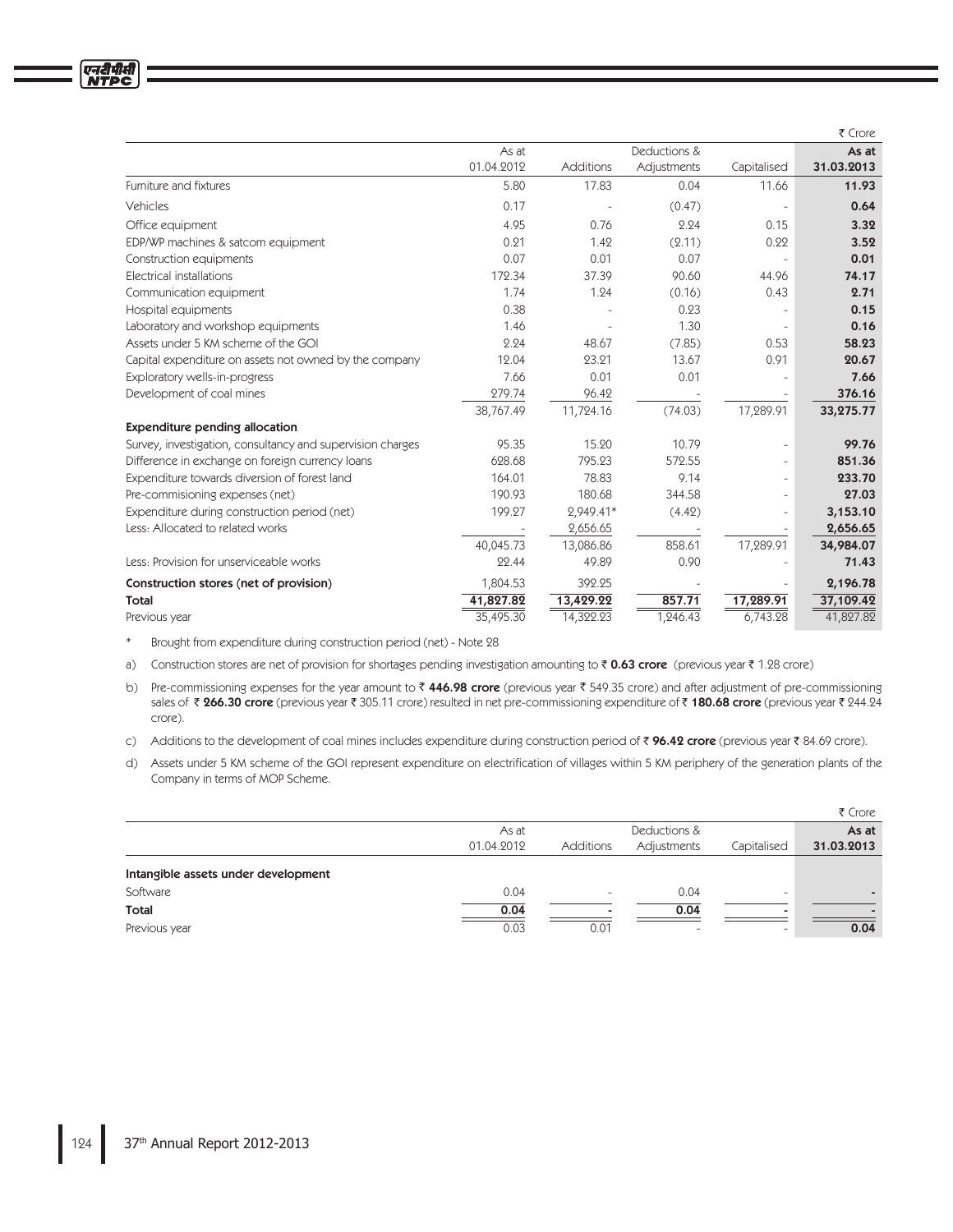# 14. Non-current investments

|                                                                 |                                                                              |                                                                                                            |        |                | ₹ Crore        |
|-----------------------------------------------------------------|------------------------------------------------------------------------------|------------------------------------------------------------------------------------------------------------|--------|----------------|----------------|
| As at                                                           |                                                                              |                                                                                                            |        | 31.03.2013     | 31.03.2012     |
|                                                                 | Number of<br>shares/bonds/<br>securities<br>Current year/<br>(previous year) | Face value per<br>share/bond/<br>security<br>Current year/<br>(previous year)<br>$(\overline{\mathbf{z}})$ |        |                |                |
| Long term - Trade                                               |                                                                              |                                                                                                            |        |                |                |
| Equity instruments (fully paid up - unless otherwise stated)    |                                                                              |                                                                                                            |        |                |                |
| Quoted                                                          |                                                                              |                                                                                                            |        |                |                |
| Joint venture companies                                         |                                                                              |                                                                                                            |        |                |                |
| PTC India Ltd.                                                  | 12000000<br>(12000000)                                                       | 10<br>(10)                                                                                                 |        | 12.00<br>12.00 | 12.00<br>12.00 |
| <b>Unquoted</b>                                                 |                                                                              |                                                                                                            |        |                |                |
| Subsidiary companies                                            |                                                                              |                                                                                                            |        |                |                |
| NTPC Electric Supply Company Ltd.                               | 80910<br>(80910)                                                             | 10<br>(10)                                                                                                 |        | 0.08           | 0.08           |
| NTPC Vidyut Vyapar Nigam Ltd.                                   | 20000000<br>(20000000)                                                       | 10<br>(10)                                                                                                 |        | 20.00          | 20.00          |
| NTPC Hydro Ltd.                                                 | 121359500<br>(121359500)                                                     | 10<br>(10)                                                                                                 | 121.36 |                | 121.36         |
| Less: Provision for permanent diminution                        |                                                                              |                                                                                                            | 8.14   |                | 8.14           |
|                                                                 |                                                                              |                                                                                                            |        | 113.22         | 113.22         |
| Kanti Bijlee Utpadan Nigam Ltd.                                 | 357151233<br>(342738200)                                                     | 10<br>(10)                                                                                                 |        | 357.15         | 342.74         |
| Bhartiya Rail Bijlee Company Ltd.                               | 509460000<br>(509460000)                                                     | 10<br>(10)                                                                                                 |        | 509.46         | 509.46         |
|                                                                 |                                                                              |                                                                                                            |        | 999.91         | 985.50         |
| Share application money pending allotment in<br>NTPC Hydro Ltd. |                                                                              |                                                                                                            |        | 0.20           | 0.20           |
| Kanti Bijlee Utpadan Nigam Ltd.                                 |                                                                              |                                                                                                            |        | 25.65          | 14.41          |
| Bhartiya Rail Bijlee Company Ltd. (* ₹ 39,000/-)                |                                                                              |                                                                                                            |        |                |                |
|                                                                 |                                                                              |                                                                                                            |        | 25.85          | 14.61          |
| Joint venture companies                                         |                                                                              |                                                                                                            |        |                |                |
| Utility Powertech Ltd. (includes 1,000,000 bonus shares)        | 2000000<br>(2000000)                                                         | 10<br>(10)                                                                                                 |        | 1.00           | 1.00           |
| NTPC-Alstom Power Services Private Ltd.                         | 3000000<br>(3000000)                                                         | 10<br>(10)                                                                                                 |        | 3.00           | 3.00           |
| NTPC-SAIL Power Company Private Ltd.                            | 490250050<br>(475250050)                                                     | 10<br>(10)                                                                                                 |        | 490.25         | 475.25         |
| NTPC-Tamil Nadu Energy Company Ltd.                             | 1143606112<br>(844000000)                                                    | 10<br>(10)                                                                                                 |        | 1,143.61       | 844.00         |
| Ratnagiri Gas & Power Private Ltd.                              | 974308300<br>(776900000)                                                     | 10<br>(10)                                                                                                 |        | 974.30         | 776.90         |
| Aravali Power Company Private Ltd.                              | 1159508200<br>(1089508200)                                                   | 10<br>(10)                                                                                                 |        | 1,159.51       | 1,089.51       |
| NTPC-SCCL Global Ventures Private Ltd.                          | 50000<br>(50000)                                                             | 10<br>(10)                                                                                                 |        | 0.05           | 0.05           |
| NTPC BHEL Power Projects Private Ltd.                           | 25000000<br>(25000000)                                                       | 10<br>(10)                                                                                                 |        | 25.00          | 25.00          |
| Meja Urja Nigam Private Limited                                 | 378789800<br>(107429800)                                                     | 10<br>(10)                                                                                                 |        | 378.79         | 107.43         |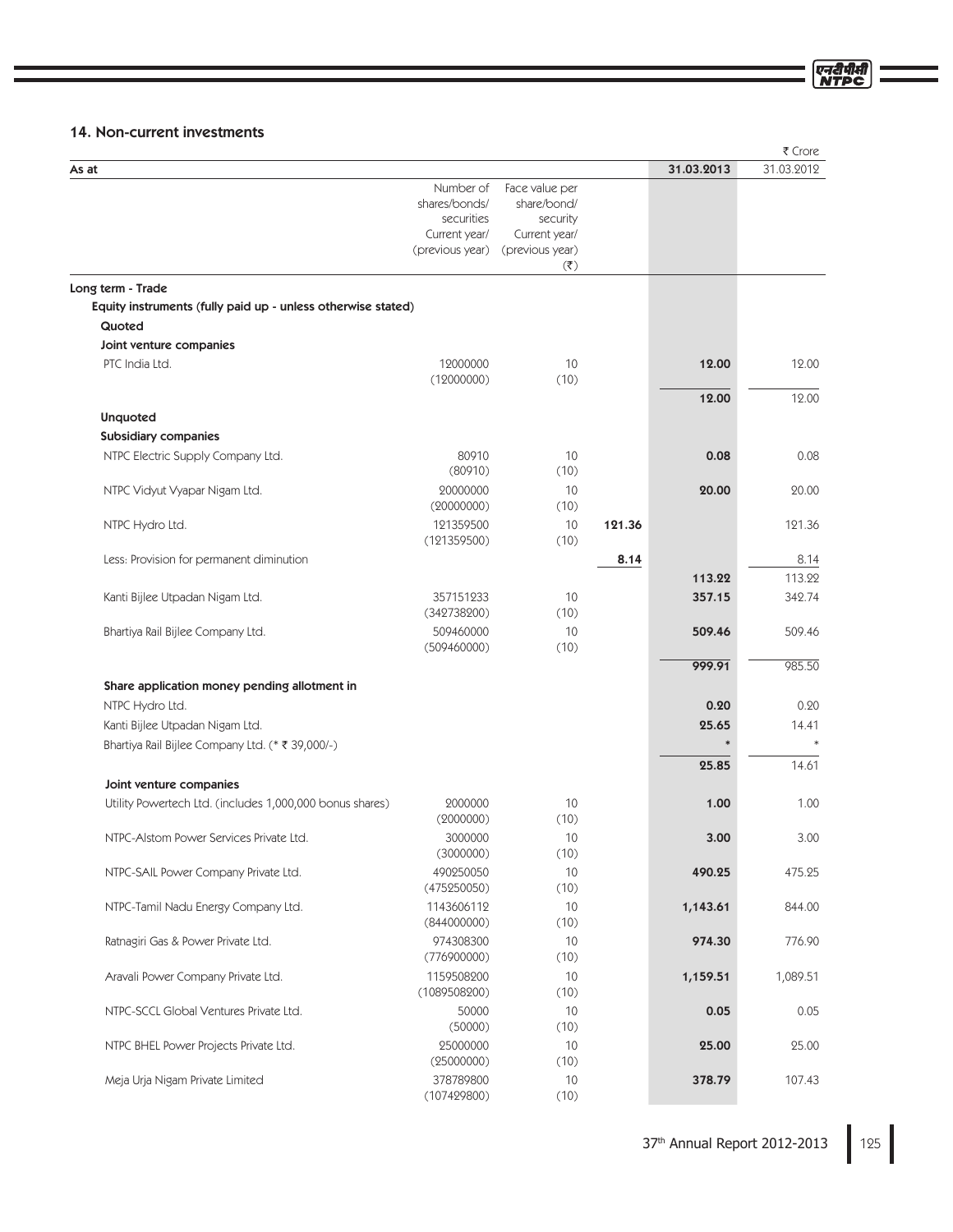|                                                                        |                      |                |      |            | ₹ Crore    |
|------------------------------------------------------------------------|----------------------|----------------|------|------------|------------|
| As at                                                                  |                      |                |      | 31.03.2013 | 31.03.2012 |
|                                                                        | Number of            | Face value per |      |            |            |
|                                                                        | shares/bonds/        | share/bond/    |      |            |            |
|                                                                        | securities           | security       |      |            |            |
|                                                                        | Current year/        | Current year/  |      |            |            |
|                                                                        | (previous year)      | (previous      |      |            |            |
|                                                                        |                      | $year)(\xi)$   |      |            |            |
| BF-NTPC Energy Systems Ltd.                                            | 5880000              | 10             |      | 5.88       | 5.88       |
|                                                                        | (5880000)            | (10)           |      |            |            |
| National Power Exchange Ltd.                                           | 2188325              | 10             | 2.19 |            | 2.19       |
|                                                                        | (2188325)            | (10)           |      |            |            |
| Less: Provision for permanent diminution                               |                      |                | 1.04 |            |            |
|                                                                        |                      |                |      | 1.15       | 2.19       |
|                                                                        |                      |                |      |            |            |
| Nabinagar Power Generating Company Private Ltd.                        | 153000000            | 10             |      | 153.00     | 153.00     |
|                                                                        | (153000000)          | (10)           |      |            |            |
| Transformers and Electricals Kerala Ltd.                               | 19163438             | 10             |      | 31.34      | 31.34      |
|                                                                        | (19163438)           | (10)           |      |            |            |
| National High Power Test Labortory Private Ltd.                        | 11060000             | 10             |      | 11.06      | 2.62       |
|                                                                        | (2625000)            | (10)           |      |            |            |
| International Coal Ventures Private Ltd.                               | 1400000              | 10             |      | 1.40       | 1.40       |
|                                                                        | (1400000)            | (10)           |      |            |            |
| Energy Efficiency Services Ltd.                                        | 22500000             | 10             |      | 22.50      | 0.63       |
|                                                                        | (625000)             | (10)           |      |            |            |
| CIL NTPC Urja Private Ltd.                                             | 25000                | 10             |      | 0.03       | 0.03       |
|                                                                        | (25000)              | (10)           |      |            |            |
|                                                                        |                      |                |      |            |            |
| Anushakti Vidhyut Nigam Ltd.                                           | 49000                | 10             |      | 0.05       | 0.05       |
|                                                                        | (49000)              | (10)           |      |            |            |
| Pan-Asian Renewables Private Ltd.                                      | 500000               | 10             |      | 0.50       | 0.50       |
|                                                                        | (500000)             | (10)           |      |            |            |
| Trincomalee Power Company Ltd.                                         | 1500000              | $100*$         |      | 6.72       | 6.72       |
| (* Srilankan rupees)                                                   | (1500000)            | (100)          |      |            |            |
|                                                                        |                      |                |      | 4,409.14   | 3,526.50   |
| Share application money pending allotment in                           |                      |                |      |            |            |
| NTPC-Tamilnadu Energy Company Ltd.                                     |                      |                |      |            | 55.00      |
| Aravali Power Company Private Ltd. (* ₹ 60,000/-)                      |                      |                |      | 49.01      |            |
|                                                                        |                      |                |      |            |            |
| Meja Urja Nigam Private Ltd.                                           |                      |                |      | 33.64      | 5.00       |
| Nabinagar Power Generating Company Pvt. Ltd.                           |                      |                |      | 317.12     | 50.00      |
| CIL NTPC Urja Private Ltd.                                             |                      |                |      | 0.05       | 0.05       |
| Energy Efficiency Services Ltd.                                        |                      |                |      | 2.50       | 24.38      |
|                                                                        |                      |                |      | 402.32     | 134.43     |
| Cooperative societies                                                  |                      |                |      | #          | #          |
| Bonds (fully-paid up)                                                  |                      |                |      |            |            |
| <b>Unquoted</b>                                                        |                      |                |      |            |            |
|                                                                        |                      |                |      |            |            |
| 8.50 % Tax-Free State Government Special Bonds of<br>the Government of |                      |                |      |            |            |
| Andhra Pradesh                                                         |                      | 1000           |      | 252.13     | 378.20     |
|                                                                        | 2521300<br>(3781950) | (1000)         |      |            |            |
|                                                                        |                      |                |      |            | 15.44      |
| Assam                                                                  | 102928               | 1000           |      | 10.29      |            |
|                                                                        | (154392)             | (1000)         |      |            |            |
| Bihar                                                                  | 3788800              | 1000           |      | 378.88     | 568.32     |
|                                                                        | (5683200)            | (1000)         |      |            |            |
| Chattisgarh                                                            | 966440               | 1000           |      | 96.64      | 144.97     |
|                                                                        | (1449660)            | (1000)         |      |            |            |
| Gujarat                                                                | 1674480              | 1000           |      | 167.45     | 251.17     |
|                                                                        | (2511720)            | (1000)         |      |            |            |
| Haryana                                                                | 2150000              | 1000           |      | 215.00     | 322.50     |
|                                                                        | (3225000)            | (1000)         |      |            |            |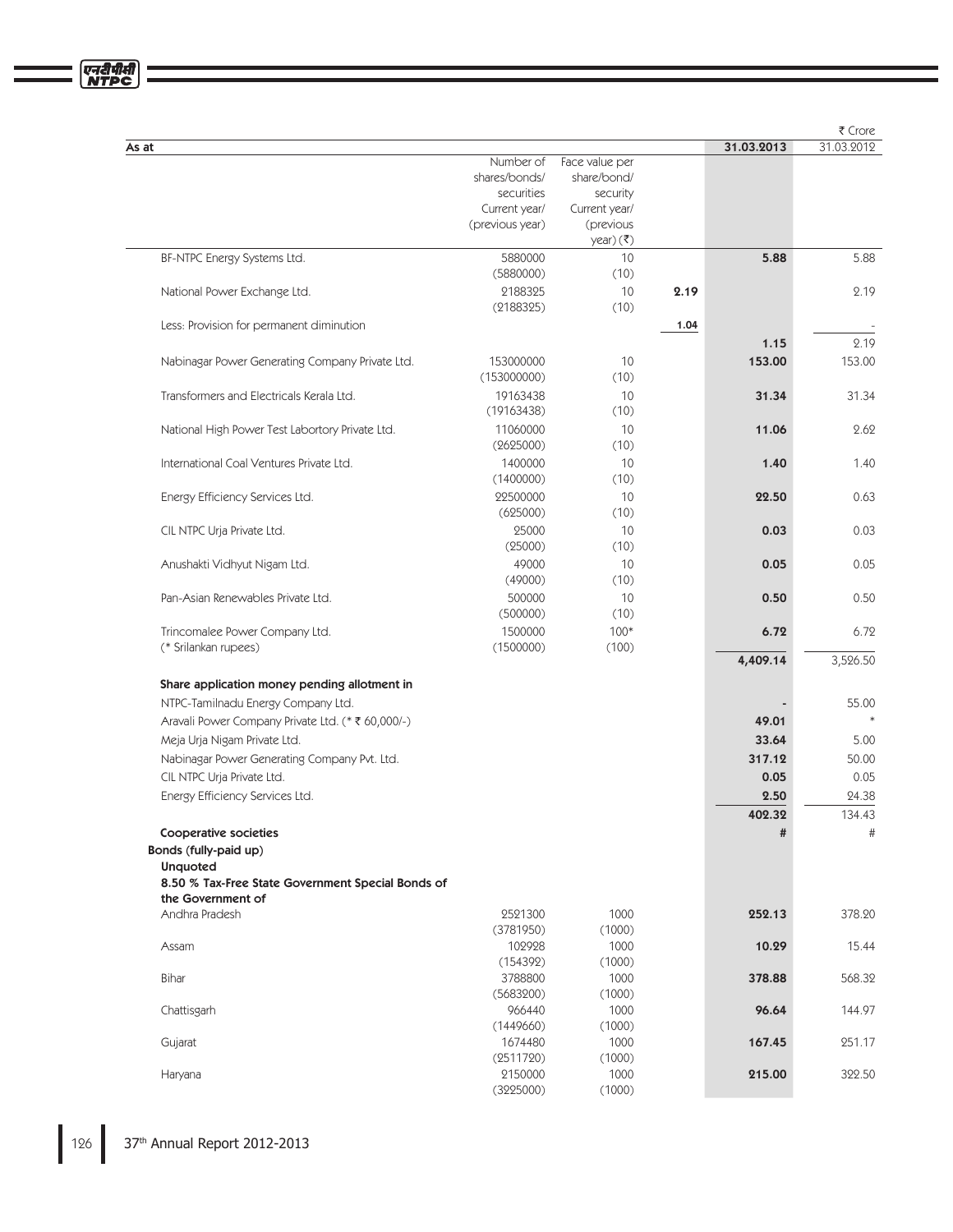|                                                                          |                                                                              |                                                                         |            | ₹ Crore    |
|--------------------------------------------------------------------------|------------------------------------------------------------------------------|-------------------------------------------------------------------------|------------|------------|
| As at                                                                    |                                                                              |                                                                         | 31.03.2013 | 31.03.2012 |
|                                                                          | Number of<br>shares/bonds/<br>securities<br>Current year/<br>(previous year) | Face value per<br>share/bond/<br>security<br>Current year/<br>(previous |            |            |
|                                                                          |                                                                              | $year)(\overline{\zeta})$                                               |            |            |
| Himachal Pradesh                                                         | 66776<br>(100164)                                                            | 1000<br>(1000)                                                          | 6.68       | 10.02      |
| Jammu and Kashmir                                                        | 734720<br>(1102080)                                                          | 1000<br>(1000)                                                          | 73.47      | 110.21     |
| Jharkhand                                                                | 1920256<br>(2880376)                                                         | 1000<br>(1000)                                                          | 192.03     | 288.04     |
| Kerala                                                                   | 2004800<br>(3007200)                                                         | 1000<br>(1000)                                                          | 200.48     | 300.72     |
| Madhya Pradesh                                                           | 1661680<br>(2492520)                                                         | 1000<br>(1000)                                                          | 166.17     | 249.25     |
| Maharashtra                                                              | 762800<br>(1144200)                                                          | 1000<br>(1000)                                                          | 76.28      | 114.42     |
| Orissa                                                                   | 2205748<br>(3308622)                                                         | 1000<br>(1000)                                                          | 220.57     | 330.86     |
| Punjab                                                                   | 692460<br>(1038690)                                                          | 1000<br>(1000)                                                          | 69.25      | 103.87     |
| Rajasthan                                                                | 435000<br>(435000)                                                           | 1000<br>(1000)                                                          | 43.50      | 43.50      |
| Sikkim                                                                   | 68392<br>(102588)                                                            | 1000<br>(1000)                                                          | 6.84       | 10.26      |
| <b>Uttar Pradesh</b>                                                     | 7979800<br>(11969700)                                                        | 1000<br>(1000)                                                          | 797.98     | 1,196.97   |
| Uttaranchal                                                              | 799300<br>(1198950)                                                          | 1000<br>(1000)                                                          | 79.93      | 119.89     |
| West Bengal                                                              | 2348496<br>(3522744)                                                         | 1000<br>(1000)                                                          | 234.85     | 352.27     |
|                                                                          |                                                                              |                                                                         | 3,288.42   | 4,910.88   |
| Total                                                                    |                                                                              |                                                                         | 9,137.64   | 9,583.92   |
| Aggregate amount of quoted investments                                   |                                                                              |                                                                         |            |            |
| Book value                                                               |                                                                              |                                                                         | 12.00      | 12.00      |
| Market value                                                             |                                                                              |                                                                         | 71.94      | 73.32      |
| Aggregate amount of unquoted investments                                 |                                                                              |                                                                         |            |            |
| Book value                                                               |                                                                              |                                                                         | 9,125.64   | 9,571.92   |
| Aggregate amount of provision for dimunition in the value of investments |                                                                              |                                                                         | 9.18       | 8.14       |

# Equity shares of ₹30,200/- (previous year ₹ 30,200/-) held in various Company's employees co-operative societies.

a) Investments have been valued considering the accounting policy no.J (Note 1).

- b) During the previous year, the Board of Directors of the Company has accorded in principle approval for the amalgamation of NTPC Hydro Ltd. (a wholly owned subsidiary of the Company) with the Company. Pending approval of Scheme of amalgamation, provision of ₹ **8.14 crore** (previous year ₹ 8.14 crore) towards the permanent diminution other than temporary in the value of investment in NTPC Hydro Ltd. has been made.
- c) During the year, the Board of Directors of the Company has accorded in principle approval for withdrawl from National Power Exchange Ltd. (a joint venture of the Company). Pending withdrawl, provision of ₹ **1.04 crore** (previous year ₹ Nil) towards the permanent diminution other than temporary in the value of investment in National Power Exchange Ltd. has been made.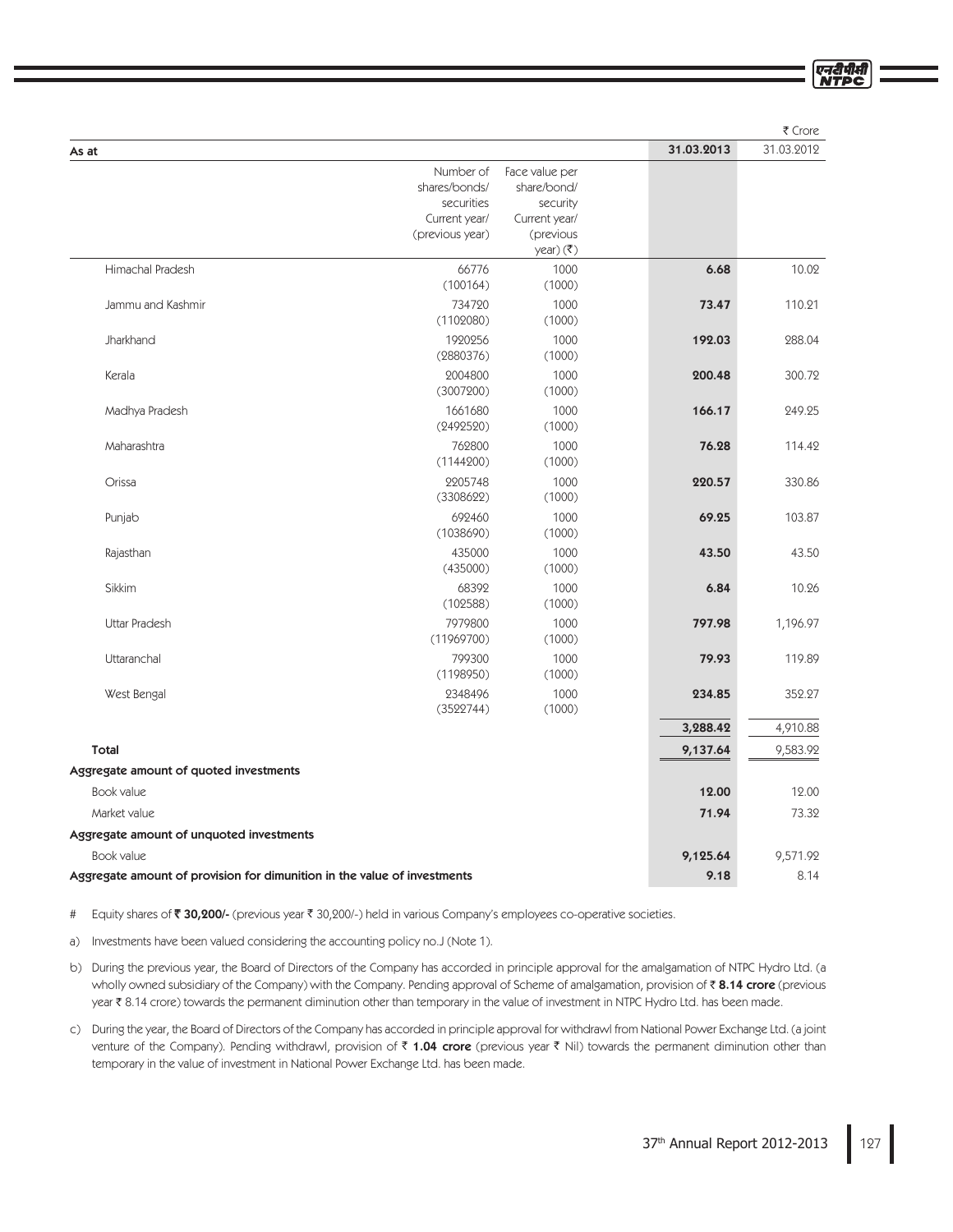# 15. Long-term loans and advances (Considered good, unless otherwise stated)

|                                                                           |            | ₹ Crore    |
|---------------------------------------------------------------------------|------------|------------|
| As at                                                                     | 31.03.2013 | 31.03.2012 |
| Capital advances                                                          |            |            |
| Secured                                                                   | 58.88      | 17.24      |
| Unsecured                                                                 |            |            |
| Covered by bank guarantee                                                 | 3,775.96   | 1,059.69   |
| Others                                                                    | 3,092.51   | 1,776.16   |
| Considered doubtful                                                       | 2.54       | 2.16       |
| Less: Allowance for bad & doubtful advances                               | 2.54       | 2.16       |
|                                                                           | 6,927.35   | 2,853.09   |
| Security deposits (Unsecured)                                             | 82.84      | 84.35      |
| Loans                                                                     |            |            |
| Related parties                                                           |            |            |
| Unsecured                                                                 | 0.03       | 0.05       |
| Employees (including accrued interest)                                    |            |            |
| Secured                                                                   | 395.88     | 377.60     |
| Unsecured                                                                 | 142.74     | 136.89     |
| Loan to state government in settlement of dues from customers (Unsecured) | 239.31     | 335.04     |
| Others                                                                    |            |            |
| Secured                                                                   | 14.29      | 21.42      |
| Unsecured                                                                 | 8.86       | 13.43      |
|                                                                           | 801.11     | 884.43     |
| Advances                                                                  |            |            |
| Contractors & suppliers, including material issued on loan                |            |            |
| Unsecured                                                                 | 65.58      | 49.86      |
| Advance tax & tax deducted at source                                      | 11,460.19  | 10,116.58  |
| Less: Provision for current tax                                           | 9,703.62   | 8,593.96   |
|                                                                           | 1,756.57   | 1,522.62   |
| Total                                                                     | 9,633.45   | 5,394.35   |
| a) Due from directors and officers of the Company                         |            |            |
| <b>Directors</b>                                                          | 0.03       | 0.05       |
| <b>Officers</b>                                                           | 78.32      | 83.30      |
| b) Loans to related parties include:                                      |            |            |
| Key management personnel                                                  | 0.03       | 0.05       |

c) Capital advances include ₹ **226.27 crore** (previous year ₹ 162.29 crore), paid to a contractor pending settlement of certain claims which are under arbitration. The amount will be adjusted in the cost of related work or recovered from the party, depending upon the outcome of the arbitration proceedings.

d)Capital advances include amount due from related parties  $\bar{\tau}$  0.08 crore (previous year  $\bar{\tau}$  0.08 crore)

e) Other Ioans represent Ioan of ₹ **14.29 crore** (previous year ₹ 21.42 crore) given to Andhra Pradesh Industrial Infrastructure Corporation Ltd. (APIIC) and ₹ **8.86 crore** (previous year ₹ 13.43 crore) to Kanti Bijlee Utpadan Nigam Ltd.

# 15 A. Other non-current assets

|                                             |            | ₹ Crore    |
|---------------------------------------------|------------|------------|
| As at                                       | 31.03.2013 | 31.03.2012 |
| Deferred foreign currency fluctuation asset | 1,132.77   | .371.88    |

In line with accounting policies no.L.3 disclosed in Note 1, deferred foreign currency fluctuation asset has been accounted and (-) ₹ **296.96 crore** (previous year ₹ 129.78 crore) being exchange fluctuations on account of interest and finance charges has been recognised as energy sales in Note 22.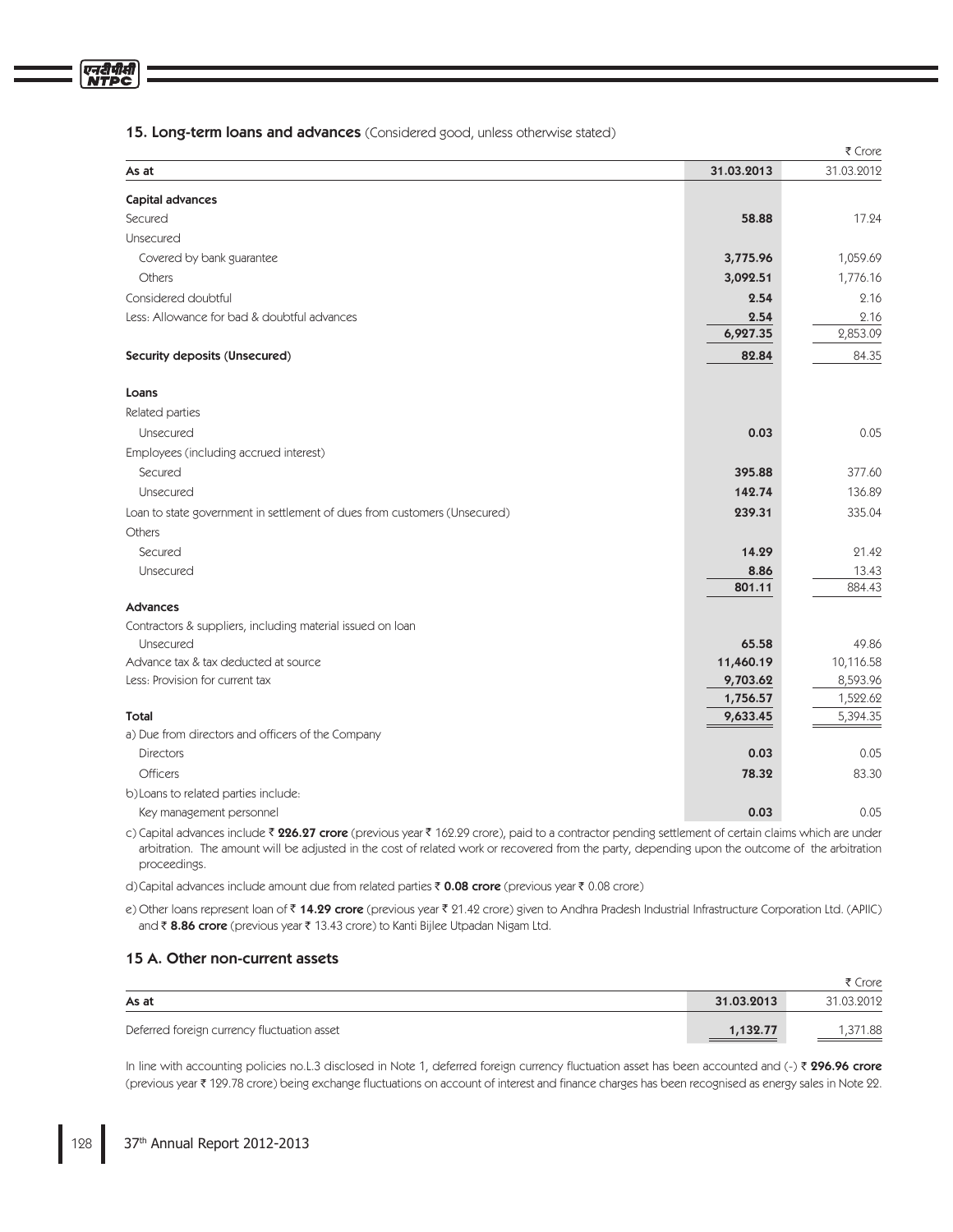# 16. Current investments

|                                                       |                 |                    |            | ₹ Crore    |
|-------------------------------------------------------|-----------------|--------------------|------------|------------|
| As at                                                 |                 |                    | 31.03.2013 | 31.03.2012 |
|                                                       | Number of       | Face value per     |            |            |
|                                                       | bonds/          | bond/              |            |            |
|                                                       | securities      | security           |            |            |
|                                                       | Current year/   | Current year/      |            |            |
|                                                       | (previous year) | (previous year)    |            |            |
|                                                       |                 | $(\overline{\xi})$ |            |            |
|                                                       |                 |                    |            |            |
| <b>Trade</b>                                          |                 |                    |            |            |
| Current maturities of long term investments           |                 |                    |            |            |
| Bonds (fully-paid up)                                 |                 |                    |            |            |
| <b>Unquoted</b>                                       |                 |                    |            |            |
| 8.50 % Tax-Free State Government Special Bonds of the |                 |                    |            |            |
| Government of                                         |                 |                    |            |            |
| Andhra Pradesh                                        | 1260650         | 1000               | 126.07     | 126.07     |
|                                                       | (1260650)       | (1000)             |            |            |
| Assam                                                 | 51464           | 1000               | 5.15       | 5.15       |
|                                                       | (51464)         | (1000)             |            |            |
| Bihar                                                 | 1894400         | 1000               | 189.44     | 189.44     |
|                                                       | (1894400)       | (1000)             |            |            |
| Chattisgarh                                           | 483220          | 1000               | 48.32      | 48.32      |
|                                                       | (483220)        | (1000)             |            |            |
| Gujarat                                               | 837240          | 1000               | 83.73      | 83.73      |
|                                                       | (837240)        | (1000)             |            |            |
| Haryana                                               | 1075000         | 1000               | 107.50     | 107.50     |
|                                                       | (1075000)       | (1000)             |            |            |
| Himachal Pradesh                                      | 33388           | 1000               | 3.34       | 3.34       |
|                                                       | (33388)         | (1000)             |            |            |
| Jammu and Kashmir                                     | 367360          | 1000               | 36.74      | 36.74      |
|                                                       | (367360)        | (1000)             |            |            |
| Jharkhand                                             | 960120          | 1000               | 96.01      | 96.01      |
|                                                       | (960120)        | (1000)             |            |            |
| Kerala                                                | 1002400         | 1000               | 100.24     | 100.24     |
|                                                       | (1002400)       | (1000)             |            |            |
| Madhya Pradesh                                        | 830840          | 1000               | 83.08      | 83.08      |
|                                                       | (830840)        | (1000)             |            |            |
| Maharashtra                                           | 381400          | 1000               | 38.14      | 38.14      |
|                                                       | (381400)        | (1000)             |            |            |
| Orissa                                                | 1102874         | 1000               | 110.29     | 110.29     |
|                                                       | (1102874)       | (1000)             |            |            |
| Punjab                                                | 346230          | 1000               | 34.62      | 34.62      |
|                                                       | (346230)        | (1000)             |            |            |
| <b>Sikkim</b>                                         | 34196           | 1000               | 3.42       | 3.42       |
|                                                       | (34196)         | (1000)             |            |            |
| Uttar Pradesh                                         | 3989900         | 1000               | 398.99     | 398.99     |
|                                                       | (3989900)       | (1000)             |            |            |
| Uttaranchal                                           | 399650          | 1000               | 39.96      | 39.96      |
|                                                       | (399650)        | (1000)             |            |            |
| West Bengal                                           | 1174248         | 1000               | 117.42     | 117.42     |
|                                                       | (1174248)       | (1000)             |            |            |
| Total                                                 |                 |                    | 1,622.46   | 1,622.46   |
|                                                       |                 |                    |            |            |
| Aggregate amount of unquoted investments              |                 |                    |            |            |
| Book value                                            |                 |                    | 1,622.46   | 1,622.46   |
|                                                       |                 |                    |            |            |

a) Investments have been valued considering the accounting policy no.J (Note 1).

b)The above investments are unquoted and hence market value is not applicable.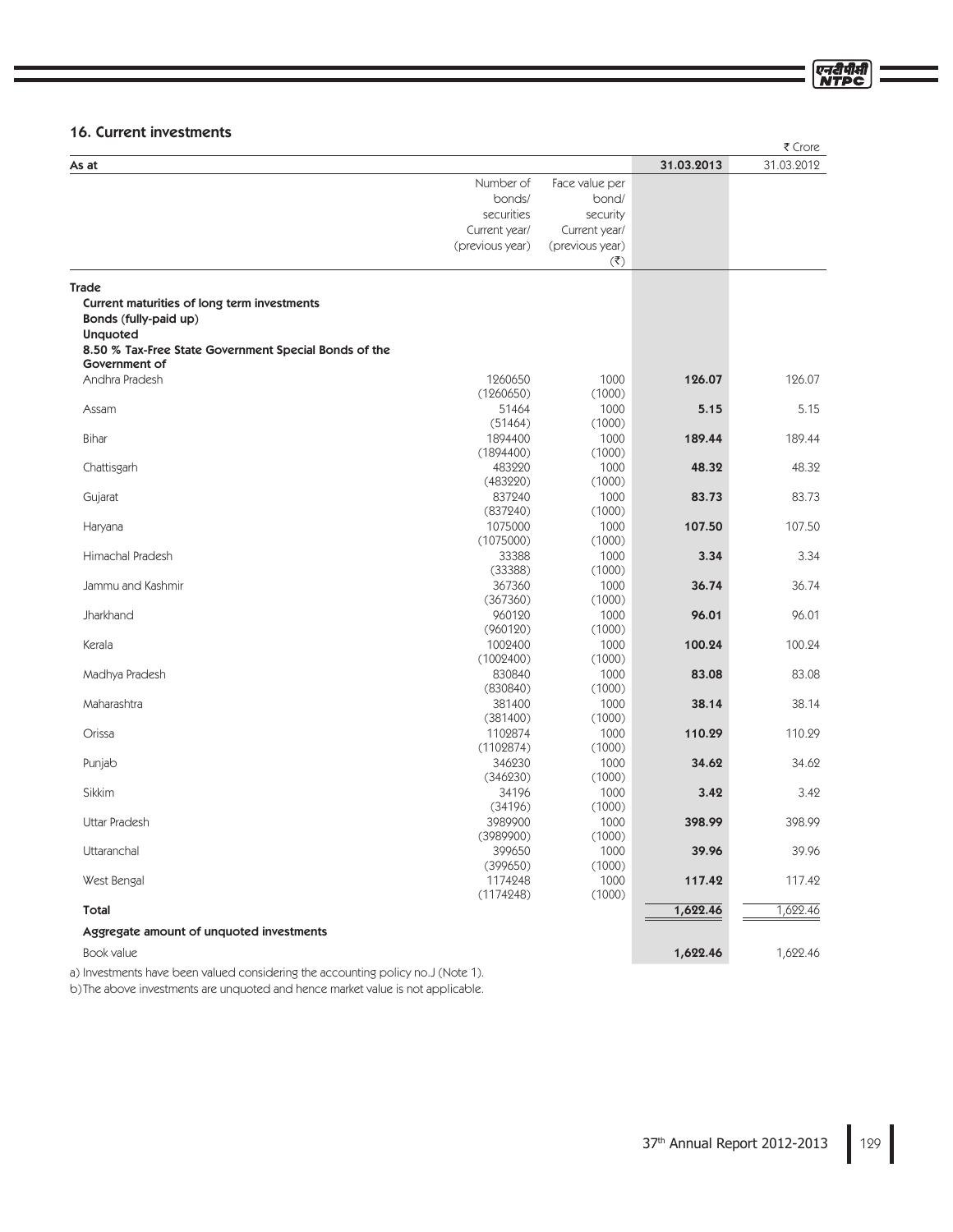# 17. Inventories

एनदीपीसी

|                                             |            | ₹ Crore    |
|---------------------------------------------|------------|------------|
| As at                                       | 31.03.2013 | 31.03.2012 |
| Coal                                        | 885.62     | 1,096.14   |
| Fuel oil                                    | 364.99     | 234.65     |
| Naphtha                                     | 146.77     | 119.04     |
| Stores and spares                           | 2,210.19   | 1,899.57   |
| Chemicals & consumables                     | 73.51      | 44.47      |
| Loose tools                                 | 5.70       | 5.65       |
| Steel scrap                                 | 20.96      | 16.54      |
| Others                                      | 413.40     | 347.35     |
|                                             | 4,121.14   | 3,763.41   |
| Less: Provision for shortages               | 1.87       | 1.86       |
| Provision for obsolete/unserviceable items/ |            |            |
| dimunition in value of surplus inventory    | 62.08      | 58.70      |
| <b>Total</b>                                | 4,057.19   | 3,702.85   |
| Inventories include material-in-transit     |            |            |
| Coal                                        | 75.02      | 83.15      |
| Stores and spares                           | 29.13      | 28.00      |
| Chemicals & consumables                     | 0.62       | 0.09       |
| Loose tools                                 | 0.05       | 0.16       |
| Others                                      | 2.27       | 1.43       |
|                                             | 107.09     | 112.83     |

a) Inventory items, other than steel scrap have been valued considering the accounting policy no.K.1 (Note 1). Steel scrap has been valued at estimated realisable value.

b) Inventories - Others includes steel, cement, ash bricks etc.

# 18. Trade receivables

|                                                                                      |            | ₹ Crore    |
|--------------------------------------------------------------------------------------|------------|------------|
| As at                                                                                | 31.03.2013 | 31.03.2012 |
| Outstanding for a period exceeding six months from the date they are due for payment |            |            |
| Unsecured, considered good                                                           | 59.41      | 18.61      |
| Considered doubtful                                                                  | 0.03       | 840.70     |
| Less: Allowance for bad & doubtful receivables                                       | 0.03       | 840.70     |
|                                                                                      | 59.41      | 18.61      |
| Others-unsecured, considered good                                                    | 5,306.08   | 5,813.90   |
| Total                                                                                | 5,365.49   | 5,832.51   |

Refer Note no. 32 for write back of Allowance for bad and doubtful receivables.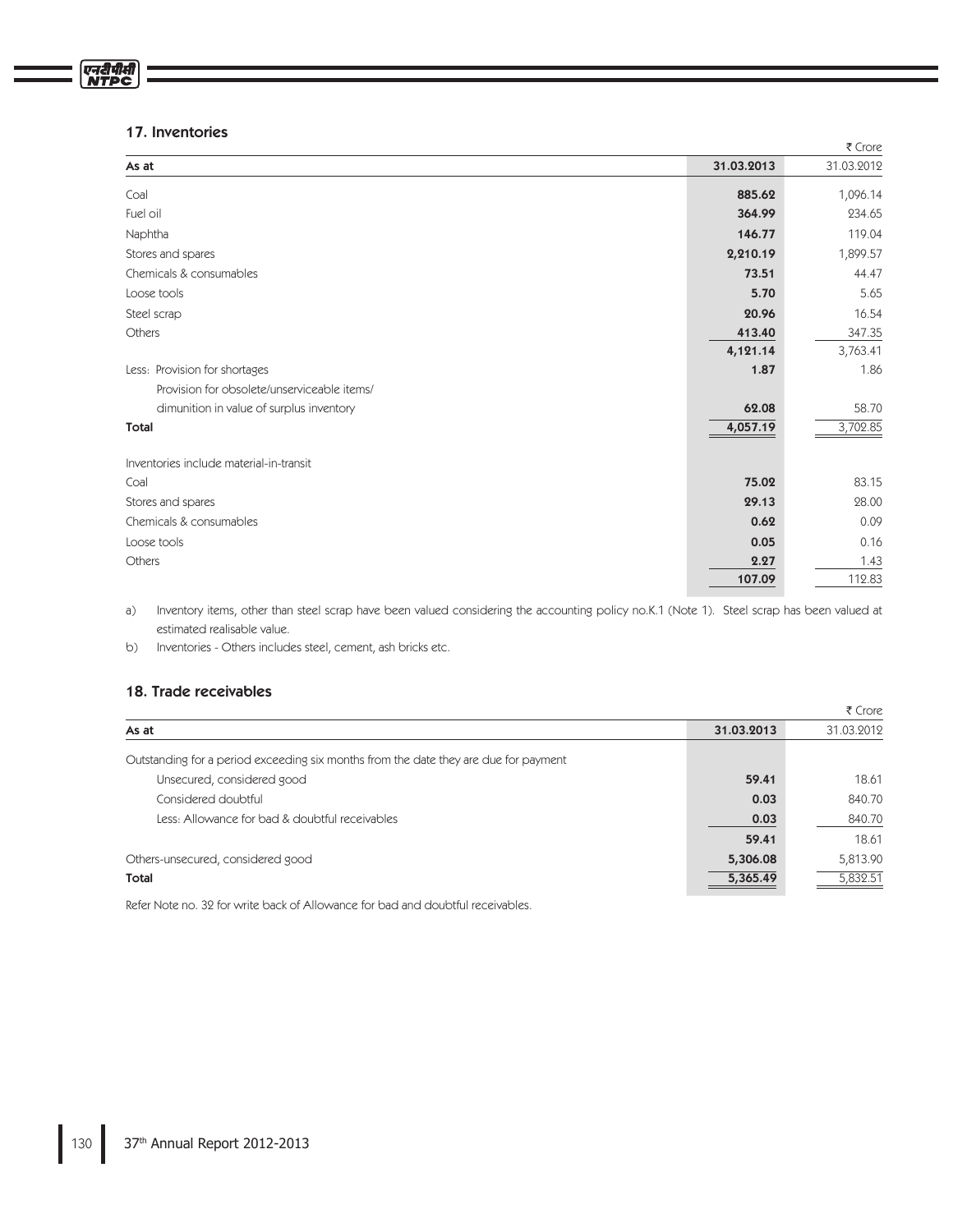|                                                                                           |            | ₹ Crore    |
|-------------------------------------------------------------------------------------------|------------|------------|
| As at                                                                                     | 31.03.2013 | 31.03.2012 |
| Cash & cash equivalents                                                                   |            |            |
| Balances with banks                                                                       |            |            |
| - Current accounts                                                                        | 315.24     | 461.36     |
| - Deposits with original maturity upto three months                                       |            | 300.00     |
| Cheques & drafts on hand                                                                  | 64.97      | 0.43       |
| Others (stamps in hand)                                                                   | 0.09       | 0.10       |
| Other bank balances                                                                       |            |            |
| Deposits with original maturity of more than three months but not more than twelve months | 16,469.97  | 15,357.98  |
| Others <sup>#</sup>                                                                       | 17.43      | 21.96      |
| Total                                                                                     | 16,867.70  | 16,141.83  |
| # Not available for use to the Company and include:                                       |            |            |
| Unpaid dividend account balance                                                           | 15.65      | 11.48      |
| Balance with Reserve Bank of India *                                                      | 1.77       | 1.77       |
| Security with government authorities.                                                     |            |            |
| As per court orders                                                                       |            | 0.10       |
| As per demand                                                                             | 0.01       | 8.61       |
|                                                                                           | 17.43      | 21.96      |

\* Out of margin money kept with Reserve Bank of India in terms of Rule 3 A of the Companies (Acceptance of Deposits) Rules, 1975 for fixed deposits from public.

|  | 20. Short-term loans and advances (Considered good, unless otherwise stated) |  |  |  |  |  |  |  |  |
|--|------------------------------------------------------------------------------|--|--|--|--|--|--|--|--|
|--|------------------------------------------------------------------------------|--|--|--|--|--|--|--|--|

|                                                                           |            | ₹ Crore    |
|---------------------------------------------------------------------------|------------|------------|
| As at                                                                     | 31.03.2013 | 31.03.2012 |
| Loans                                                                     |            |            |
| Related parties                                                           |            |            |
| Unsecured                                                                 | 0.04       | 0.03       |
| Employees (including accrued interest)                                    |            |            |
| Secured                                                                   | 76.27      | 69.92      |
| Unsecured                                                                 | 90.86      | 83.12      |
| Loan to state government in settlement of dues from customers (Unsecured) | 95.73      | 95.73      |
| Others                                                                    |            |            |
| Secured                                                                   | 35.71      | 28.58      |
| Unsecured                                                                 | 35.99      | 3.71       |
|                                                                           | 334.60     | 281.09     |
| Advances                                                                  |            |            |
| Related parties                                                           |            |            |
| Unsecured                                                                 | 3.40       | 1.64       |
| Employees                                                                 |            |            |
| Unsecured                                                                 | 8.59       | 9.09       |
| Considered doubtful                                                       | 0.11       | 0.08       |
| Contractors & suppliers, including material issued on loan                |            |            |
| Secured                                                                   | 6.71       | 5.60       |
| Unsecured                                                                 | 533.85     | 821.51     |
| Considered doubtful                                                       | 1.51       | 1.57       |
| Others                                                                    |            |            |
| Unsecured                                                                 | 202.60     | 105.52     |
| Considered doubtful                                                       | 0.02       | 0.02       |
| Less: Allowance for bad & doubtful advances                               | 1.64       | 1.67       |
|                                                                           | 755.15     | 943.36     |
| Security deposits (unsecured)                                             | 655.78     | 318.87     |
| Total                                                                     | 1,745.53   | 1,543.32   |

एनटीपीर्स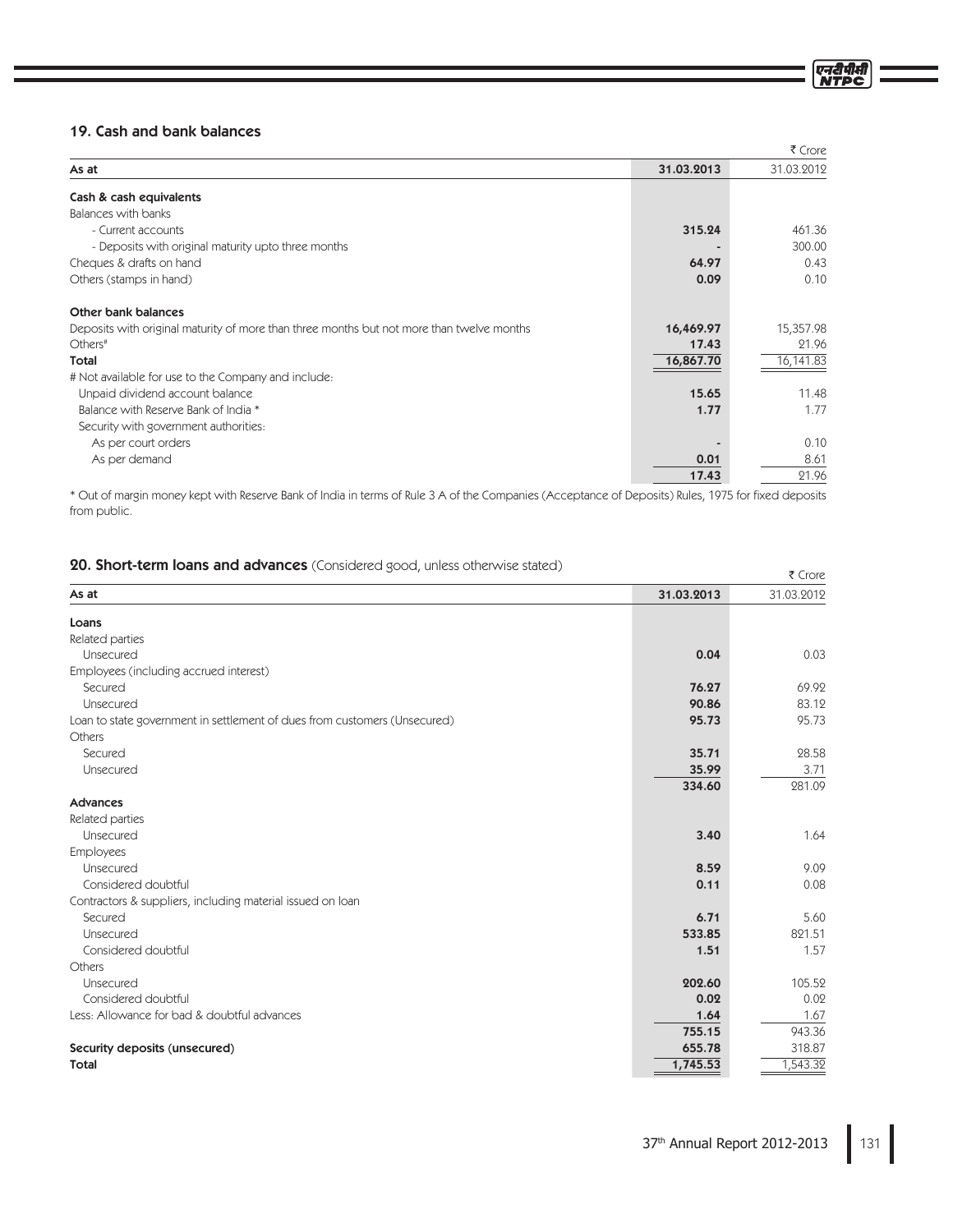|                |                                                                                                                                             |            | ₹ Crore    |
|----------------|---------------------------------------------------------------------------------------------------------------------------------------------|------------|------------|
| As at          |                                                                                                                                             | 31.03.2013 | 31.03.2012 |
| a)             | Due from Directors and Officers of the Company                                                                                              |            |            |
|                | <b>Directors</b>                                                                                                                            | 0.04       | 0.03       |
|                | <b>Officers</b>                                                                                                                             | 27.81      | 25.88      |
| b)             | Loans to related parties include:                                                                                                           |            |            |
|                | Key management personnel                                                                                                                    | 0.04       | 0.03       |
| $\mathsf{C}$ ) | Advance to related parties include:                                                                                                         |            |            |
|                | Joint venure companies                                                                                                                      | 2.30       | 1.64       |
| d)             | Loans and advances include amounts due from the following private companies in which one or<br>more Directors of the Company are Directors: |            |            |
|                | NTPC-Alstom Power Services Private Ltd.                                                                                                     | 1.33       | 0.33       |
|                | NTPC-SAIL Power Company Private Ltd.                                                                                                        | 25.54      | 5.04       |
|                | Aravali Power Company Private Ltd.                                                                                                          | 10.75      | 3.85       |
|                | NTPC BHEL Power Projects Private Ltd.                                                                                                       | 0.93       | 1.35       |
|                | Meja Urja Nigam Private Limited                                                                                                             | 4.85       | 2.73       |
|                | Nabinagar Power Generating Company Private Ltd.                                                                                             | 2.63       | 0.30       |
|                | Pan-Asian Renewables Private Ltd.                                                                                                           | 0.13       | 0.00       |
|                | Ratnagiri Gas & Power Private Ltd.*                                                                                                         |            | 0.16       |
|                |                                                                                                                                             |            |            |

As at the Balance Sheet date, no director of the Company is a director on the Board of Ratnagiri Gas & Power Private Ltd.

e) Other loans represent loans of ₹ **35.71 crore** (previous year ₹ 28.58 crore) given to APIIC, ₹ **3.72 crore** (previous year ₹ 3.71 crore) to Kanti Bijlee Utpadan Nigam Ltd. and ₹ 32.27 crore (previous year ₹ Nil) to NTPC Hydro Ltd.

 $f$ ) Other advances mainly represent prepaid expenses amounting to  $\bar{\tau}$  57.89 crore (previous year  $\bar{\tau}$  54.49 crore).

g) Security deposit (unsecured) includes ₹ **200.35 crore** (previous year ₹ 163.46 crore) sales tax deposited under protest with sales tax authorities.

# 21. Other current assets

प्तरीपीर्व

|                                     |            | ₹ Crore    |
|-------------------------------------|------------|------------|
| As at                               | 31.03.2013 | 31.03.2012 |
| Interest accrued on                 |            |            |
| <b>Bonds</b>                        | 243.19     | 312.14     |
| Term deposits                       | 824.34     | 775.60     |
| Others                              | 23.95      | 18.56      |
|                                     | 1,091.48   | 1,106.30   |
| Claims recoverable                  |            |            |
| Unsecured, considered good          | 4,779.87   | 1,822.51   |
| Considered doubtful                 | 13.05      | 13.31      |
| Less: Allowance for doubtful claims | 13.05      | 13.31      |
|                                     | 4,779.87   | 1,822.51   |
| Unbilled revenue                    | 5,624.27   | 5,616.10   |
| Assets held for disposal            | 2.96       | 2.00       |
| Others                              | 10.13      | 6.49       |
| Total                               | 11,508.71  | 8,553.40   |

a) Others include amount recoverable from contractors and other parties towards hire charges, rent/electricity, etc.

b) Claims recoverables include ₹ 894.72 crore (previous year ₹ 766.12 crore) towards the cost incurred upto 31\* March 2013 in respect of one of the hydro power projects, the construction of which has been discontinued on the advice of the Ministry of Power, GOI. This includes ₹ 109.65 crore (previous year ₹ Nil) in respect of two arbitration awards challenged/being challenged by the Company before High Court. In the event the High Court grants relief to the Company, the amount would be adjusted against Short Term Provisions - Others (Note 11). Management expects that the total cost incurred, anticipated expenditure on the safety and stabilisation measures, other recurring site expenses and interest costs as well as claims of contractors/vendors for various packages for this project will be compensated in full by the GOI. Hence no provision is considered necessary.

c) Claims recoverable includes ₹ **2,520.08 crore** (previous year ₹ Nil) recoverable from Government of National Capital Territory of Delhi (GNCTD) towards settlement of dues of erstwhile Delhi Electric Supply Undertaking (DESU). (Refere Note 32).

d) Unbilled revenue is net of credits to be passed to beneficiaries at the time of billing and includes ₹ 6,005.41 crore (previous year ₹ 5,411.93 crore) billed to the beneficiaries after 31<sup>st</sup> March for energy sales.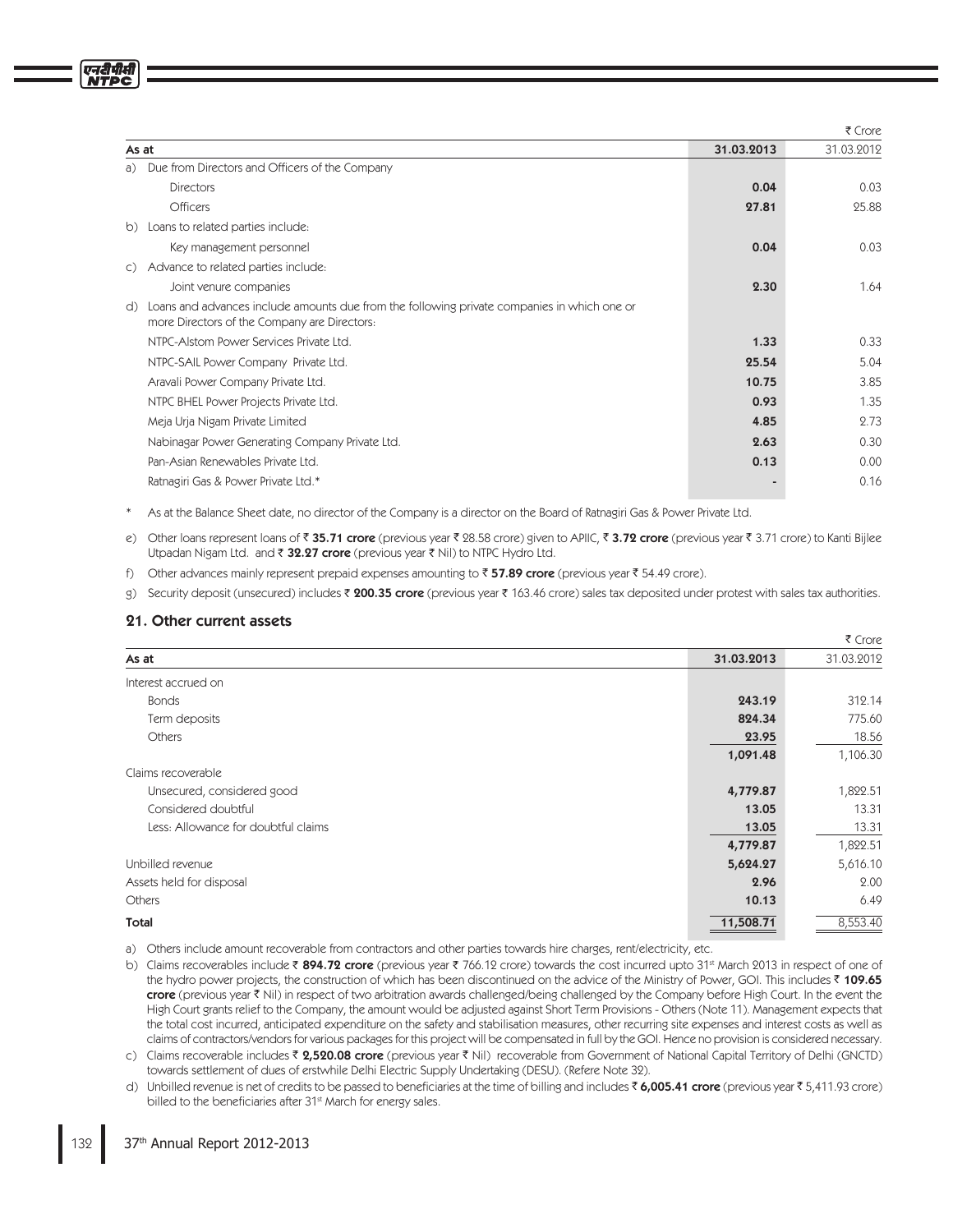# 22. Revenue from operations (gross)

|                                                                                                |            | ₹ Crore    |
|------------------------------------------------------------------------------------------------|------------|------------|
| For the year ended                                                                             | 31.03.2013 | 31.03.2012 |
| Energy sales (including electricity duty)                                                      | 64,715.88  | 61,430.85  |
| Consultancy, project management and supervision fees (including turnkey construction projects) | 126.81     | 142.69     |
|                                                                                                | 64,842.69  | 61,573.54  |
| Energy internally consumed                                                                     | 76.73      | 80.75      |
| Other operating revenues                                                                       |            |            |
| Interest from customers                                                                        | 432.60     | 510.57     |
| Recognized from deferred foreign currency fluctuation liability                                | 3.52       | 0.16       |
| Provisions written back                                                                        |            |            |
| Tariff adjustments                                                                             |            | 312.75     |
| Doubtful debts                                                                                 | 840.67     | 0.14       |
| Doubtful loans, advances and claims                                                            | 0.33       | 0.14       |
| Doubtful construction advances                                                                 |            | 0.03       |
| Shortage in construction stores                                                                | 0.58       | 0.34       |
| Shortage in stores                                                                             | 0.57       | 1.08       |
| Obsolescence in stores                                                                         | 1.26       | 1.02       |
| Unserviceable capital works                                                                    | 0.90       |            |
| Shortages in fixed assets                                                                      | 0.39       | 0.36       |
|                                                                                                | 844.70     | 315.86     |
| Total                                                                                          | 66.200.24  | 62.480.88  |

- a) The Central Electricity Regulatory Commission (CERC) notified the Tariff Regulations, 2009 in January 2009, and First, Second and Third Amendments thereto in May 2011, June 2011 and December 2012 respectively (Regulations, 2009). In line with the Regulations, 2009, the CERC has issued provisional/final tariff orders w.e.f. 1st April 2009 for all the stations except for Talcher Thermal Power Station (TTPS). Beneficiaries are billed in accordance with the said provisional/final tariff orders except for three stations where it is done on provisional basis. The amount billed for the year ended 31<sup>st</sup> March 2013 on this basis is ₹ 61,794.68 crore (previous year ₹ 59,965.57 crore).
- b) In respect of stations for which the CERC has issued final tariff orders under the Regulations, 2009 and Renewable Energy Regulations, 2009, sales have been recognised at ₹54,588.81 crore for the year ended 31<sup>st</sup> March 2013 (previous year ₹55,537.41 crore) after truing up capital expenditure to arrive at the capacity charges. For other stations, pending determination of station-wise final tariff by the CERC, sales have been provisionally recognized at ₹8,059.66 crore for the year ended 31<sup>st</sup> March 2013 (previous year ₹5,145.38 crore) on the basis of principles enunciated in the said Regulations, 2009 after truing up capital expenditure to arrive at the capacity charges.
- c) Sales include ₹ 1,241.90 crore for the year ended 31<sup>st</sup> March 2013 (previous year ₹ 547.78 crore) pertaining to previous years recognized based on the orders issued by the CERC/Appellate Tribunal for Electricity (APTEL).
- d) The Company aggrieved over many of the issues as considered by the CERC in the tariff orders for its stations for the period 2004-09 had filed appeals with the APTEL. The APTEL disposed off the appeals favourably directing the CERC to revise the tariff orders as per directions and methodology given. Some of the issues decided in favour of the Company by the APTEL were challenged by the CERC in the Hon'ble Supreme Court of India. Subsequently, the CERC has issued revised tariff orders for all the stations except one for the period 2004-09, considering the judgment of APTEL subject to disposal of appeals pending before the Hon'ble Supreme Court of India. Consequently, the impact of the aforesaid issues amounting to (-) ₹45.95 crore has been recognized as sales during the year ended 31st March 2013 (previous year (-) ₹49.16 crore) with corresponding adjustment in 'Provision for Tariff Adjustment'.
- e) Sales include ₹ 246.04 crore for the year ended 31st March 2013 (previous year (-) ₹ 266.14 crore) on account of income-tax recoverable from the beneficiaries as per Regulations, 2004. Sales also include ₹ 53.16 crore for the year ended 31<sup>st</sup> March 2013 (previous year ₹ 37.77 crore) on account of deferred tax materialized which is recoverable from beneficiaries as per Regulations, 2009.
- Electricity duty on energy sales amounting to  $\bar{\tau}$  526.31 crore (previous year  $\bar{\tau}$  428.65 crore) has been reduced from sales in the statement of profit  $f$ and loss.
- Revenue from operations include ₹ 76.73 crore (previous year ₹ 80.75 crore) towards energy internally consumed, valued at variable cost of  $\sigma$ ) generation and the corresponding amount is included in power charges (Note-26).
- h) CERC Regulations provides that where after the truing-up, the tariff recovered is less/more than the tariff approved by the Commission, the generating Company shall recover/pay from/to the beneficiaries the under/over recovered amount along-with simple interest. Accordingly, the interest recoverable from the beneficiaries amounting to  $\bar{\tau}$  432.60 crore (previous year  $\bar{\tau}$  510.57 crore) has been accounted and disclosed as 'Interest from customers'. Further, the amount payable to the beneficiaries has been accounted as 'Interest payable to customers' and disclosed in Note 26.
- i) Refer Note -32 in respect of write back of provision for doubtful debts.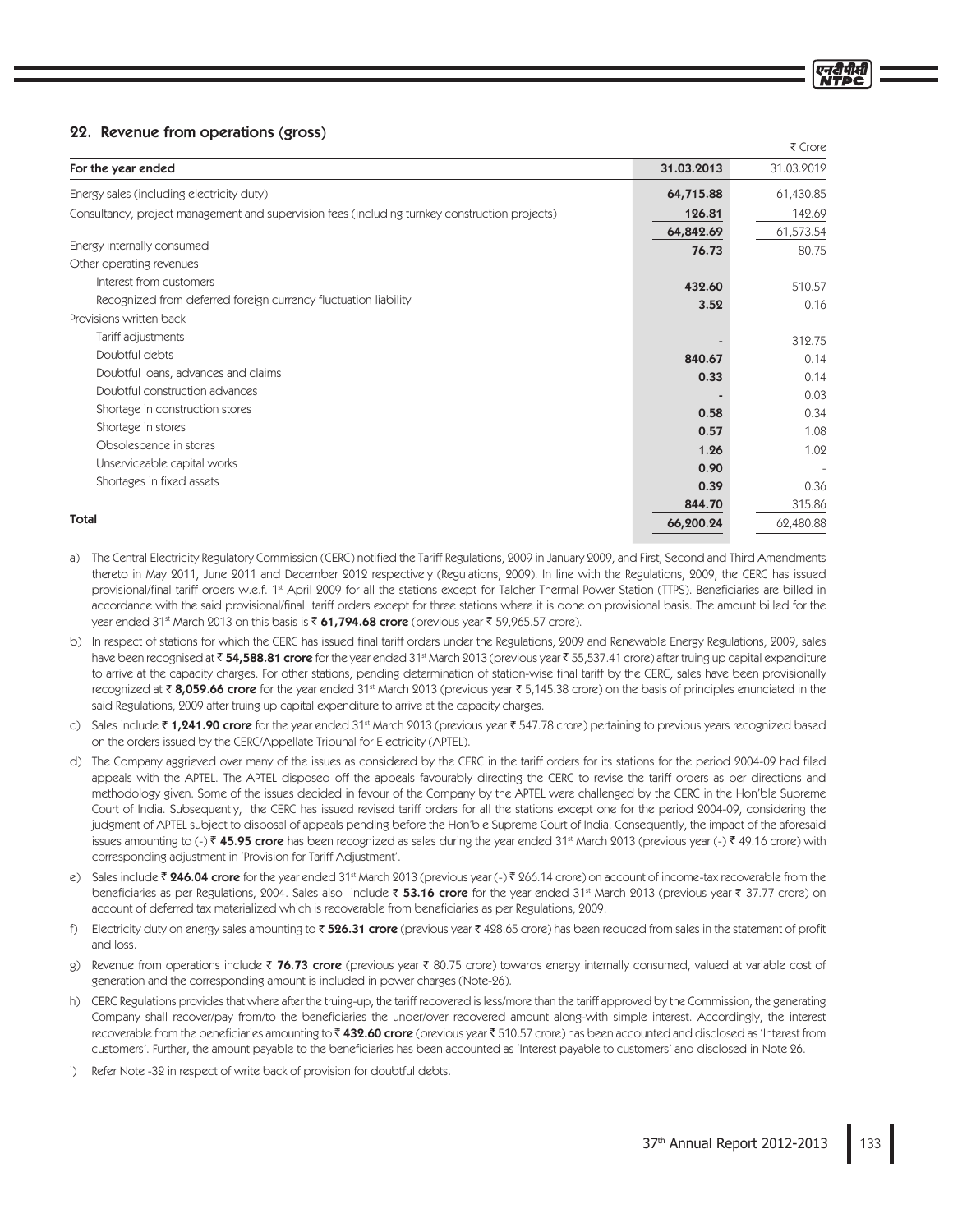# 23. Other income

एनटीपीसी **NTPC** 

| 31.03.2013<br>For the year ended<br>Interest from<br>Long-term investments - Government securities (8.5% tax free bonds)<br>520.86<br>Others<br>Loan to state government in settlement of dues from customers<br>34.58<br>Loan to subsidiary companies<br>2.37<br>28.84<br>Loan to employees<br>36.25<br>Contractors<br>Deposits with banks<br>1,839.30<br>Income tax refunds<br>39.41<br>Less: Refundable to customers<br>0.02<br>39.39<br>Others<br>8.22<br>Dividend from<br>Long-term investments in<br><b>Subsidiaries</b><br>25.00<br>103.66<br>Joint ventures<br><b>Current investments in</b><br>Mutual funds<br>112.66<br>Other non-operating income<br>Surcharge received from customers<br>87.75<br>Hire charges for equipment<br>4.28<br>27.90<br>Net gain in foreign currency transactions & translations<br>Sale of scrap<br>89.06<br>Liquidated damages recovered<br>11.82<br>Miscellaneous income<br>200.06<br>Profit on disposal of fixed assets<br>4.62<br>3,176.62<br>Less: Transferred to expenditure during construction period (net) - Note 28<br>38.84<br>Transferred to development of coal mines<br>8.30<br>27.90<br>Transferred to deferred foreign currency fluctuation asset/liability<br>3,101.58<br>Total |  | ₹ Crore    |
|----------------------------------------------------------------------------------------------------------------------------------------------------------------------------------------------------------------------------------------------------------------------------------------------------------------------------------------------------------------------------------------------------------------------------------------------------------------------------------------------------------------------------------------------------------------------------------------------------------------------------------------------------------------------------------------------------------------------------------------------------------------------------------------------------------------------------------------------------------------------------------------------------------------------------------------------------------------------------------------------------------------------------------------------------------------------------------------------------------------------------------------------------------------------------------------------------------------------------------------|--|------------|
|                                                                                                                                                                                                                                                                                                                                                                                                                                                                                                                                                                                                                                                                                                                                                                                                                                                                                                                                                                                                                                                                                                                                                                                                                                        |  | 31.03.2012 |
|                                                                                                                                                                                                                                                                                                                                                                                                                                                                                                                                                                                                                                                                                                                                                                                                                                                                                                                                                                                                                                                                                                                                                                                                                                        |  |            |
|                                                                                                                                                                                                                                                                                                                                                                                                                                                                                                                                                                                                                                                                                                                                                                                                                                                                                                                                                                                                                                                                                                                                                                                                                                        |  | 659.38     |
|                                                                                                                                                                                                                                                                                                                                                                                                                                                                                                                                                                                                                                                                                                                                                                                                                                                                                                                                                                                                                                                                                                                                                                                                                                        |  |            |
|                                                                                                                                                                                                                                                                                                                                                                                                                                                                                                                                                                                                                                                                                                                                                                                                                                                                                                                                                                                                                                                                                                                                                                                                                                        |  | 42.72      |
|                                                                                                                                                                                                                                                                                                                                                                                                                                                                                                                                                                                                                                                                                                                                                                                                                                                                                                                                                                                                                                                                                                                                                                                                                                        |  | 3.03       |
|                                                                                                                                                                                                                                                                                                                                                                                                                                                                                                                                                                                                                                                                                                                                                                                                                                                                                                                                                                                                                                                                                                                                                                                                                                        |  | 25.31      |
|                                                                                                                                                                                                                                                                                                                                                                                                                                                                                                                                                                                                                                                                                                                                                                                                                                                                                                                                                                                                                                                                                                                                                                                                                                        |  | 32.88      |
|                                                                                                                                                                                                                                                                                                                                                                                                                                                                                                                                                                                                                                                                                                                                                                                                                                                                                                                                                                                                                                                                                                                                                                                                                                        |  | 1,602.52   |
|                                                                                                                                                                                                                                                                                                                                                                                                                                                                                                                                                                                                                                                                                                                                                                                                                                                                                                                                                                                                                                                                                                                                                                                                                                        |  | 99.89      |
|                                                                                                                                                                                                                                                                                                                                                                                                                                                                                                                                                                                                                                                                                                                                                                                                                                                                                                                                                                                                                                                                                                                                                                                                                                        |  | 34.47      |
|                                                                                                                                                                                                                                                                                                                                                                                                                                                                                                                                                                                                                                                                                                                                                                                                                                                                                                                                                                                                                                                                                                                                                                                                                                        |  | 65.42      |
|                                                                                                                                                                                                                                                                                                                                                                                                                                                                                                                                                                                                                                                                                                                                                                                                                                                                                                                                                                                                                                                                                                                                                                                                                                        |  | 12.02      |
|                                                                                                                                                                                                                                                                                                                                                                                                                                                                                                                                                                                                                                                                                                                                                                                                                                                                                                                                                                                                                                                                                                                                                                                                                                        |  |            |
|                                                                                                                                                                                                                                                                                                                                                                                                                                                                                                                                                                                                                                                                                                                                                                                                                                                                                                                                                                                                                                                                                                                                                                                                                                        |  |            |
|                                                                                                                                                                                                                                                                                                                                                                                                                                                                                                                                                                                                                                                                                                                                                                                                                                                                                                                                                                                                                                                                                                                                                                                                                                        |  | 19.00      |
|                                                                                                                                                                                                                                                                                                                                                                                                                                                                                                                                                                                                                                                                                                                                                                                                                                                                                                                                                                                                                                                                                                                                                                                                                                        |  | 60.16      |
|                                                                                                                                                                                                                                                                                                                                                                                                                                                                                                                                                                                                                                                                                                                                                                                                                                                                                                                                                                                                                                                                                                                                                                                                                                        |  |            |
|                                                                                                                                                                                                                                                                                                                                                                                                                                                                                                                                                                                                                                                                                                                                                                                                                                                                                                                                                                                                                                                                                                                                                                                                                                        |  | 90.14      |
|                                                                                                                                                                                                                                                                                                                                                                                                                                                                                                                                                                                                                                                                                                                                                                                                                                                                                                                                                                                                                                                                                                                                                                                                                                        |  |            |
|                                                                                                                                                                                                                                                                                                                                                                                                                                                                                                                                                                                                                                                                                                                                                                                                                                                                                                                                                                                                                                                                                                                                                                                                                                        |  | 1.16       |
|                                                                                                                                                                                                                                                                                                                                                                                                                                                                                                                                                                                                                                                                                                                                                                                                                                                                                                                                                                                                                                                                                                                                                                                                                                        |  | 3.23       |
|                                                                                                                                                                                                                                                                                                                                                                                                                                                                                                                                                                                                                                                                                                                                                                                                                                                                                                                                                                                                                                                                                                                                                                                                                                        |  | 61.25      |
|                                                                                                                                                                                                                                                                                                                                                                                                                                                                                                                                                                                                                                                                                                                                                                                                                                                                                                                                                                                                                                                                                                                                                                                                                                        |  | 80.08      |
|                                                                                                                                                                                                                                                                                                                                                                                                                                                                                                                                                                                                                                                                                                                                                                                                                                                                                                                                                                                                                                                                                                                                                                                                                                        |  | 7.13       |
|                                                                                                                                                                                                                                                                                                                                                                                                                                                                                                                                                                                                                                                                                                                                                                                                                                                                                                                                                                                                                                                                                                                                                                                                                                        |  | 115.30     |
|                                                                                                                                                                                                                                                                                                                                                                                                                                                                                                                                                                                                                                                                                                                                                                                                                                                                                                                                                                                                                                                                                                                                                                                                                                        |  | 13.28      |
|                                                                                                                                                                                                                                                                                                                                                                                                                                                                                                                                                                                                                                                                                                                                                                                                                                                                                                                                                                                                                                                                                                                                                                                                                                        |  | 2,894.01   |
|                                                                                                                                                                                                                                                                                                                                                                                                                                                                                                                                                                                                                                                                                                                                                                                                                                                                                                                                                                                                                                                                                                                                                                                                                                        |  | 40.16      |
|                                                                                                                                                                                                                                                                                                                                                                                                                                                                                                                                                                                                                                                                                                                                                                                                                                                                                                                                                                                                                                                                                                                                                                                                                                        |  | 2.95       |
|                                                                                                                                                                                                                                                                                                                                                                                                                                                                                                                                                                                                                                                                                                                                                                                                                                                                                                                                                                                                                                                                                                                                                                                                                                        |  | 61.25      |
|                                                                                                                                                                                                                                                                                                                                                                                                                                                                                                                                                                                                                                                                                                                                                                                                                                                                                                                                                                                                                                                                                                                                                                                                                                        |  | 2,789.65   |

.Miscellaneous income includes income from township recoveries and receipts towards insurance claims.

# 24. Employee benefits expense

|                                                                      |            | ₹ Crore    |
|----------------------------------------------------------------------|------------|------------|
| For the year ended                                                   | 31.03.2013 | 31.03.2012 |
| Salaries and wages                                                   | 3,402.23   | 3,171.52   |
| Contribution to provident and other funds                            | 372.41     | 298.81     |
| Staff welfare expenses                                               | 355.00     | 297.58     |
|                                                                      | 4,129.64   | 3,767.91   |
| Less: Allocated to fuel cost                                         | 193.58     | 166.32     |
| Transferred to development of coal mines                             | 34.31      | 32.00      |
| Transferred to expenditure during construction period (net)- Note 28 | 541.63     | 467.88     |
| Total                                                                | 3,360.12   | 3,101.71   |

a) Disclosures required by AS 15 in respect of provision made towards various employees benefits are made in Note 38.

b) Salary and wages include field compensatory allowance paid by the Company to eligible employees serving in difficult and far flung areas w.e.f. 1st January 2007. As per the Office Memorandum dated 26th November 2008 of DPE relating to revision of pay scales w.e.f 1st January 2007, special allowance can be paid to such employees upto 10% of basic pay as approved by concerned administrative ministry. In consultation with the DPE, the Company is in the process of formulating a scheme in this regard and the same shall be forwarded to MOP after approval of the Board.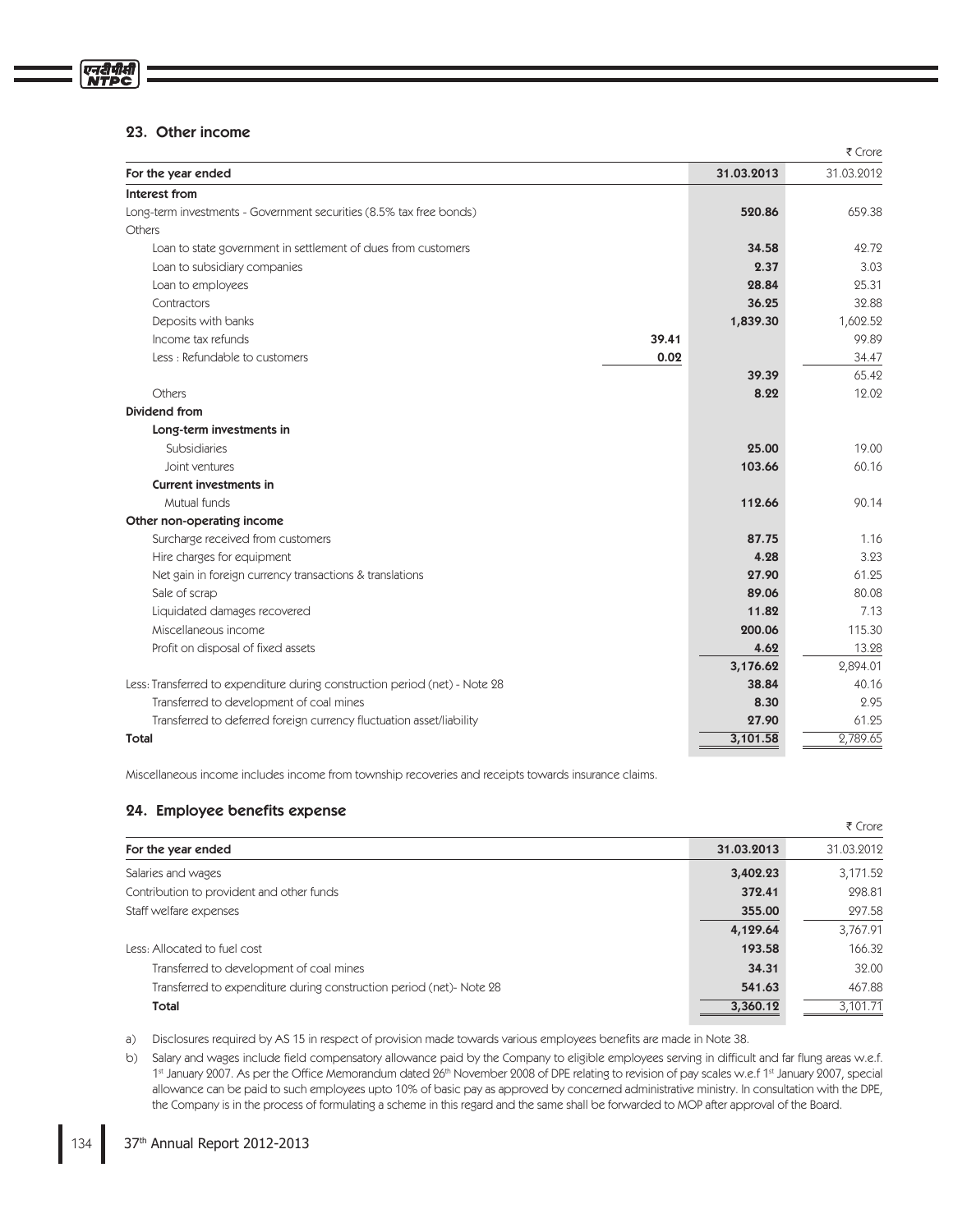# 25. Finance costs

|                                                                             |            | ₹ Crore    |
|-----------------------------------------------------------------------------|------------|------------|
| For the year ended                                                          | 31.03.2013 | 31.03.2012 |
| Interest on                                                                 |            |            |
| <b>Bonds</b>                                                                | 900.87     | 831.50     |
| Foreign currency term loans                                                 | 235.33     | 205.71     |
| Rupee term loans                                                            | 2,753.01   | 2,335.70   |
| Public deposits                                                             | 0.16       | 1.24       |
| Foreign currency bonds/notes                                                | 345.91     | 184.32     |
| Others                                                                      | 73.14      | 60.99      |
|                                                                             | 4,308.42   | 3,619.46   |
| Other borrowing costs                                                       |            |            |
| Bonds servicing & public deposit expenses                                   | 2.38       | 2.18       |
| Guarantee fee                                                               | 39.84      | 37.67      |
| Management fee                                                              | 36.24      | 10.97      |
| Foreign currency bonds/notes expenses                                       | 6.05       | 17.10      |
| Up-front fee                                                                |            | 15.31      |
| Insurance premium on foreign currency loans                                 | 27.39      |            |
| Others                                                                      | 2.67       | 0.95       |
|                                                                             | 114.57     | 84.18      |
| Exchange differences regarded as an adjustment to interest costs            | (350.21)   | 350.21     |
|                                                                             | 4,072.78   | 4,053.85   |
| Less: Transferred to expenditure during construction period (net) - Note 28 | 2,101.90   | 2,308.47   |
| Transferred to development of coal mines                                    | 46.52      | 33.74      |
| <b>Total</b>                                                                | 1,924.36   | 1,711.64   |
|                                                                             |            |            |

# 26. Generation, administration & other expenses

|                                              |          |            | ₹ Crore    |
|----------------------------------------------|----------|------------|------------|
| For the year ended                           |          | 31.03.2013 | 31.03.2012 |
| Power charges                                | 172.89   |            | 224.33     |
| Less: Recovered from contractors & employees | 18.47    |            | 17.73      |
|                                              |          | 154.42     | 206.60     |
| Water charges                                |          | 488.67     | 329.59     |
| Stores consumed                              |          | 46.35      | 45.24      |
| Rent                                         | 28.38    |            | 26.33      |
| Less: Recoveries                             | 7.83     |            | 8.13       |
|                                              |          | 20.55      | 18.20      |
| Load dispatch centre charges                 |          | 41.66      | 42.93      |
| Repairs & maintenance                        |          |            |            |
| <b>Buildings</b>                             |          | 170.91     | 146.00     |
| Plant & machinery                            |          |            |            |
| Power stations                               | 1,781.36 |            | 1,528.51   |
| Construction equipment                       | 1.09     |            | 0.73       |
|                                              |          | 1,782.45   | 1,529.24   |
| Others                                       |          | 105.91     | 93.67      |
| Insurance                                    |          | 104.62     | 97.29      |
| Interest payable to customers                |          | 5.72       | (67.57)    |
| Rates and taxes                              |          | 33.54      | 23.84      |
| Water cess & environment protection cess     |          | 35.44      | 25.50      |
| Training & recruitment expenses              | 63.07    |            | 72.70      |
| Less: Fees for application and training      | 1.56     |            | 1.31       |
|                                              |          | 61.51      | 71.39      |

एनटीपीर्स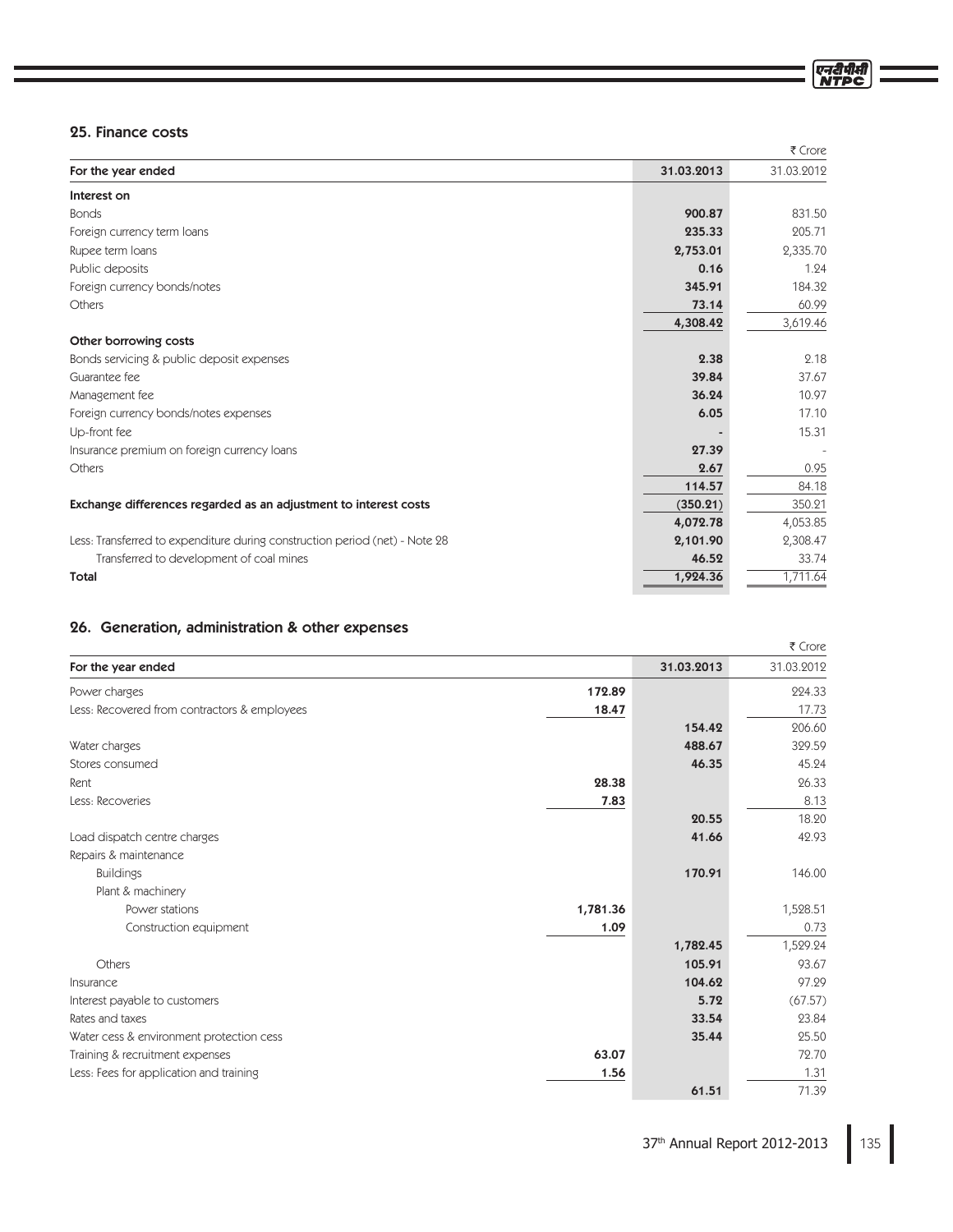|                                                                                                      |               |              | ₹ Crore       |
|------------------------------------------------------------------------------------------------------|---------------|--------------|---------------|
| For the year ended                                                                                   |               | 31.03.2013   | 31.03.2012    |
| Communication expenses                                                                               |               | 43.88        | 37.75         |
| Travelling expenses                                                                                  |               | 182.66       | 171.35        |
| Tender expenses                                                                                      | 21.46         |              | 21.71         |
| Less: Receipt from sale of tenders                                                                   | 2.96          |              | 2.22          |
|                                                                                                      |               | 18.50        | 19.49         |
| Payment to auditors                                                                                  |               | 3.01         | 2.74          |
| Advertisement and publicity                                                                          |               | 13.31        | 12.23         |
| Security expenses                                                                                    |               | 327.23       | 290.96        |
| Entertainment expenses                                                                               |               | 13.88        | 13.16         |
| Expenses for guest house<br>Less: Recoveries                                                         | 18.94<br>2.67 |              | 16.40<br>2.18 |
|                                                                                                      |               | 16.27        | 14.22         |
| Education expenses                                                                                   |               | 9.31         | 10.02         |
| Brokerage & commission                                                                               |               | 2.79         | 2.60          |
| Community development and welfare expenses                                                           | 84.79         |              | 58.32         |
| Less: Grants-in-aid                                                                                  | 0.39          |              | 0.24          |
|                                                                                                      |               | 84.40        | 58.08         |
| Donation                                                                                             |               | 0.14         | (0.10)        |
| Ash utilisation & marketing expenses                                                                 | 5.20          |              | 4.22          |
| Less: Sale of ash products                                                                           | 0.04          |              | 0.06          |
|                                                                                                      |               | 5.16         | 4.16          |
| Directors sitting fee                                                                                |               | 0.30         | 0.25          |
| Books and periodicals                                                                                |               | 2.65         | 1.94          |
| Professional charges and consultancy fees                                                            |               | 28.40        | 30.19         |
| Legal expenses                                                                                       |               | 27.12        | 15.27         |
| EDP hire and other charges                                                                           |               | 14.53        | 14.41         |
| Printing and stationery                                                                              |               | 12.36        | 11.56         |
| Oil & gas exploration expenses                                                                       |               | 8.78         | 14.34         |
| Hiring of vehicles                                                                                   |               | 55.23        | 47.08         |
|                                                                                                      |               | 521.71       | 632.87        |
| Rebate to customers                                                                                  |               |              |               |
| Reimbursement of L.C.charges on sales realisation                                                    |               | 0.60         | 4.10          |
| Bank charges                                                                                         |               | 2.93         | 2.95          |
| Net loss in foreign currency transactions & translations                                             |               | 5.07         | 35.31         |
| Miscellaneous expenses                                                                               |               | 106.25       | 95.67         |
| Stores written off                                                                                   |               | 0.14         | 0.15          |
| Survey & investigation expenses written off                                                          |               | 2.37         | 7.05          |
| Loss on disposal/write-off of fixed assets                                                           |               | 59.91        | 58.40         |
|                                                                                                      |               | 4,620.64     | 4,170.12      |
| Less: Allocated to fuel cost                                                                         |               | 281.84       | 236.11        |
| Transferred to development of coal mines                                                             |               | 13.62        | 12.92         |
| Transferred to deferred foreign currency fluctuation asset/liability                                 |               | 1.51         | 15.65         |
| Transferred to expenditure during construction period (net) - Note 28                                |               | 318.70       | 381.83        |
|                                                                                                      |               | 4,004.97     | 3,523.61      |
| Provisions for                                                                                       |               |              |               |
| Tariff adjustments                                                                                   |               | 103.24       |               |
| Diminution in value of long term investments in subsidiary company                                   |               |              | 8.14          |
| Diminution in value of long term investments in joint venture<br>Doubtful loans, advances and claims |               | 1.04<br>0.09 | 0.05          |
| Shortage in stores                                                                                   |               | 1.34         | 0.88          |
|                                                                                                      |               |              |               |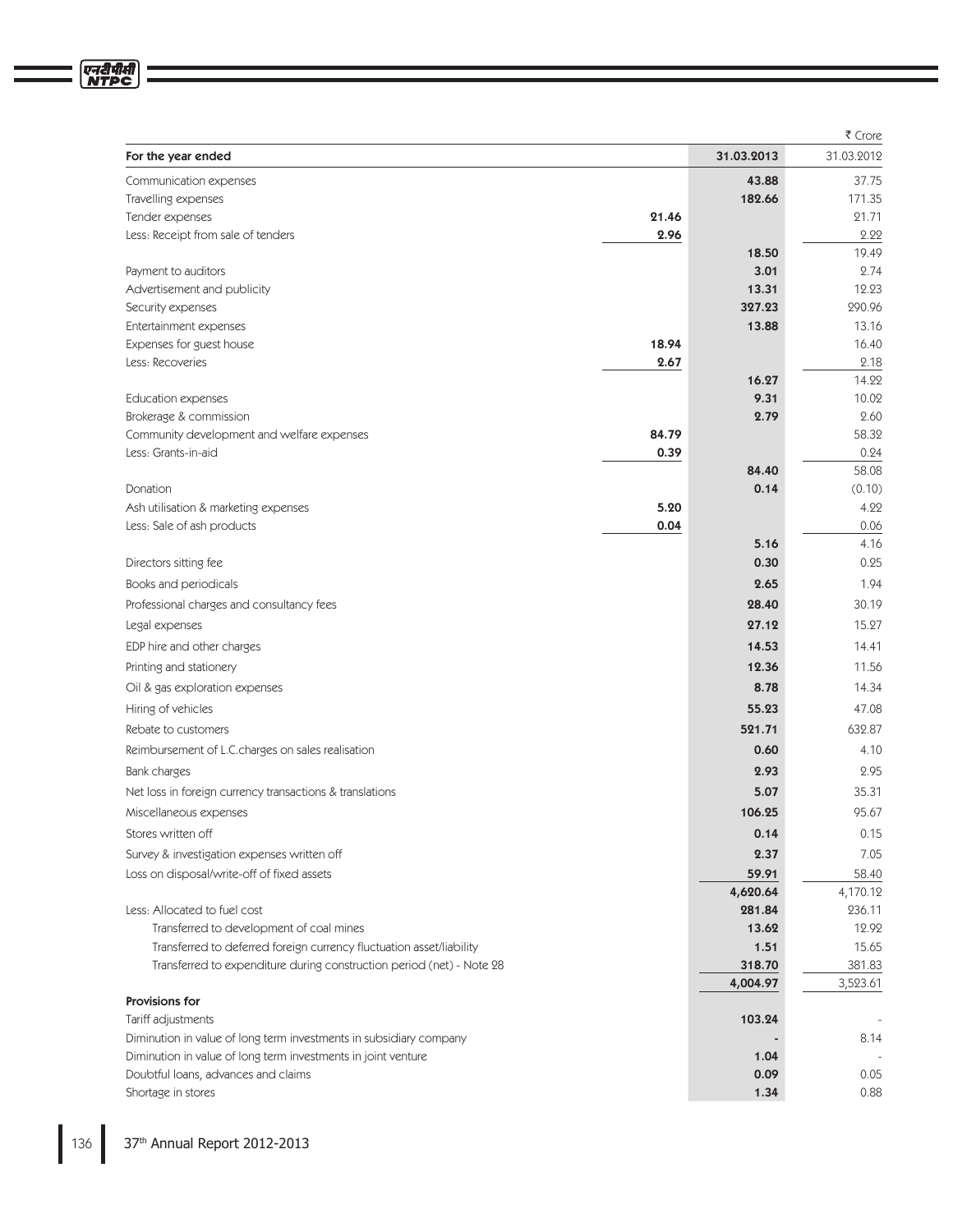|                                                               |            | ₹ Crore    |
|---------------------------------------------------------------|------------|------------|
| For the year ended                                            | 31.03.2013 | 31.03.2012 |
| Obsolescence in stores                                        | 4.66       | 10.39      |
| Shortage in construction stores                               | 0.13       | 0.26       |
| Unserviceable capital work-in-progress                        | 49.89      | 3.54       |
| Unfinished minimum work programme for oil and gas exploration | 5.08       | 41.19      |
| Shortages in fixed assets                                     | 0.27       | 0.73       |
| Others                                                        | 40.51      |            |
|                                                               | 206.25     | 65.18      |
| <b>Total</b>                                                  | 4,211.22   | 3,588.79   |
| Spares consumption included in repairs and maintenance<br>a)  | 1,006.61   | 834.50     |
| b)<br>Details in respect of payment to auditors:              |            |            |
| As auditor                                                    |            |            |
| Audit fee                                                     | 1.00       | 0.85       |
| Tax audit fee                                                 | 0.35       | 0.30       |
| Limited review                                                | 0.60       | 0.52       |
| In other capacity                                             |            |            |
| Other services (certification fees)                           | 0.35       | 0.33       |
| Reimbursement of expenses                                     | 0.40       | 0.53       |
| Reimbursement of service tax                                  | 0.31       | 0.21       |
| Total                                                         | 3.01       | 2.74       |

Payment to the auditors includes  $\bar{\bar{\tau}}$  0.24 crore (previous year  $\bar{\bar{\tau}}$  0.13 crore) relating to earlier year.

c) CERC Regulations provides that where after the truing-up, the tariff recovered is more than the tariff approved by the Commission, the generating Company shall pay to the beneficiaries the over recovered amount along-with simple interest. Accordingly, the interest payable to the beneficiaries amounting to ₹ **5.72 crore** (previous year (-) ₹ 67.57 crore) has been accounted and disclosed as 'Interest payable to customers'.

# 27. Prior period items (net)

| $\mathbf{z}_I$ . Thor period remissingly                                  |            | ₹ Crore    |
|---------------------------------------------------------------------------|------------|------------|
| For the year ended                                                        | 31.03.2013 | 31.03.2012 |
| <b>Revenue</b>                                                            |            |            |
| Sales                                                                     | (0.03)     | 9.00       |
| Others                                                                    | 1.88       | 0.81       |
|                                                                           | 1.85       | 9.81       |
| <b>Expenditure</b>                                                        |            |            |
| Employee benefits expense                                                 | (5.13)     | (322.05)   |
| Finance costs:                                                            |            |            |
| Interest                                                                  | (12.00)    | (0.61)     |
| Other borrowing costs                                                     | (7.91)     |            |
| Depreciation and amortisation                                             | (0.25)     | (1.35)     |
| Generation, administration and other expenses                             |            |            |
| Repairs and maintenance                                                   | 0.39       | (0.21)     |
| Professional consultancy charges                                          | 0.14       |            |
| Communication expenses                                                    | 0.04       | 0.04       |
| Advertisement and publicity                                               | 0.12       |            |
| Rates & taxes                                                             | (0.07)     | 0.09       |
| Rent                                                                      | (0.33)     | 0.90       |
| Others                                                                    | (12.96)    | (1.43)     |
|                                                                           | (37.96)    | (324.62)   |
| Net expenditure/(revenue)                                                 | (39.81)    | (334.43)   |
| Less: Transferred to expenditure during construction period (net)-Note 28 | (10.09)    | (19.01)    |
| Transferred to Development of coal mines                                  |            | (1.84)     |
| <b>Total</b>                                                              | (29.72)    | (313.58)   |

एन<u>री</u>पीसी **NTPC**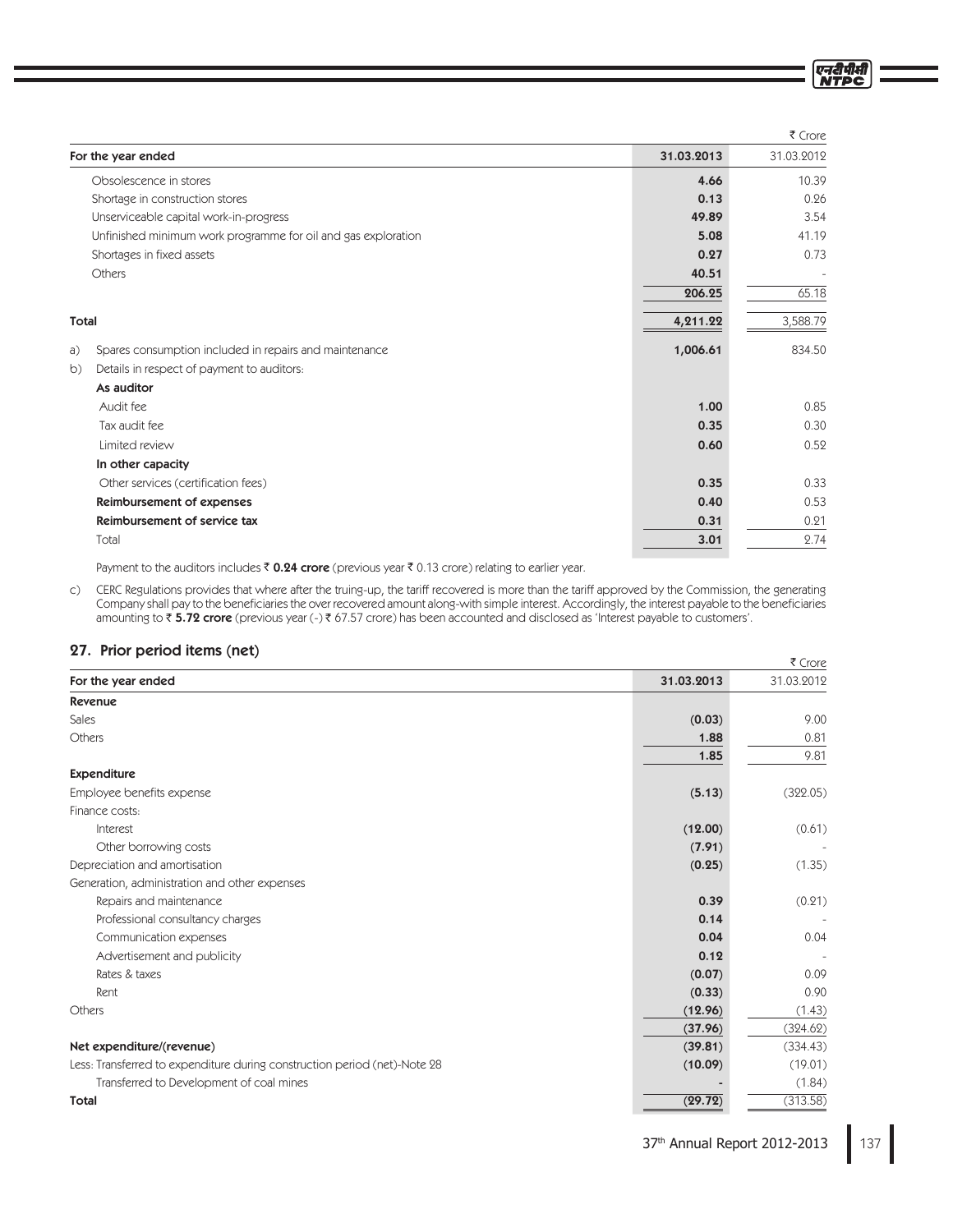# 28. Expenditure during construction period (net)

|    |                                                                            |        |                   | ₹ Crore           |
|----|----------------------------------------------------------------------------|--------|-------------------|-------------------|
|    | For the year ended                                                         |        | 31.03.2013        | 31.03.2012        |
| А. | <b>Employee benefits expense</b>                                           |        |                   |                   |
|    | Salaries and wages                                                         |        | 470.39            | 410.83            |
|    | Contribution to provident and other funds                                  |        | 38.81             | 32.11             |
|    | Staff welfare expenses                                                     |        | 32.43             | 24.94             |
|    | Total (A)                                                                  |        | 541.63            | 467.88            |
| В. | <b>Finance costs</b>                                                       |        |                   |                   |
|    | Interest on                                                                |        |                   |                   |
|    | <b>Bonds</b>                                                               |        | 390.47            | 467.08            |
|    | Foreign currency term loans<br>Rupee term loans                            |        | 94.88<br>1,486.58 | 99.93<br>1,397.01 |
|    | Foreign currency bonds/notes                                               |        | 222.88            | 104.91            |
|    | Other borrowing costs                                                      |        |                   |                   |
|    | Foreign currency bonds/notes expenses                                      |        | 5.54              | 10.47             |
|    | Management/arrangers/upfront fee                                           |        | 36.24             | 20.77             |
|    | Others<br>Exchange differences regarded as an adjustment to interest costs |        | 50.56<br>(185.25) | 23.05<br>185.25   |
|    | Total $(B)$                                                                |        | 2,101.90          | 2,308.47          |
|    |                                                                            |        |                   |                   |
| C. | Depreciation and amortisation                                              |        | 36.11             | 32.21             |
| D. | Generation, administration & other expenses                                | 100.59 |                   |                   |
|    | Power charges<br>Less: Recovered from contractors & employees              | 1.60   |                   | 155.21<br>1.76    |
|    |                                                                            |        | 98.99             | 153.45            |
|    | Water charges                                                              |        | 10.76             | 47.77             |
|    | Rent                                                                       |        | 5.27              | 4.21              |
|    | Repairs & maintenance                                                      | 6.81   |                   | 7.18              |
|    | <b>Buildings</b><br>Construction equipment                                 | 0.74   |                   | 0.37              |
|    | Others                                                                     | 22.73  |                   | 14.58             |
|    |                                                                            |        | 30.28             | 22.13             |
|    | Insurance                                                                  |        | 1.48              | 1.23              |
|    | Rates and taxes                                                            |        | 0.84<br>5.56      | 2.40<br>5.04      |
|    | Communication expenses<br>Travelling expenses                              |        | 35.33             | 32.32             |
|    | Tender expenses                                                            | 5.78   |                   | 4.46              |
|    | Less: Income from sale of tenders                                          | 0.06   |                   | 0.08              |
|    |                                                                            |        | 5.72              | 4.38              |
|    | Advertisement and publicity                                                |        | 1.49              | 0.85              |
|    | Security expenses                                                          |        | 43.82             | 39.38             |
|    | Entertainment expenses<br>Guest house expenses                             |        | 2.30<br>4.13      | 2.46<br>3.18      |
|    | <b>Education expenses</b>                                                  |        | 0.01              | 0.02              |
|    | Books and periodicals                                                      |        | 0.91              | 0.35              |
|    | Community development expenses                                             |        | 7.46              | 2.59              |
|    | Professional charges and consultancy fee                                   |        | 6.35              | 7.97              |
|    | Legal expenses                                                             |        | 5.15              | 1.94              |
|    | EDP hire and other charges                                                 |        | 1.22              | 1.20              |
|    | Printing and stationery<br>Miscellaneous expenses                          |        | 1.17              | 1.28              |
|    | Total (D)                                                                  |        | 50.46<br>318.70   | 47.68<br>381.83   |
|    |                                                                            |        |                   |                   |
| Е. | Less: Other income<br>Hire charges                                         |        | 3.70              | 2.76              |
|    | Sale of scrap                                                              |        |                   | 0.11              |
|    | Interest from contractors                                                  |        | 22.34             | 29.09             |
|    | Interest others                                                            |        | 0.87              | 0.60              |
|    | Miscellaneous income                                                       |        | 11.93             | 7.60              |
|    | Total (E)                                                                  |        | 38.84             | 40.16             |
| F. | Prior period items (net)                                                   |        | (10.09)           | (19.01)           |
|    | Grand total (A+B+C+D-E+F)                                                  |        | $2,949.41*$       | 3,131.22          |
|    |                                                                            |        |                   |                   |

\* Carried to capital work-in-progress - (Note 13)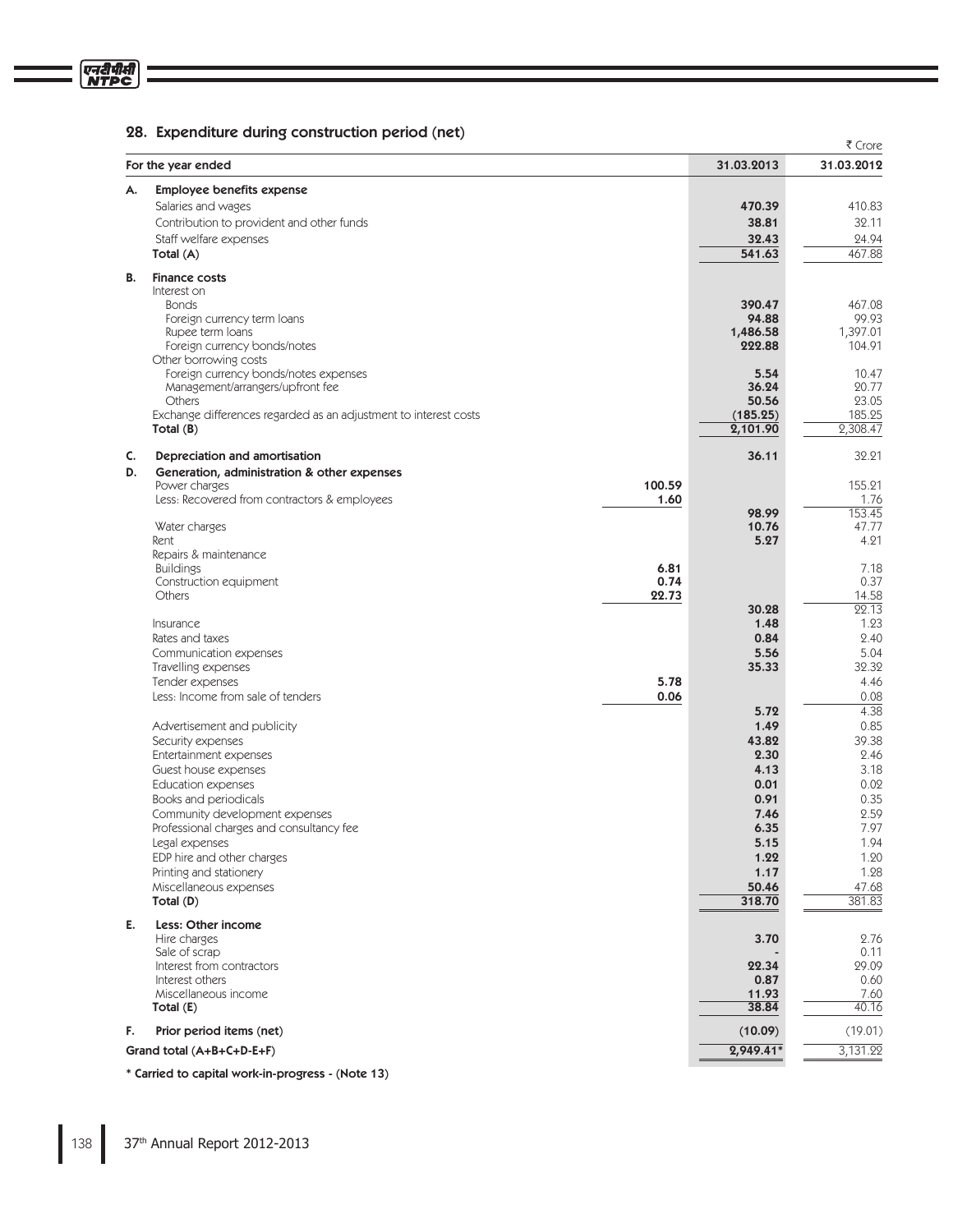- 29. Previous year figures have been regrouped /rearranged wherever considered necessary.
- 30. Amount in the financial statements are presented in ₹ crore (upto two decimals) except for per share data and as other-wise stated. Certain amounts, which do not appear due to rounding off, are disclosed separately.
- 31. a) Some of the balances of trade/other payables and loans and advances are subject to confirmation/reconciliation. Adjustments, if any will be accounted for on confirmation/reconciliation of the same, which in the opinion of the management will not have a material impact.
	- b) In the opinion of the management, the value of assets, other than fixed assets and non-current investments, on realisation in the ordinary course of business, will not be less than the value at which these are stated in the Balance Sheet.
- 32. Government of India, Ministry of Power vide its letters F.No.6/1/2007-Fin.(Vol.VIII) dated 5<sup>th</sup> February 2013 and 29<sup>th</sup> March 2013 directed Government of National Capital Territory of Delhi (GNCTD) to release payment towards settlement of dues of erstwhile Delhi Electric Supply Undertaking (DESU) amounting to  $\bar{\tau}$  835.97 crore as principal and  $\bar{\tau}$  1,684.11 crore as interest to the company. Consequently, provision for doubtful debt of ₹835.97 crore has been written back (Note 22) and interest of ₹1,684.11 crore has been recognised as an exceptional item in the Statement of Profit and Loss during the year.
- 33. Vide gazette notification F no.22021/1/2008-CRC/II dated 30.12.2011 issued by Ministry of Coal (MoC), grading and pricing of non-coking coal was migrated from Useful Heat Value (UHV) to Gross Calorific Value (GCV) based system w.e.f. 1st January 2012. The Coal Supply Agreements (CSAs) entered into by the Company were required to be amended to incorporate acceptable procedures for sample collection, preparation, testing and analysis, to facilitate such migration, which are still pending. The Company's Board of Directors approved payments to the coal companies based on the GCV based pricing system, and directed to frame modalities for implementation of GCV based grading system. Accordingly, modalities were framed to effect joint sampling and testing of coal at mine end/station end and future payments to coal companies. The above modalities were communicated to the coal companies w.e.f. October/ November 2012, thereafter the Company released payments on the basis of GCV measured at station end following the implementation of the said modalities since variation in the GCV of coal supplied and received at power stations was noticed. The Company regularly informed coal companies about this variation which has not been accepted by them. The issue has been taken up with the coal companies directly and through the MoP and MoC, GOI for resolution. Pending resolution of the issue, difference between the amount billed by the coal companies and the amounts admitted by the company is disclosed as contingent liability with corresponding possible reimbursements from the beneficiaries (Refer Note-50).
- 34. The levy of transit fee/entry tax on supplies of fuel to some of the power stations has been paid under protest as the matters are subjudice at various courts. In case the Company gets refund/demand from fuel suppliers/tax authorities on settlement of these cases, the same will be passed on to respective beneficiaries.

# 35. Disclosure as per Accounting Standard - 5 'Net Profit or Loss for the Period, Prior Period Items and Changes in Accounting Policies'

- Ministry of Corporate Affairs, Government of India through Circular no. 25/2012 dated 9th August 2012 has clarified that para 6 of Accounting Standard (AS) 11 and para 4 (e) of AS 16 shall not apply to a Company which is applying para 46-A of AS 11. Accordingly, Company has modifed the related accounting policies. Consequently, exchange differences arising on settlement/translation of foreign currency loans to the extent regarded as an adjustment to interest costs as per para 4 (e) of AS 16 and hitherto charged to Statement of Profit and Loss, have now been adjusted in the cost of related assets. As a result, profit for the year ended 31<sup>st</sup> March 2013 is higher by ₹ 14.80 crore, fixed assets are higher by ₹ 173.56 crore and Deferred Income from Foreign Currency Fluctuation is higher by ₹ 158.76 crore.
- $\overline{11}$ During the year, the Company reviewed its policy for accounting of carpet coal which was hitherto charged to the Statement of Profit and Loss and capitalised the cost of carpet coal with the coal handling plant. Consequently, tangible assets and profit for the year are higher by ₹ 20.36 crore.
- During the year, the Company has reviewed and modifed the accounting policy related to amortisation of other intangible assets to bring  $iii)$ more clarity. However, this does not have any impact on accounts for the year.

# 36. Disclosure as per Accounting Standard - 11 on 'Effects of Changes in Foreign Exchange Rates'

The effect of foreign exchange fluctuation during the year is as under:

- i) The amount of exchange differences (net) debited to the statement of profit & loss is ₹ 3.56 crore (previous year ₹ 19.66 crore).
- ii) The amount of exchange differences (net) debited to the carrying amount of fixed assets is ₹1,056.01 crore (previous year ₹1,661.21 crore).

# 37. Disclosure as per Accounting Standard - 12 on 'Accounting for Government Grants'

Revenue grants recognised during the year is ₹ 0.39 crore (previous year ₹ 0.24 crore).

# 38. Disclosure as per Accounting Standard - 15 on 'Employee Benefits'

General description of various employee benefit schemes are as under:

### A. Provident Fund

Company pays fixed contribution to provident fund at predetermined rates to a separate trust, which invests the funds in permitted securities. Contribution to family pension scheme is paid to the appropriate authorities. The contribution of  $\bar{\tau}$  192.88 crore (previous year  $\bar{\tau}$  173.46 crore) to the funds for the year is recognised as expense and is charged to the statement of profit and loss. The obligation of the Company is to make such fixed contribution and to ensure a minimum rate of return to the members as specified by GOI. As per report of the actuary, overall interest earnings and cumulative surplus is more than the statutory interest payment requirement. Hence, no further provision is considered necessary. The details of fair value of plan assets and obligitions are as under:

|                                                  |            | Crore      |
|--------------------------------------------------|------------|------------|
| Particulars                                      | 31.03.2013 | 31.03.2012 |
| Obligitions at the end of the year               | 4,755.00   | 4.118.35   |
| Fair value of plan assets at the end of the year | 4,812.77   | 4.183.86   |

### **B.** Gratuity & Pension

The Company has a defined benefit gratuity plan. Every employee who has rendered continuous service of five years or more is entitled to get gratuity at 15 days salary (15/26 X last drawn basic salary plus dearness allowance) for each completed year of service subject to a maximum of ₹ 0.10 crore on superannuation, resignation, termination, disablement or on death.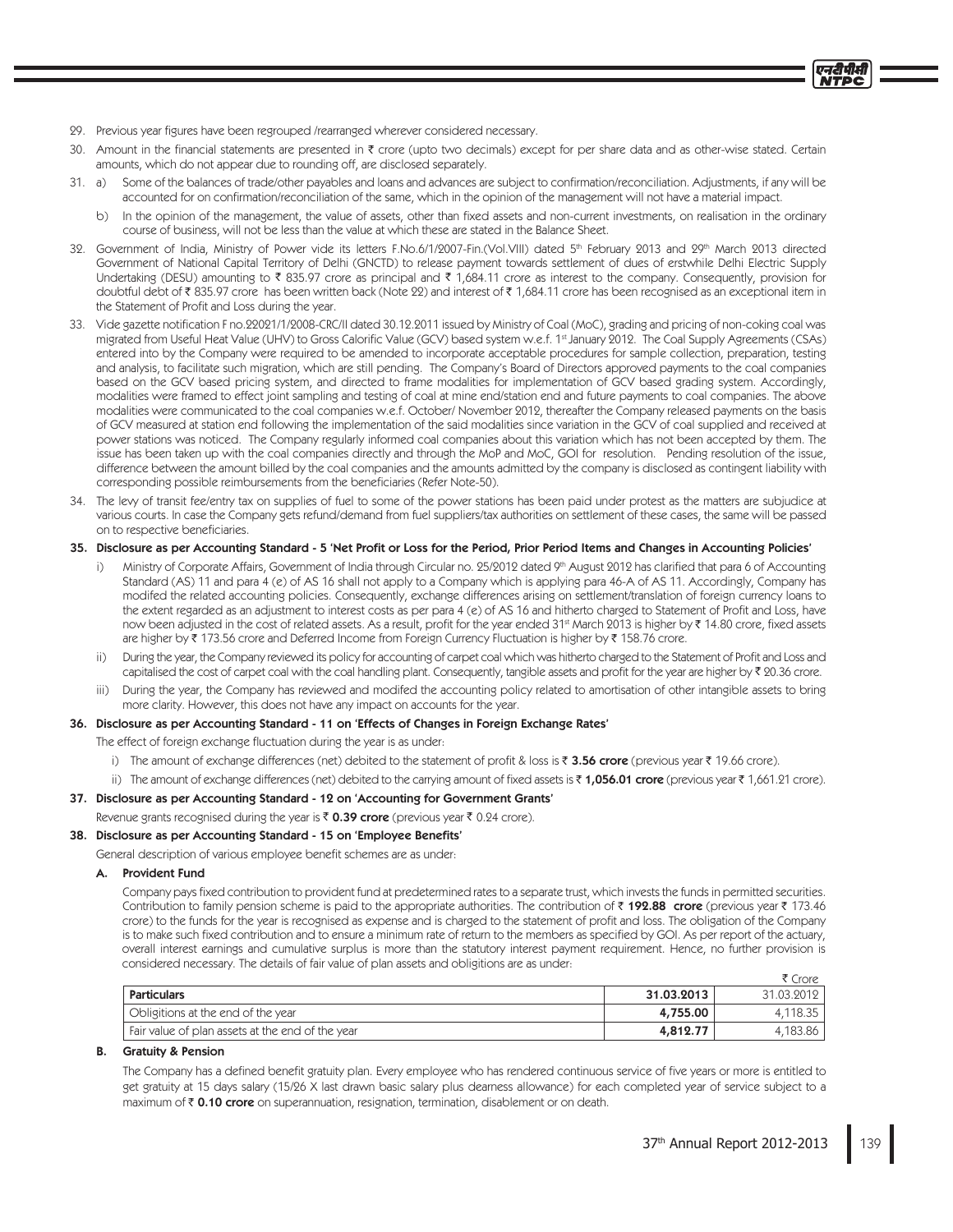The Company has a scheme of pension at one of the stations in respect of employees taken over from erstwhile state government power utility. In respect of other employees of the Company, pension scheme is yet to be implemented as stated in Note 11.

The existing schemes are funded by the Company and are managed by separate trusts. The liability for the same is recognised on the basis of actuarial valuation.

# C. Post-Retirement Medical Facility (PRMF)

The Company has Post-Retirement Medical Facility (PRMF), under which a retired employee and his / her spouse are provided medical facilities in the Company hospitals/empanelled hospitals. They can also avail treatment as out-patient subject to a ceiling fixed by the Company. The liability for the same is recognised on the basis of actuarial valuation.

### **D.** Terminal Benefits

Terminal benefits include settlement at home town for employees & dependents and farewell gift to the superannuating employees. Further, the Company also provides for pension in respect of employees taken over from erstwhile State Government Power Utility at another station. The liability for the same is recognised on the basis of actuarial valuation.

# E. Leave

एनदीपीसी

The Company provides for earned leave benefit (including compensated absences) and half-pay leave to the employees of the Company which accrue annually at 30 days and 20 days respectively. 73.33 % of the earned leave is en-cashable while in service, and upto a maximum of 300 days on separation. Half-pay leave is en-cashable only on separation beyond the age of 50 years up to the maximum of 240 days (HPL). However, total amount of leave that can be encashed on superannuation shall be restricted to 300 days and no commutation of half-pay leave shall be permissible. The liability for the same is recognised on the basis of actuarial valuation.

The above mentioned schemes (C, D and E) are unfunded and are recognised on the basis of actuarial valuation.

The summarised position of various defined benefits recognised in the statement of profit and loss, balance sheet are as under:

(Figures given in { } are for previous year)

#### Expenses recognised in Statement of Profit & Loss  $i$

|                                                       | Gratuity/<br>Pension | <b>PRMF</b> | Leave     | <b>Terminal</b><br><b>Benefits</b> |
|-------------------------------------------------------|----------------------|-------------|-----------|------------------------------------|
| Current service cost                                  | 65.23                | 13.81       | 50.12     | 5.55                               |
|                                                       | {59.02}              | ${11.03}$   | ${41.87}$ | ${4.98}$                           |
| Interest cost on benefit obligation                   | 103.11               | 29.56       | 59.17     | 18.35                              |
|                                                       | ${100.75}$           | ${26.49}$   | ${55.40}$ | ${16.35}$                          |
|                                                       | (92.84)              |             |           |                                    |
| Expected return on plan assets                        | (82.34)              | l — I       | l – !     |                                    |
|                                                       | 48.14                | 51.03       | 184.16    | 30.21                              |
| Net actuarial (gain)/ loss recognised in the year     | ${0.97}$             | ${29.34}$   | ${87.25}$ | ${25.94}$                          |
|                                                       | 5.94                 | 3.72        | 8.24      |                                    |
| Expenses transferred to capital work-in-progress      | ${6.68}$             | ${3.60}$    | ${18.01}$ |                                    |
|                                                       | 117.70               | 90.68       | 285.21    | 54.11                              |
| Expenses recognised in the statement of profit & loss | (71.72)              | ${63.26}$   | {166.51}  | ${47.27}$                          |
|                                                       | 102.20               |             |           |                                    |
| Actual return on plan assets                          | ${94.63}$            | ٠.          | [_]       |                                    |

#### The amount recognised in the Balance Sheet  $\mathbf{ii}$

|                                               | Gratuity/    | <b>PRMF</b> | Leave    | Terminal        |
|-----------------------------------------------|--------------|-------------|----------|-----------------|
|                                               | Pension      |             |          | <b>Benefits</b> |
| Present value of obligation as at 31.03.2013  | 1.433.87     | 451.06      | 853.42   | 271.85          |
|                                               | ${1.288.86}$ | ${369.49}$  | {739.57} | ${229.34}$      |
| Fair value of plan assets as at 31.03.2013    | 1,256.05     |             |          |                 |
|                                               | ${1.162.97}$ | -1          | ា        |                 |
|                                               | 177.82       | 451.06      | 853.42   | 271.85          |
| Net liability recognised in the balance sheet | (105.80)     | 1360 401    | (730 57) | 100031          |

#### Changes in the present value of the defined benefit obligations:  $iii)$

₹ Crore

 $\bar{\tau}$  Crore

₹ Crore

|                                                                  |                      |               |               | , טוטו                             |
|------------------------------------------------------------------|----------------------|---------------|---------------|------------------------------------|
|                                                                  | Gratuity/<br>Pension | <b>PRMF</b>   | Leave         | <b>Terminal</b><br><b>Benefits</b> |
| Present value of obligation as at 01.04.2012                     | 1,288.86             | 369.49        | 739.57        | 229.34                             |
|                                                                  | ${1.185.28}$         | ${311.67}$    | ${651.90}$    | ${192.29}$                         |
|                                                                  | 103.11               | 29.56         | 59.17         | 18.35                              |
| Interest cost                                                    | ${100.75}$           | ${26.49}$     | ${55.40}$     | ${16.35}$                          |
| Current service cost                                             | 65.23                | 13.81         | 50.12         | 5.55                               |
|                                                                  | ${59.02}$            | (11.03)       | {41.87}       | ${4.98}$                           |
| Benefits paid                                                    | (80.84)              | (12.83)       | (179.60)      | (11.60)                            |
|                                                                  | $\{(69.45)\}$        | $\{(9.04)\}\$ | $\{(96.85)\}$ | $\{(10.22)\}\$                     |
| Net actuarial (gain)/loss on obligation                          | 57.51                | 51.03         | 184.16        | 30.21                              |
|                                                                  | ${13.26}$            | ${29.34}$     | ${87.25}$     | ${25.94}$                          |
| Present value of the defined benefit obligation as at 31.03.2013 | 1,433.87             | 451.06        | 853.42        | 271.85                             |
|                                                                  | (1988.86)            | ${369.49}$    | ${739.57}$    | {999.34}                           |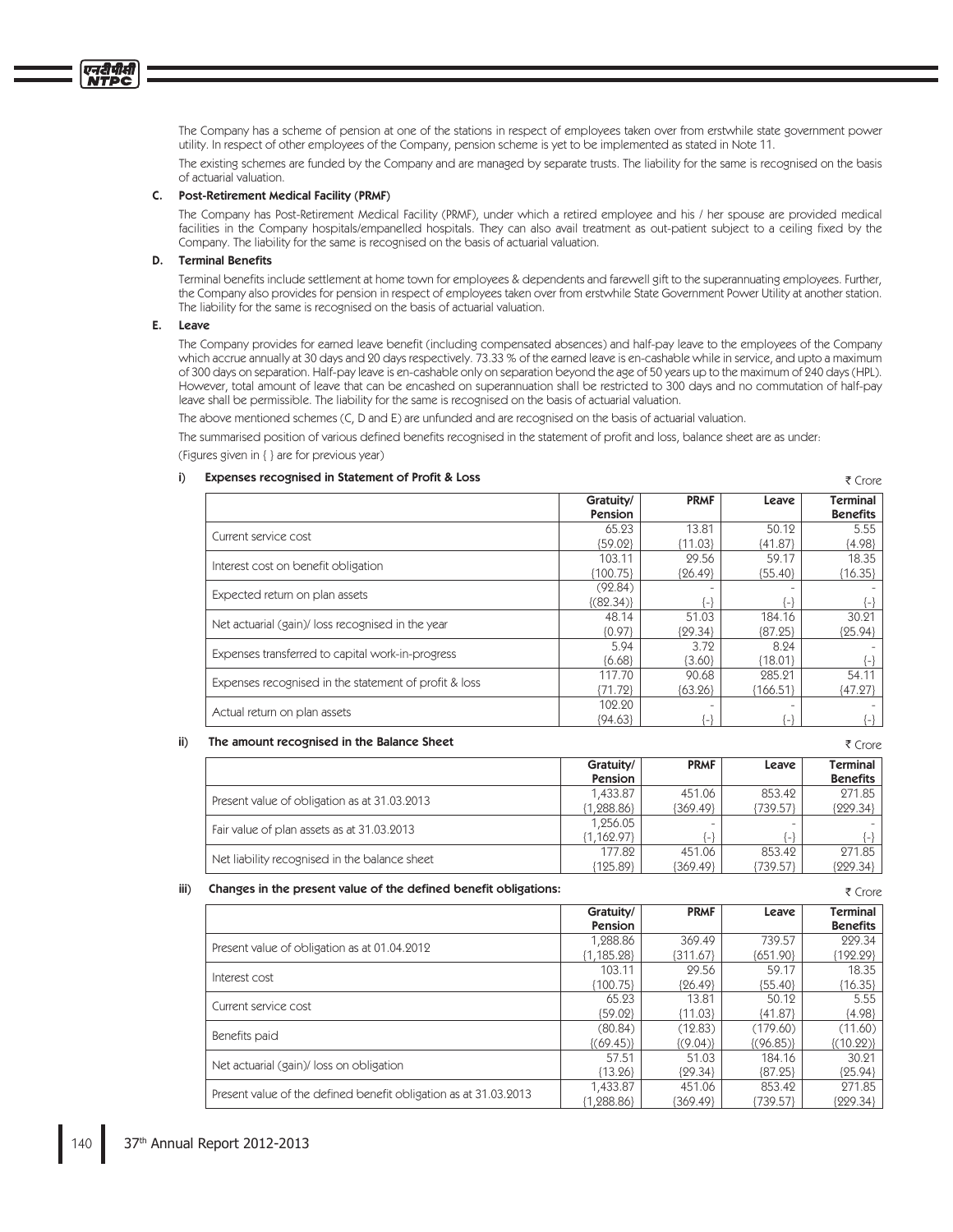| 141<br>37th Annual Report 2012-2013 |
|-------------------------------------|
|-------------------------------------|

|  | v. | ٠<br>. |
|--|----|--------|
|  |    |        |
|  |    |        |

₹ Crore

एन<u>री</u>पीसी

iv) Changes in the fair value of plan assets:

|     |                                                                                                    |                      | Gratuity/<br>Pension     | <b>PRMF</b>          | Leave                | <b>Terminal</b><br><b>Benefits</b> |
|-----|----------------------------------------------------------------------------------------------------|----------------------|--------------------------|----------------------|----------------------|------------------------------------|
|     | Fair value of plan assets as at 01.04.2012                                                         |                      | 1,162.97                 | $\overline{a}$       | $\overline{a}$       |                                    |
|     |                                                                                                    |                      | ${1,031.68}$             | $\left\{ -\right\}$  | $\left\{ -\right\}$  | $\{-\}$                            |
|     | Expected return on plan assets                                                                     |                      | 92.84                    | $\overline{a}$       |                      |                                    |
|     |                                                                                                    |                      | ${82.34}$<br>67.22       | $\{\text{-}\}$<br>÷, | $\{\text{-}\}$       | $\{-\}$                            |
|     | Contributions by employer                                                                          |                      | ${102.32}$               | $\{\text{-}\}$       | $\left\{ -\right\}$  | $\left\{ -\right\}$                |
|     |                                                                                                    |                      | (76.35)                  |                      |                      |                                    |
|     | Benefit paid                                                                                       |                      | (65.66)                  | $\{ - \}$            | $\left\{ -\right\}$  | $\{-\}$                            |
|     | Net actuarial gain/(loss)                                                                          |                      | 9.37                     | $\bar{a}$            | $\sim$               |                                    |
|     |                                                                                                    |                      | ${12.29}$                | $\{\text{-}\}$       | $\{-\}$              | $\{-\}$                            |
|     | Fair value of plan assets as at 31.03.2013                                                         |                      | 1,256.05<br>${1,162.97}$ | $\left\{ -\right\}$  | $\left\{ -\right\}$  |                                    |
| V)  | Other disclosures:                                                                                 |                      |                          |                      |                      | $\{-\}$<br>₹ Crore                 |
|     | <b>Gratuity/Pension</b>                                                                            | 31.03.2013           | 31.03.2012               | 31.03.2011           | 31.03.2010           | 31.03.2009                         |
|     | Present value of obligation as at the end of                                                       | 1433.87              | 1288.86                  | 1185.28              | 1065.02              | 1040.99                            |
|     | Fair value of plan assets as at the end of                                                         | 1256.05              | 1162.97                  | 1031.68              | 987.14               | 535.94                             |
|     | Surplus/(Deficit)                                                                                  | (177.82)             | (125.89)                 | (153.60)             | (77.88)              | (505.05)                           |
|     | Experience adjustment on plan liabilities (loss)/gain                                              | (50.04)              | (18.87)                  | (59.49)              | 10.13                | (21.04)                            |
|     | Experience adjustment on plan assets (loss)/gain                                                   | 9.37                 | 12.29                    | 5.10                 | 25.12                | 4.61                               |
|     |                                                                                                    |                      |                          |                      |                      | ₹ Crore                            |
|     | <b>PRMF</b>                                                                                        | 31.03.2013           | 31.03.2012               | 31.03.2011           | 31.03.2010           | 31.03.2009                         |
|     | Present value of obligation as at the end of                                                       | 451.06               | 369.49                   | 311.67               | 244.39               | 213.29                             |
|     | Experience adjustment on plan liabilities (loss)/gain                                              | (19.53)              | (30.60)                  | (33.27)              | (12.65)              | (4.24)                             |
|     |                                                                                                    |                      |                          |                      |                      | ₹ Crore                            |
|     | Leave                                                                                              | 31.03.2013           | 31.03.2012               | 31.03.2011           | 31.03.2010           | 31.03.2009                         |
|     | Present value of obligation as at the end of                                                       | 853.42               | 739.57                   | 651.90               | 585.07               | 647.94                             |
|     | Experience adjustment on plan liabilities (loss)/gain                                              | (180.46)             | (89.90)                  | (87.83)              | (37.25)              | (107.16)                           |
|     |                                                                                                    |                      |                          |                      |                      | ₹ Crore                            |
|     | <b>Terminal Benefits</b><br>Present value of obligation as at the end of                           | 31.03.2013<br>271.85 | 31.03.2012<br>229.34     | 31.03.2011<br>192.29 | 31.03.2010<br>167.47 | 31.03.2009<br>125.51               |
|     | Experience adjustment on plan liabilities (loss)/gain                                              | (25.49)              | (24.38)                  | (23.95)              | (36.68)              | (16.94)                            |
|     |                                                                                                    |                      |                          |                      |                      |                                    |
| vi) | The effect of one percentage point increase/decrease in the medical cost of PRMF will be as under: |                      |                          |                      |                      | ₹ Crore                            |
|     |                                                                                                    |                      |                          |                      | Increase by          | Decrease by                        |
|     | Service and interest cost                                                                          |                      |                          |                      | 5.72                 | (6.27)                             |
|     | Present value of obligation                                                                        |                      |                          |                      | 73.42                | (60.22)                            |
| F.  | Details of the Plan Assets<br>The details of the plan assets at cost are:                          |                      |                          |                      |                      | ₹ Crore                            |
|     |                                                                                                    |                      |                          |                      | 31.03.2013           | 31.03.2012                         |
|     | State government securities<br>i)                                                                  |                      |                          |                      | 337.46               | 273.43                             |
|     | $\mathsf{ii}$ )<br>Central government securities                                                   |                      |                          |                      | 331.27               | 330.85                             |
|     | iii)<br>Corporate bonds/debentures                                                                 |                      |                          |                      | 465.84               | 417.27                             |

**Total 1,137.30** and the contract of the contract of the contract of the contract of the contract of the contract of the contract of the contract of the contract of the contract of the contract of the contract of the cont The amounts included in the value of plan assets in respect of the reporting enterprise's own financial instruments is  $\bar{\bm{\xi}}$  **25.00 crore** (previous year ₹ 25.00 crore).

Money market instruments **7.50** 5.97

The Investment with insurance companies and the component of the Component of the Component of the Component of the Component of the Component of the Component of the Component of the Component of the Component of the Comp

Fixed deposits with banks 5.44 Second 1.5 and 2.5 Second 1.5 and 3.44 Second 1.5 and 3.44 Second 1.5 and 3.5 and 3.5 and 3.5 and 3.5 and 3.5 and 3.5 and 3.5 and 3.5 and 3.5 and 3.5 and 3.5 and 3.5 and 3.5 and 3.5 and 3.5 a

G. Actual return on plan assets ₹ 102.20 crore (previous year ₹ 94.63 crore).

 $iv)$ 

W

vi)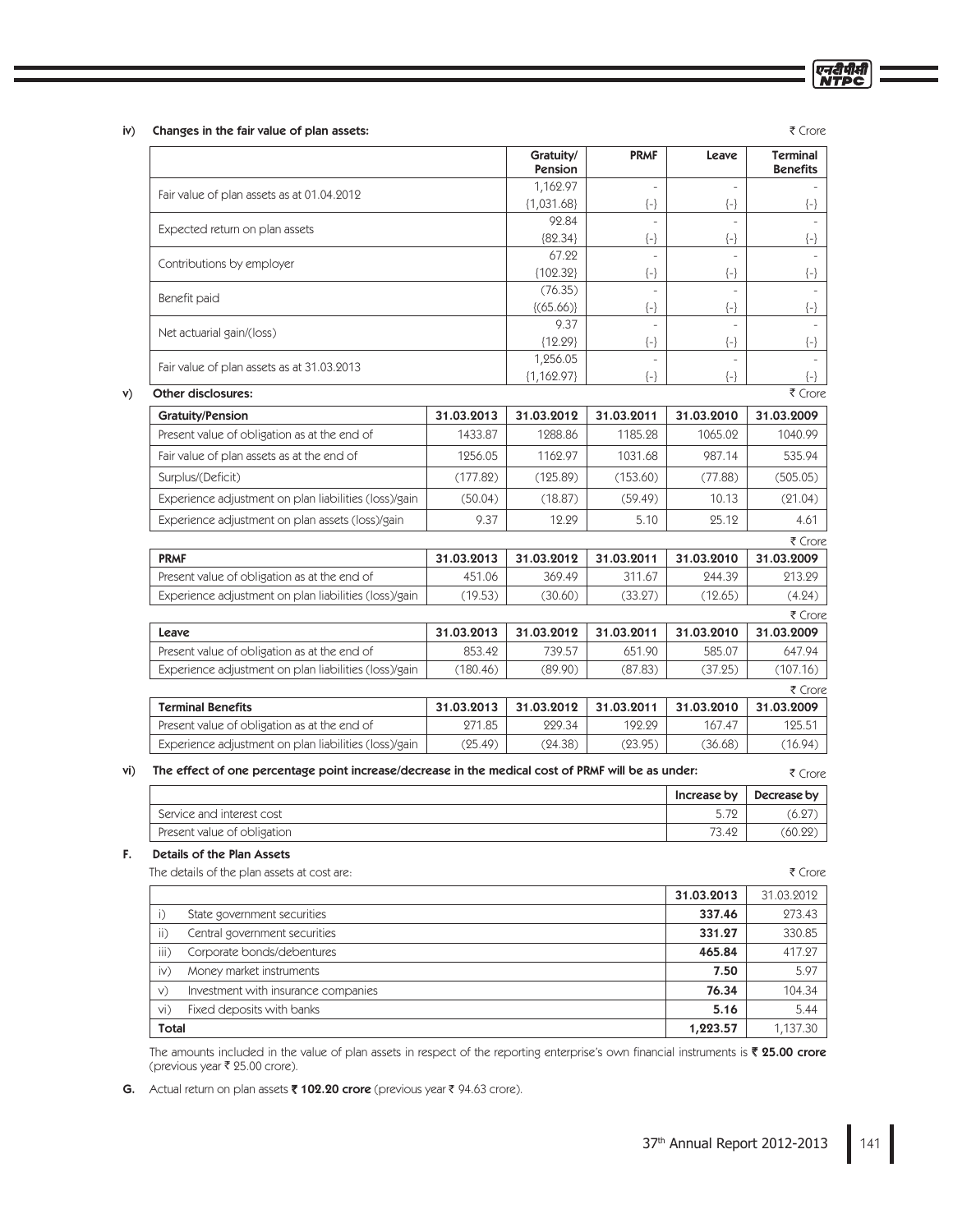### H. Other Employee Benefits

एनदीपीसी

Provision for long service award and family economic rehabilitation scheme amounting to ₹3.36 crore (previous year ₹4.85 crore) for the year have been made on the basis of actuarial valuation at the year end and debited to the statement of profit & loss.

#### L. **Actuarial Assumptions**

Principal assumptions used for actuarial valuation for the year ended are:

|           |                                    | 31.03.2013                      | 31.03.2012 |
|-----------|------------------------------------|---------------------------------|------------|
|           | Method used                        | Projected Unit Credit<br>Method |            |
| ii)       | Discount rate                      | 8.00%                           | 8.50%      |
| iii)      | Expected rate of return on assets: |                                 |            |
|           | - Gratuity                         | 8.00%                           | 8.00%      |
|           | - Pension                          | 7.00%                           | 7.00%      |
| $\dot{N}$ | Annual increase in costs           | 6.00%                           | 6.00%      |
| V)        | Future salary increase             | 6.00%                           | 6.00%      |

The estimates of future salary increases considered in actuarial valuation, take account of inflation, seniority, promotion and other relevant factors, such as supply and demand in the employment market. Further, the expected return on plan assets is determined considering several applicable factors mainly the composition of plan assets held, assessed risk of asset management and historical returns from plan assets.

The Company's best estimate of the contribution towards gratuity/pension for the financial year 2013-14 is  $\bar{\ell}$  44.81 crore. J.

### 39. Disclosure as per Accounting Standard - 16 on 'Borrowing Costs'

Borrowing costs capitalised during the year are ₹2,148.14 crore (previous year ₹2,342.21 crore).

### 40. Disclosure as per Accounting Standard - 17 on 'Segment Reporting'

### Segment information:

a) Business segments

The Company's principal business is generation and sale of bulk power to State Power Utilities. Other business includes providing consultancy, project management and supervision, oil and gas exploration and coal mining.

b) Segment revenue and expense

Revenue directly attributable to the segments is considered as 'Segment Revenue'. Expenses directly attributable to the segments and common expenses allocated on a reasonable basis are considered as 'Segment Expenses'.

c) Segment assets and liabilities

Segment assets include all operating assets in respective segments comprising of net fixed assets and current assets, loans and advances. Construction work-in-progress, construction stores and advances are included in unallocated corporate and other assets. Segment liabilities include operating liabilities and provisions.

 $F$  Cross

|                                                                          |                          |               |                     |               | 1 CIUIC      |               |
|--------------------------------------------------------------------------|--------------------------|---------------|---------------------|---------------|--------------|---------------|
|                                                                          | <b>Business Segments</b> |               |                     |               | Total        |               |
|                                                                          | Generation               |               | <b>Others</b>       |               |              |               |
|                                                                          | Current year             | Previous year | <b>Current year</b> | Previous year | Current year | Previous year |
| Revenue:                                                                 |                          |               |                     |               |              |               |
| Sale of energy/consultancy, project<br>management and supervision fees * | 64,189.57                | 61,002.20     | 126.81              | 142.69        | 64,316.38    | 61,144.89     |
| Other income**                                                           | 3,347.88                 | 1,113.31      | 1.65                | 3.36          | 3,349.53     | 1,116.67      |
| Total                                                                    | 67,537.45                | 62,115.51     | 128.46              | 146.05        | 67,665.91    | 62,261.56     |
| Segment result #                                                         | 16,645.05                | 12,300.36     | 16.14               | (19.46)       | 16,661.19    | 12,280.90     |
| Unallocated corporate interest and other<br>income                       |                          |               |                     |               | 2,793.71     | 2,580.32      |
| Unallocated corporate expenses, interest and<br>finance charges          |                          |               |                     |               | 2,876.27     | 2,535.06      |
| Profit before tax                                                        |                          |               |                     |               | 16,578.63    | 12,326.16     |
| Income tax (net)                                                         |                          |               |                     |               | 3,959.24     | 3,102.43      |
| Profit after tax                                                         |                          |               |                     |               | 12,619.39    | 9,223.73      |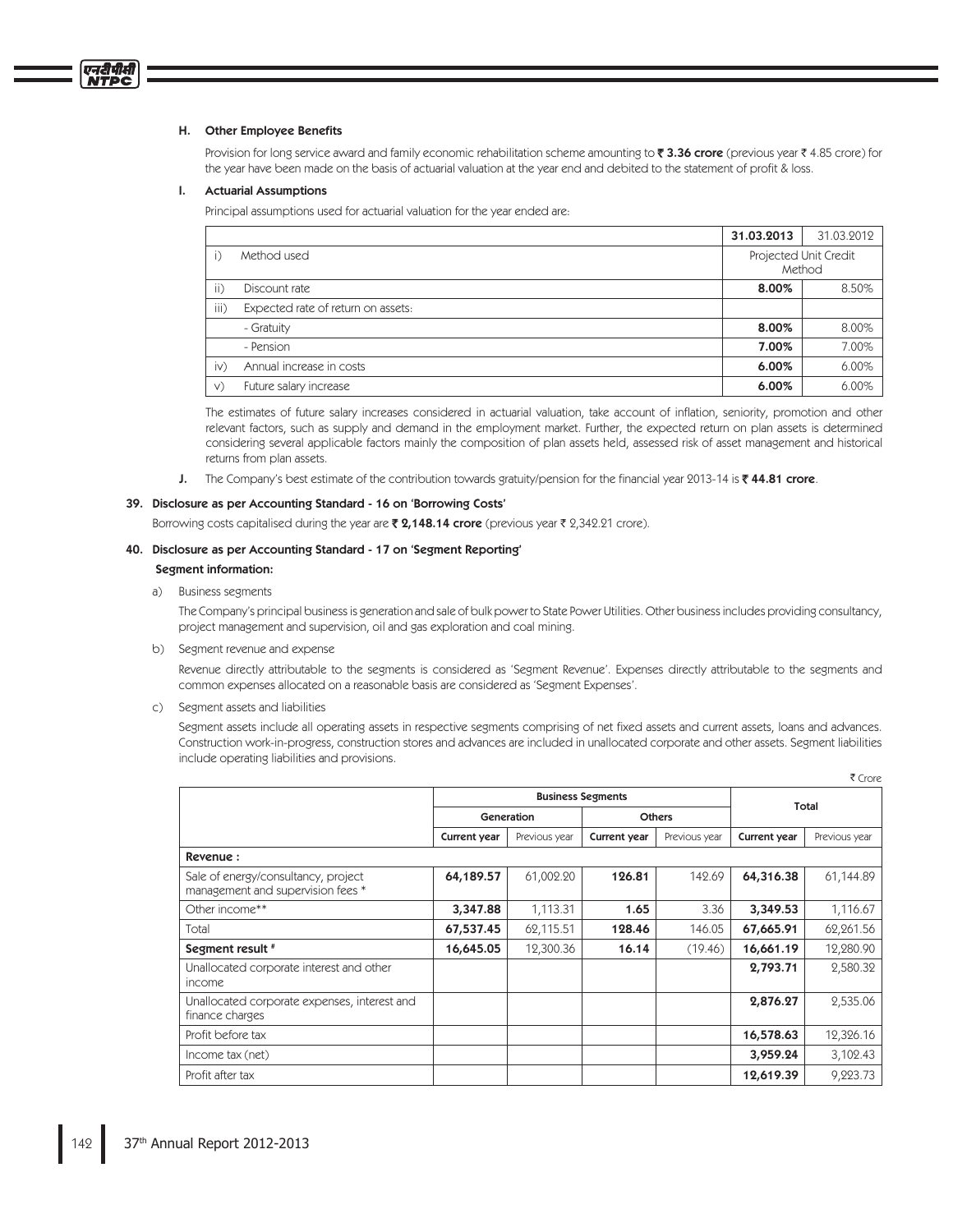₹ Crore

एनदीपीसी

| 1500                                        |                          |               |              |               |              |               |
|---------------------------------------------|--------------------------|---------------|--------------|---------------|--------------|---------------|
|                                             | <b>Business Segments</b> |               |              |               | Total        |               |
|                                             |                          | Generation    |              | <b>Others</b> |              |               |
|                                             | Current year             | Previous year | Current year | Previous year | Current year | Previous year |
| Other information                           |                          |               |              |               |              |               |
| Segment assets                              | 81,719.33                | 64.642.77     | 340.02       | 220.52        | 82,059.35    | 64,863.29     |
| Unallocated corporate and other assets      |                          |               |              |               | 79,057.11    | 75,967.45     |
| Total assets                                | 81,719.33                | 64.642.77     | 340.02       | 220.52        | 161,116.46   | 140,830.74    |
| Segment liabilities                         | 10,715.15                | 8.235.50      | 295.06       | 167.53        | 11,010.21    | 8,403.03      |
| Unallocated corporate and other liabilities |                          |               |              |               | 69,718.74    | 59,136.54     |
| Total liabilities                           | 10,715.15                | 8.235.50      | 295.06       | 167.53        | 80,728.95    | 67,539.57     |
| Depreciation (including prior period)       | 3,358.94                 | 2.753.31      | 0.24         | 0.17          | 3,359.18     | 2,753.48      |
| Non-cash expenses other than depreciation   | 169.63                   | 15.29         | 5.08         | 41.19         | 174.71       | 56.48         |
| Capital expenditure                         | 18,629.53                | 14,513.32     | 596.89       | 289.85        | 19,226.42    | 14.803.17     |

\* Includes **₹ 1,487.94 crore** (previous year ₹ 281.64 crore) for sales related to earlier years.

\*\* Generation segment includes **₹ 1,684.11** crore (previous year Nil) towards exceptional items (Refer Note no.32).

# Generation segment result would have been ₹ 15,157.11 crore (previous year ₹ 12,018.72 crore) without including the sales related to earlier years.

d) The operations of the Company are mainly carried out within the country and therefore, geographical segments are inapplicable.

# 41. Disclosure as per Accounting Standard - 18 on 'Related Party Disclosures'

- a) Related parties:
- i) Joint ventures:

 Utility Powertech Ltd., NTPC-Alstom Power Services Private Ltd., BF-NTPC Energy Systems Ltd., Pan-Asian Renewables Private Ltd., Trincomalee Power Company Ltd. and Bangladesh -India Friendship Power Company Private Ltd.

ii) Key Management Personnel:

|                                    | Shri Arup Roy Choudhury Chairman and Managing Director |                                     |
|------------------------------------|--------------------------------------------------------|-------------------------------------|
| Shri A.K. Singhal                  | Director (Finance)                                     |                                     |
| Shri I.J. Kapoor                   | Director (Commercial)                                  |                                     |
| Shri.B.P.Singh                     | Director (Projects)                                    |                                     |
| Shri D.K. Jain                     | Director (Technical) <sup>1</sup>                      |                                     |
| Shri S.P.Singh                     | Director (Human Resources) <sup>2</sup>                |                                     |
| Shri N.N.Mishra                    | Director (Operations)                                  |                                     |
| Shri A.K.Jha                       | Director (Technical) <sup>3</sup>                      |                                     |
| Shri U.P.Pani                      | Director (Human Resources) <sup>4</sup>                |                                     |
| 1. Superannuated on 30th June 2012 | 2. Superannuated on 28th February 2013                 | 3. W.e.f. 1 <sup>st</sup> July 2012 |
|                                    |                                                        |                                     |

4. W.e.f. 1st March 2013

b) Transactions with the related parties at a (i) above are as follows:

| Transactions with the related parties at a (i) above are as follows:  |              | ₹ Crore       |
|-----------------------------------------------------------------------|--------------|---------------|
| <b>Particulars</b>                                                    | Current year | Previous year |
| Transactions during the year<br>i)                                    |              |               |
| • Contracts for works/services for services received by the Company:  |              |               |
| - Utility Powertech Ltd.                                              | 393.14       | 335.47        |
| - NTPC-Alstom Power Services Private Ltd.                             | 6.19         | 10.10         |
| • Deputation of Employees:                                            |              |               |
| - Utility Powertech Ltd.                                              | 0.51         | 0.13          |
| - NTPC-Alstom Power Services Private Ltd                              | 1.23         | 0.82          |
| - Trincomalee Power Company Limited                                   | 0.82         | 0.15          |
| - Pan-Asian Renewables Private Ltd.                                   | 0.13         |               |
| Dividend Received:<br>ii)                                             |              |               |
| - Utility Powertech Ltd.                                              | 4.00         | 3.00          |
| - NTPC-Alstom Power Services Private Ltd.                             | 0.36         | 0.30          |
| Amount recoverable for contracts for works/services received:<br>iii) |              |               |
| - Utility Powertech Ltd.                                              | 0.22         | 0.94          |
| - NTPC-Alstom Power Services Private Ltd                              | 0.04         | 0.04          |
| Amount payable for contracts for works/services received:<br>iv)      |              |               |
| - Utility Powertech Ltd.                                              | 64.27        | 48.83         |
| - NTPC-Alstom Power Services Private Ltd                              | 7.86         | 10.44         |
| Amount recoverable on account of deputation of employees:<br>V)       |              |               |
| - Utility Powertech Ltd.                                              | 0.66         | 0.30          |
| - NTPC-Alstom Power Services Private Ltd                              | 1.32         | 0.33          |
| - Trincomalee Power Company Limited                                   | 0.97         | 0.15          |
| - Pan-Asian Renewables Private Ltd.                                   | 0.13         |               |

The Company has received bank guarantees from Utility Powertech Ltd. for an amount of **₹ 6.35 crore** (previous year ₹ 4.18 crore).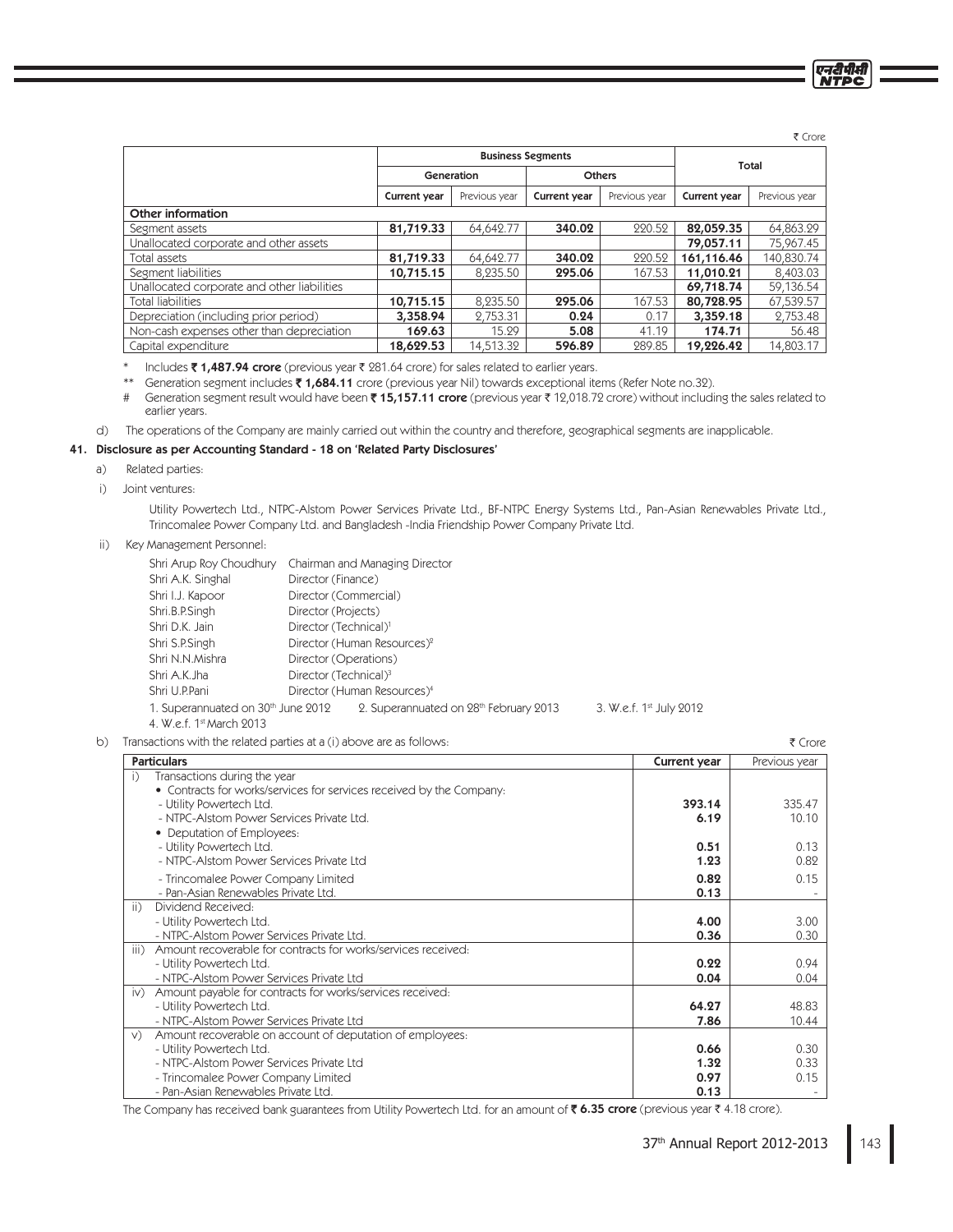c) Remuneration to key management personnel for the year is **₹ 3.59 crore** (previous year ₹ 2.79 crore) and amount of dues outstanding to the Company as on 31<sup>st</sup> March 2013 are ₹ 0.07 crore (previous year ₹ 0.08 crore).

|                                                     |            | ₹ Crore    |
|-----------------------------------------------------|------------|------------|
| Managerial remuneration to Key management personnel | 31.03.2013 | 31.03.2012 |
| Shri Arup Roy Choudhury                             | 0.54       | 0.35       |
| Shri A.K. Singhal                                   | 0.55       | 0.47       |
| Shri I.J. Kapoor                                    | 0.45       | 0.43       |
| Shri.B.P.Singh                                      | 0.52       | 0.45       |
| Shri D.K. Jain                                      | 0.38       | 0.42       |
| Shri S.P.Singh                                      | 0.43       | 0.31       |
| Shri N.N.Misra                                      | 0.44       | 0.36       |
| Shri A.K.Jha                                        | 0.26       |            |
| Shri U.P.Pani                                       | 0.02       | $\sim$     |
| Total                                               | 3.59       | 2.79       |

### 42. Disclosure as per Accounting Standard - 19 on 'Leases'

### a) Finance leases

एनदीपीसी

The Company has taken on lease certain vehicles and has the option to purchase the vehicles as per terms of the lease agreements, details of which are as under:

|    |                                                        |            | ₹ Crore                  |
|----|--------------------------------------------------------|------------|--------------------------|
|    |                                                        | 31.03.2013 | 31.03.2012               |
| a) | Obligations towards minimum lease payments             |            |                          |
|    | Not later than one year<br>$\bullet$                   | 0.24       | 0.48                     |
|    | Later than one year and not later than five years<br>٠ | 0.05       | 0.22                     |
|    | Later than five years<br>٠                             | ۰          |                          |
|    | Total                                                  | 0.29       | 0.70                     |
| b) | Present value of (a) above                             |            |                          |
|    | Not later than one year<br>٠                           | 0.22       | 0.43                     |
|    | Later than one year and not later than five years<br>٠ | 0.05       | 0.21                     |
|    | Later than five years<br>٠                             | ۰          | $\overline{\phantom{0}}$ |
|    | Total                                                  | 0.27       | 0.64                     |
| C) | <b>Finance charges</b>                                 | 0.02       | 0.06                     |

### b) Operating leases

 The Company's significant leasing arrangements are in respect of operating leases of premises for residential use of employees, offices and guest houses/transit camps for a period of one to two years. These leasing arrangements are usually renewable on mutually agreed terms but are not non-cancellable. Note -24 - Employee benefits expense includes ₹ **76.38 crore** (previous year ₹ 75.68 crore) towards lease payments (net of recoveries) in respect of premises for residential use of employees. Lease payments in respect of premises for offices and guest house/transit camps are included under 'Rent' in Note -26 – 'Generation, administration and other expenses'. Further, the Company has taken a helicopter on wet lease basis for a period of eleven years and the amount of lease charges is included in 'Miscellaneous expenses' in Note - 26.

### 43. Disclosure as per Accounting Standard - 20 on 'Earnings Per Share'

The elements considered for calculation of earning per share (Basic and Diluted) are as under:

|                                                              | Current year   | Previous year  |
|--------------------------------------------------------------|----------------|----------------|
| Net profit after tax used as numerator - ₹ crore             | 12,619.39      | 9,223.73       |
| Weighted average number of equity shares used as denominator | 8,24,54,64,400 | 8,24,54,64,400 |
| Earning per share (Basic and Diluted) - $\bar{\tau}$         | 15.30          | 11 19          |
| Nominal value per share - $\bar{\tau}$                       | $10/-$         | $10/-$         |

### 44. Disclosure as per Accounting Standard - 26 on 'Intangible Assets'

Research expenditure charged to revenue during the year is ₹ 91.85 crore (previous year ₹ 29.89 crore).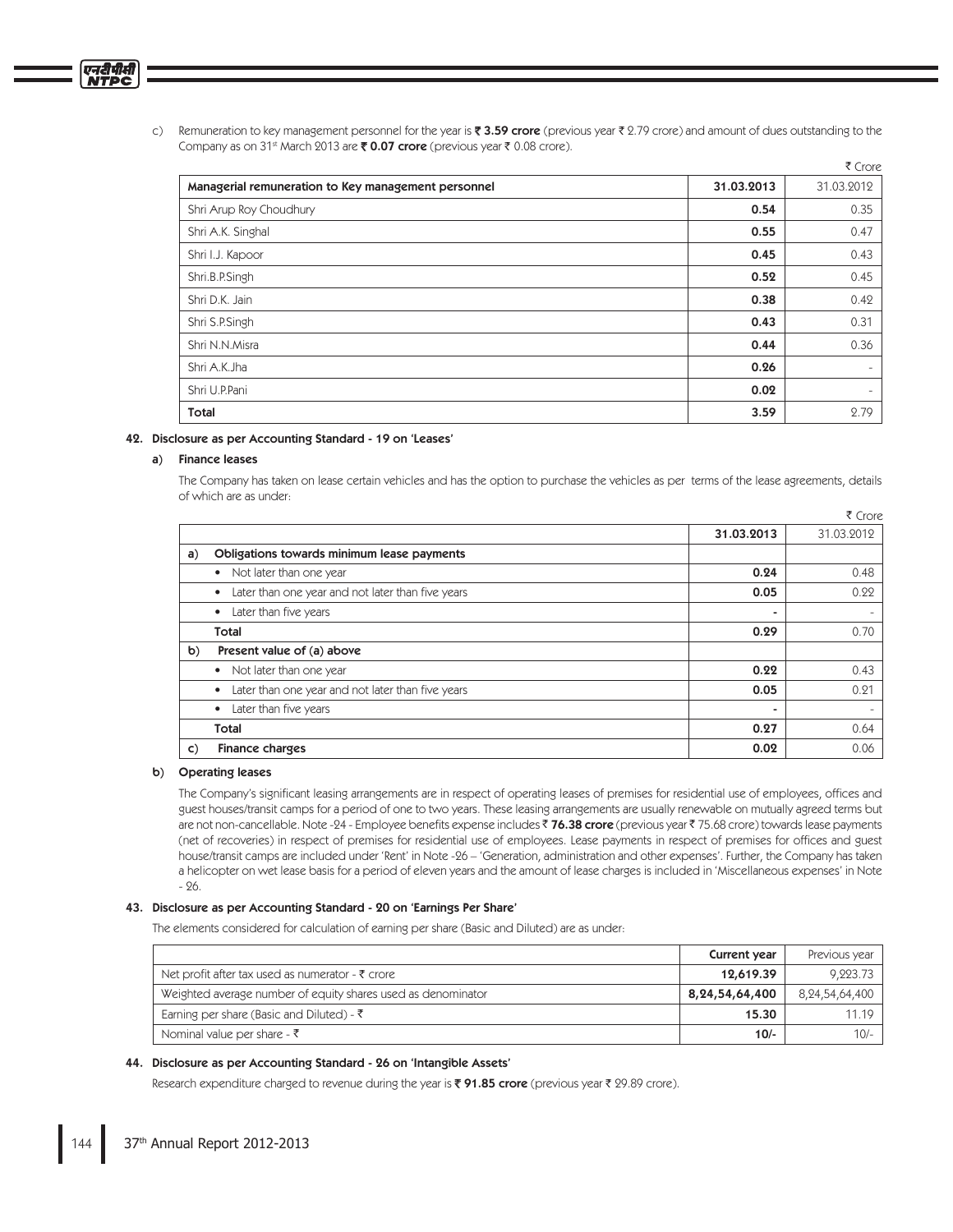45. Disclosure as per Accounting Standard - 27 on 'Financial Reporting of Interest in Joint Ventures'

a) Joint Venture Entities:

|    | Company                                                                                                   | Proportion of ownership interest as on<br>(excluding share application money) |            |
|----|-----------------------------------------------------------------------------------------------------------|-------------------------------------------------------------------------------|------------|
|    |                                                                                                           | 31.03.2013                                                                    | 31.03.2012 |
|    |                                                                                                           | (%)                                                                           | $(\%)$     |
| А. | Joint Ventures incorporated in India                                                                      |                                                                               |            |
|    | 1. Utility Powertech Ltd.                                                                                 | 50.00                                                                         | 50.00      |
|    | 2. NTPC - Alstom Power Services Private Ltd.                                                              | 50.00                                                                         | 50.00      |
|    | 3, NTPC-SAIL Power Company Private Ltd.*                                                                  | 50.00                                                                         | 50.00      |
|    | 4. NTPC -Tamilnadu Energy Company Ltd.                                                                    | 50.00                                                                         | 50.00      |
|    | 5. Ratnagiri Gas and Power Private Ltd.*                                                                  | 33.41                                                                         | 31.52      |
|    | 6. Aravali Power Company Private Ltd.                                                                     | 50.00                                                                         | 50.00      |
|    | 7. NTPC - SCCL Global Ventures Private Ltd.*                                                              | 50.00                                                                         | 50.00      |
|    | 8. Meja Urja Nigam Private Ltd.                                                                           | 50.00                                                                         | 50.00      |
|    | 9. NTPC - BHEL Power Projects Private Ltd.*                                                               | 50.00                                                                         | 50.00      |
|    | 10. BF - NTPC Energy Systems Ltd.*                                                                        | 49.00                                                                         | 49.00      |
|    | 11. Nabinagar Power Generating Company Private Ltd.                                                       | 50.00                                                                         | 50.00      |
|    | 12. National Power Exchange Ltd.*                                                                         | 16.67                                                                         | 16.67      |
|    | 13. International Coal Ventures Private, Ltd.*                                                            | 14.28                                                                         | 14.28      |
|    | 14. National High Power Test Laboratory Private Ltd.                                                      | 20.00                                                                         | 25.00      |
|    | 15. Transformers & Electricals Kerala Ltd.                                                                | 44.60                                                                         | 44.60      |
|    | 16. Energy Efficiency Services Ltd.*                                                                      | 25.00                                                                         | 25.00      |
|    | 17. CIL NTPC Urja Private Ltd.*                                                                           | 50.00                                                                         | 50.00      |
|    | 18. Anushakti Vidyut Nigam Ltd.*                                                                          | 49.00                                                                         | 49.00      |
|    | 19. Pan-Asian Renewables Private Ltd.*                                                                    | 50.00                                                                         | 50.00      |
| В. | Joint Ventures incorporated outside India                                                                 |                                                                               |            |
|    | 1. Trincomalee Power Company Ltd.* (incorporated in Sri Lanka)                                            | 50.00                                                                         | 50.00      |
|    | 2. Bangladesh - India Friendship Power Company Private Ltd. <sup>\$</sup> (incorporated in<br>Bangladesh) | 50.00                                                                         |            |

\* The accounts are unaudited

\$ No investment has been made as at 31st March 2013. Further, there were no financial transactions during the year.

The Company's share of the assets, liabilities, contingent liabilities and capital commitment as at 31<sup>st</sup> March 2013 and income and expenses for the year in respect of joint venture entities based on audited/unaudited accounts are given below:  $\overline{z}$ 

|    |                                      |              | ₹ Crore       |
|----|--------------------------------------|--------------|---------------|
|    |                                      | 31.03.2013   | 31.03.2012    |
| А. | <b>Assets</b>                        |              |               |
|    | • Long term assets                   | 14,424.69    | 12,314.73     |
|    | • Current assets                     | 1,961.71     | 1,978.68      |
|    | Total                                | 16,386.40    | 14,293.41     |
| В. | <b>Liabilities</b>                   |              |               |
|    | • Long term liabilities              | 8,879.94     | 8,085.19      |
|    | • Current liabilities and provisions | 2,218.80     | 1,940.20      |
|    | Total                                | 11,098.74    | 10,025.39     |
| C. | <b>Contingent liabilities</b>        | 117.90       | 78.09         |
| D. | <b>Capital commitments</b>           | 6,800.18     | 1,848.88      |
|    |                                      | Current year | Previous year |
| Е. | Income                               | 3,638.71     | 3,659.89      |
| F. | <b>Expenses</b>                      | 3,477.21     | 3,022.44      |

### b) Joint venture operations:

 i) The Company along-with some public sector undertakings has entered into Production Sharing Contracts (PSCs) with GOI for three exploration blocks namely KG- OSN-2009/1, KG-OSN-2009/4 and AN-DWN-2009/13 under VIII round of New Exploration Licensing Policy (NELP VIII) with 10% participating interest (PI) in each of the blocks.

एनदीपीर्स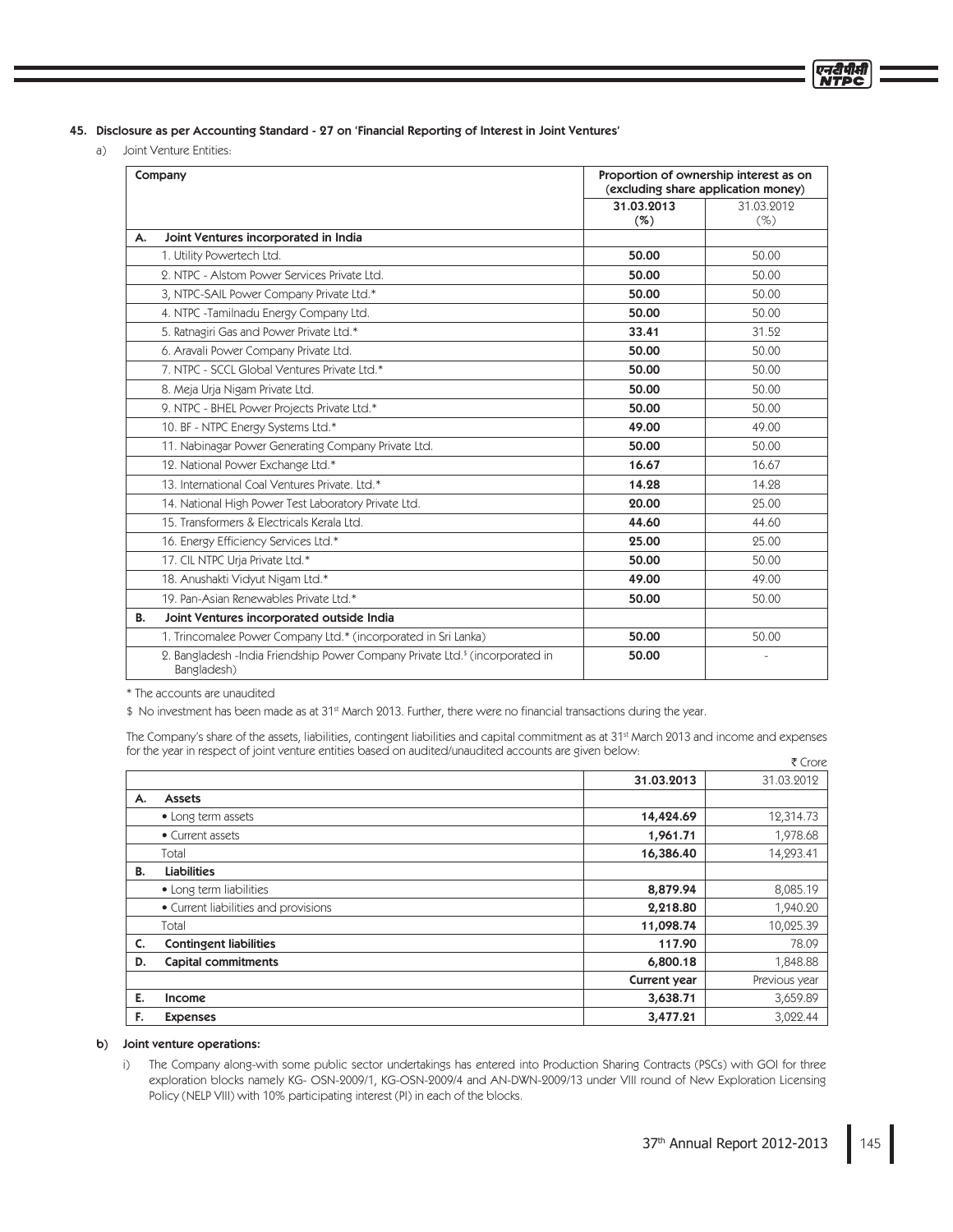Based on the un-audited statement of the accounts for the above blocks forwarded by M/s Oil & Natural Gas Corporation Ltd., the operator, the Company's share in respect of assets and liabilities as at 31<sup>st</sup> March 2013 and expenditure for the year are given below:

|                                      |                         | ₹ Crore                 |
|--------------------------------------|-------------------------|-------------------------|
| Item                                 | 2012-13<br>(Un-audited) | 2011-12<br>(Un-audited) |
| Expenses                             | 2.28                    | 3.61                    |
| Assets                               | 0.06                    | 0.03                    |
| Liabilities                          | 1.43                    | 0.95                    |
| Capital commitments (Unfinished MWP) | 91.49                   | 88.48                   |

It is also informed that exploration activities in block KG-OSN-2009/4 has been suspended w.e.f. 11.01.2012 due to non clearance by Defence Ministry, GOI. Further in case of AN-DWN 2009/13, GSPC has submitted notice of withdrawal from the block subsequent to completion of minimum work programme and ONGC has decided to acquire 10% participating interest of GSPC.

 ii) Exploration activities in the block AA-ONN-2003/2 were abandoned in January 2011 due to unforeseen geological conditions & withdrawal of the operator. Attempts to reconstitute the consortium to accomplish the residual exploratory activities did not yield result. In the meanwhile, Ministry of Petroleum & Natural Gas demanded in January 2011 the cost of unfinished minimum work programme from the consortium with NTPC's share being USD 7.516 million. During the year provision in this respect has been updated to ₹ 46.27 crore from ₹ 41.19 crore along with interest in the previous year. The Company has sought waiver of the claim citing force majeure conditions at site leading to discontinuation of exploratory activities.

The Company has accounted for expenditure of  $\bar{\mathfrak{c}}$  0.09 crore for the year 2012-13 towards the establishment expenses of M/s Geopetrol International, the operator to complete the winding up activities of the Block. The Company's share in the assets and liabilities as at 31st March 2013 and expenditure for the year is as under:

|                        |              | ₹ Crore      |
|------------------------|--------------|--------------|
| Item                   | 2012-13      | 2011-12      |
|                        | (Un-audited) | (Un-audited) |
| Expenses               | 0.22         | 0.18         |
| Assets                 | 14.64        | 14.64        |
| Liabilities            | 2.32         | 2.10         |
| Contingent liabilities | 41.42        | 67.57        |

# 46. Disclosure as per Accounting Standard - 28 on 'Impairment of Assets'

 As required by Accounting Standard (AS) 28 'Impairment of Assets' notified under the Companies (Accounting Standards) Rules, 2006, the Company has carried out the assessment of impairment of assets. Based on such assessment, there has been no impairment loss during the year.

# 47. Foreign currency exposure not hedged by a derivative instrument or otherwise:

| <b>Particulars</b>                                             | <b>Currencies</b> | Amount in Foreign Currency<br>(Crore) |                          | Amount<br>$(5$ Crore) |            |
|----------------------------------------------------------------|-------------------|---------------------------------------|--------------------------|-----------------------|------------|
|                                                                |                   | 31.03.2013                            | 31.03.2012               | 31.03.2013            | 31.03.2012 |
|                                                                | <b>USD</b>        | 252.41                                | 204.13                   | 13,859.96             | 10,538.98  |
| Borrowings, including interest accrued but not due<br>thereon. | JPY               | 4904.08                               | 5337.26                  | 2,872.81              | 3,378.49   |
|                                                                | <b>EURO</b>       | 12.22                                 | 6.12                     | 860.17                | 423.42     |
|                                                                | <b>USD</b>        | 20.55                                 | 22.63                    | 1,128.52              | 1,168.53   |
| Trade payables/deposits and retention monies                   | <b>EURO</b>       | 7.60                                  | 11.37                    | 535.15                | 786.62     |
|                                                                | <b>Others</b>     | 35.76                                 | 30.64                    | 23.98                 | 34.96      |
| Trade receivables and Bank balances                            | <b>USD</b>        | 0.01                                  | 0.02                     | 0.78                  | 0.82       |
|                                                                | <b>Others</b>     | 0.50                                  | $\overline{\phantom{a}}$ | 0.30                  |            |
|                                                                | <b>USD</b>        | 96.13                                 | 39.37                    | 5,278.73              | 2,033.53   |
| Unexecuted amount of contracts remaining to be<br>executed     | <b>EURO</b>       | 65.79                                 | 20.75                    | 4,632.92              | 1,435.51   |
|                                                                | <b>Others</b>     | 899.21                                | 34.55                    | 612.84                | 51.55      |

The Company has formulated an Exchange Risk Management Policy with effect from 1<sup>st</sup> October 2012. In terms of the requirements of the said Policy and guidelines of the Reserve Bank of India, the Company is currently negotiating International Swaps and Derivatives Association (ISDA) agreements with Authorised Dealer banks. No derivative transactions have been undertaken during the year pending finalisation of ISDA agreements with the banks.

प्तरीपीर्व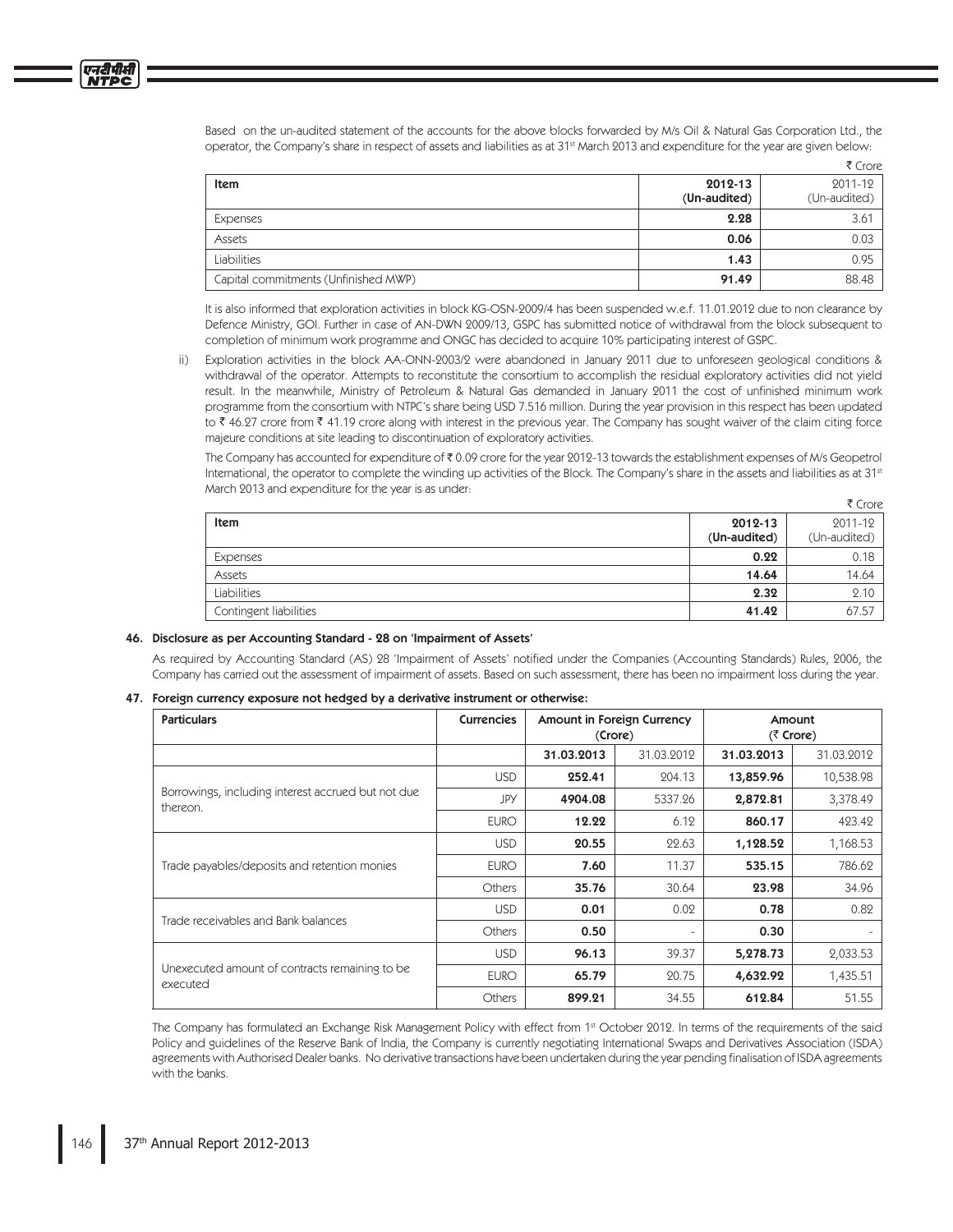48. Information in respect of micro and small enterprises as at 31<sup>st</sup> March 2013 as required by Micro, Small and Medium Enterprises Development Act, 2006

|                |                                                                                                                                                                                                                                                                                 | र Crore |
|----------------|---------------------------------------------------------------------------------------------------------------------------------------------------------------------------------------------------------------------------------------------------------------------------------|---------|
|                | <b>Particulars</b>                                                                                                                                                                                                                                                              | Amount  |
| a)             | Amount remaining unpaid to any supplier:                                                                                                                                                                                                                                        |         |
|                | Principal amount                                                                                                                                                                                                                                                                | 17.55   |
|                | Interest due thereon                                                                                                                                                                                                                                                            | 0.02    |
| b)             | Amount of interest paid in terms of section 16 of the MSMED Act along-with the amount paid to the suppliers beyond<br>the appointed day.                                                                                                                                        |         |
| $\mathsf{C}$ ) | Amount of interest due and payable for the period of delay in making payment (which have been paid but beyond<br>the appointed day during the year) but without adding the interest specified under the MSMED Act. (*7 73,985/-)                                                |         |
| d)             | Amount of interest accrued and remaining unpaid (*₹ 73,985/-)                                                                                                                                                                                                                   |         |
| $\epsilon)$    | Amount of further interest remaining due and payable even in the succeeding years, until such date when the interest<br>dues as above are actually paid to the small enterprises, for the purpose of disallowances as a deductible expenditure<br>under section 23 of MSMED Act |         |

### 49. Disclosure as required by Clause 32 of Listing Agreements:

Loans and Advances in the nature of Loans:

To Subsidiary Companies  $1.$ 

| Name of the company             | Outstanding balance as at |            | Maximum amount outstanding |            |
|---------------------------------|---------------------------|------------|----------------------------|------------|
|                                 | 31.03.2013                | 31.03.2012 | 31.03.2013                 | 31.03.2012 |
| Kanti Bijlee Utpadan Nigam Ltd. | 12.57                     | 17.14      | 17.14                      | 91.71      |
| NTPC Hydro Ltd.                 | 32.27                     |            | 32.27                      |            |
| Total                           | 44.84                     | 17 14      | 49.41                      | 91 71      |

 $2.$ To Firms/companies in which directors are interested  $:$  Nil

 $\overline{3}$ Where there is no repayment schedule or repayment beyond seven year or no interest or interest as per Section 372A of the Companies Act, 1956 : ₹44.84 crore  $:$  Nil

Investment by the loanee (as detailed above) in the shares of NTPC В.

# 50. Contingent Liabilities:

# a) Claims against the company not acknowledged as debts in respect of:

# (i) Capital Works

Some of the contractors for supply and installation of equipments and execution of works at our projects have lodged claims on the Company for ₹ 3,966.11 crore (previous year ₹ 4,427.27 crore) seeking enhancement of the contract price, revision of work schedule with price escalation, compensation for the extended period of work, idle charges etc. These claims are being contested by the Company as being not admissible in terms of the provisions of the respective contracts.

The Company is pursuing various options under the dispute resolution mechanism available in the contracts for settlement of these claims. It is not practicable to make a realistic estimate of the outflow of resources if any, for settlement of such claims pending resolution.

# (ii) Land compensation cases

In respect of land acquired for the projects, the land losers have claimed higher compensation before various authorities/courts which are yet to be settled. In such cases, contingent liability of ₹747.54 crore (previous year ₹1,173.58 crore) has been estimated.

# (iii) Fuel Suppliers

Pending resolution of the issues with coal companies as disclosed in Note 33, payments and accounting of coal are being made based on GCV ascertained at station end. The difference between the amount billed by the coal companies and the payment released by the company amounts to ₹ 2,531.10 crore (previous year ₹ Nil).

Further, an amount of ₹ 367.73 crore (previous year ₹ 400.63 crore) towards surface transportation charges, customs duty on service margin on imported coal etc. has been disputed by the Company.

# (iv) Others

In respect of claims made by various State/Central Government departments/Authorities towards building permission fee, penalty on diversion of agricultural land to non-agricultural use, nala tax, water royalty etc. and by others, contingent liability of ₹ 862.81 crore (previous year ₹ 877.47 crore) has been estimated.

# (v) Possible Reimbursement

The contingent liabilities referred to in (i) above, include an amount of ₹ 961.24 crore (previous year ₹ 1,769.70 crore) relating to the hydro power project stated in Note 21 b) - Other current assets, for which Company envisages possible reimbursement from GOI in full. In respect of balance claims included in (i) and in respect of the claims mentioned at (ii) above, payments, if any, by the company on settlement of the claims would be eligible for inclusion in the capital cost for the purpose of determination of tariff as per CERC Regulations subject to prudence check by the CERC. In case of (iii), the estimated possible reimbursement is by way of recovery through tariff as per Regulations, 2009 is ₹ 2,792.06 crore (previous year ₹ 283.45 crore).

₹ Crore